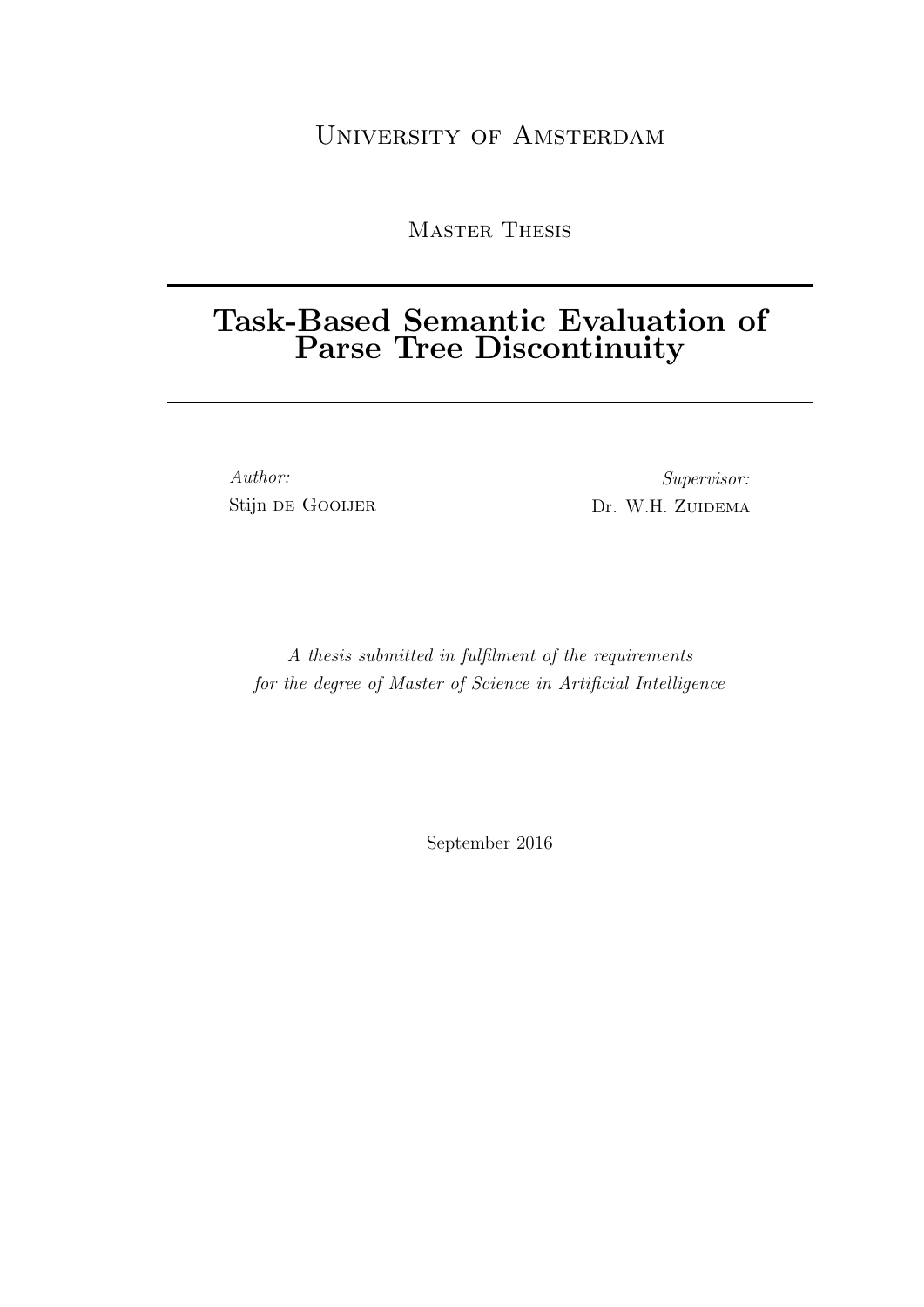#### <span id="page-1-0"></span>[UNIVERSITY OF AMSTERDAM](http://www.uva.nl/en/home)

### Abstract

#### Task-Based Semantic Evaluation of Parse Tree Discontinuity

by Stijn DE GOOIJER

The concept of discontinuity has historically been addressed in parsing frameworks in a number of different ways. Some parsing frameworks produce discontinuous parse trees, while others rely on feature passing in continuous parse trees in order to account for discontinuity. In this research, we evaluate the influence of discontinuity by comparing continuous and discontinuous parse trees. We explore two methods of task-based evaluation, one based on dynamic semantics and one based on tree-based neural networks, of which the latter seems most capable of evaluating parse tree discontinuity. We end up running two semantic classification tasks: sentiment analysis and question classification. A tree-based long short-term memory model is trained based on discontinuous parse trees, as well as based on continuous parse trees. Classification accuracy is then compared to a baseline of left-branching parse trees and to each other. We find that in the sentiment analysis task, the discontinuous model has the advantage on the part of the dataset containing discontinuities. In the question classification task, we find that both the continuous and the discontinuous model have their strengths: the continuous model performs better on the fine classification task, while the discontinuous model performs better on the coarse classification task. We conclude that, while it is not always necessary to model discontinuity, handling discontinuity with the use of discontinuous constituents does improve semantic task performance in a number of cases.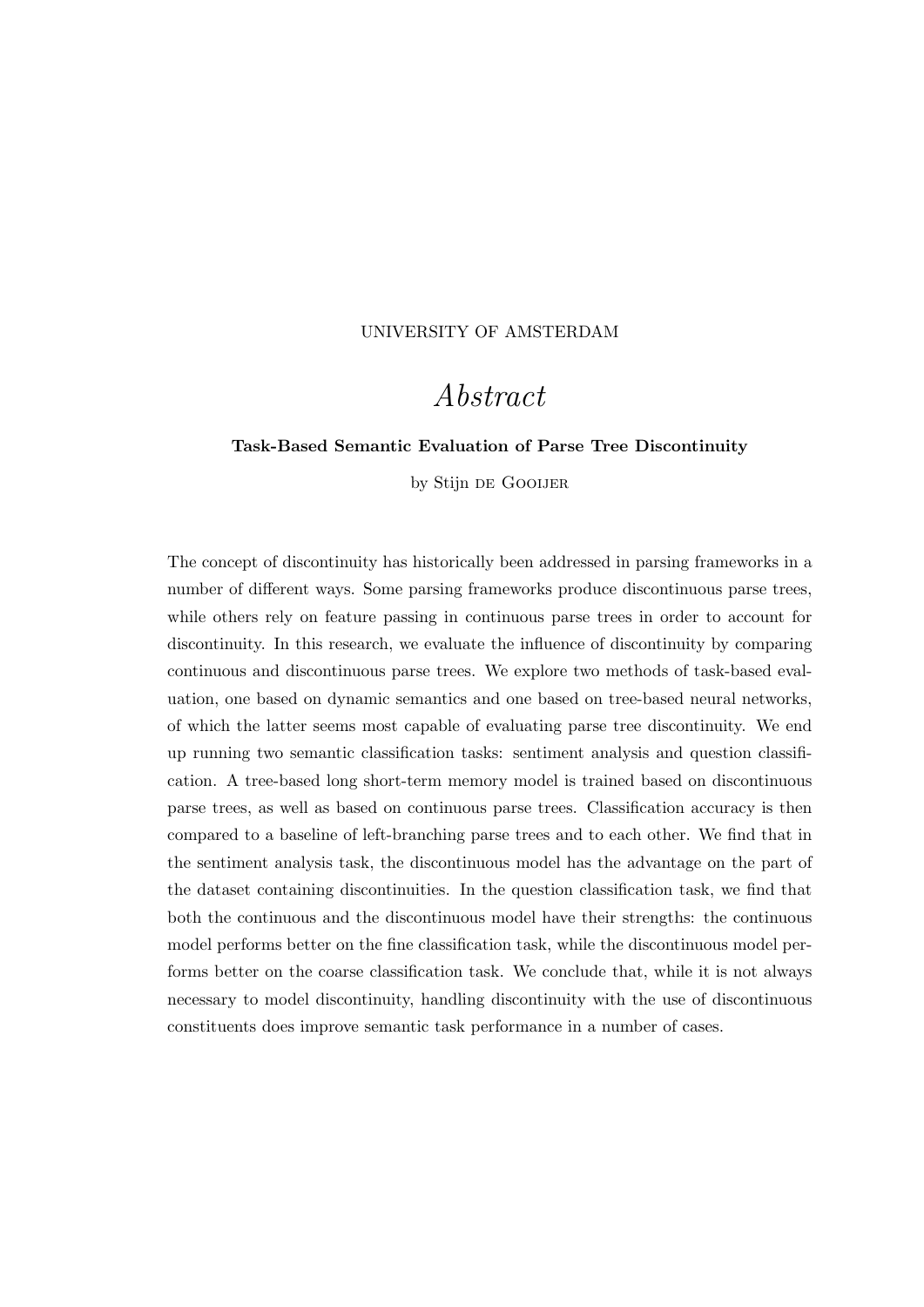## Acknowledgements

<span id="page-2-0"></span>I would like to thank Jelle Zuidema, for his insights and supervision. I would also like to thank Andreas van Cranenburgh and Phong Le for providing me with software and support for running my experiments. Finally, I would like to thank all members of the Cognition, Language, and Computation research group for listening to my ideas and giving feedback.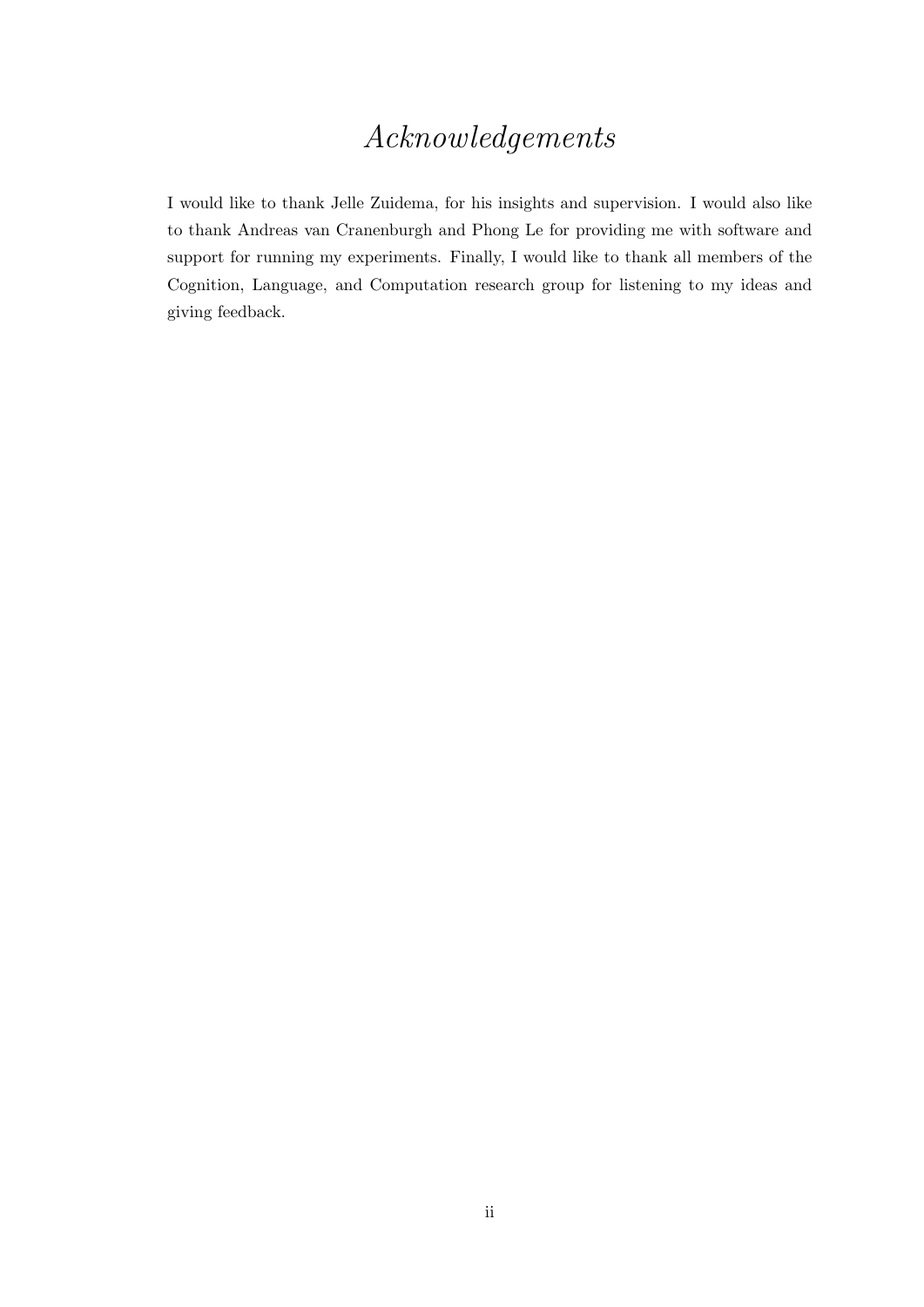# <span id="page-3-0"></span>**Contents**

|              | Abstract |                    |                                                                                                                                                                                                                               | $\mathbf{i}$   |
|--------------|----------|--------------------|-------------------------------------------------------------------------------------------------------------------------------------------------------------------------------------------------------------------------------|----------------|
|              |          |                    | Acknowledgements                                                                                                                                                                                                              | ii             |
|              | Contents |                    |                                                                                                                                                                                                                               | iii            |
| $\mathbf{1}$ |          | Introduction       |                                                                                                                                                                                                                               | $\mathbf{1}$   |
|              | 1.1      |                    |                                                                                                                                                                                                                               | $\overline{2}$ |
|              | 1.2      |                    | Thesis Outline entries in the contract of the contract of the contract of the contract of the contract of the contract of the contract of the contract of the contract of the contract of the contract of the contract of the | 3              |
| $\bf{2}$     |          |                    | <b>Discontinuity in Parse Trees</b>                                                                                                                                                                                           | $\overline{4}$ |
|              | 2.1      |                    |                                                                                                                                                                                                                               | $\overline{4}$ |
|              | 2.2      |                    |                                                                                                                                                                                                                               | $\overline{7}$ |
|              | 2.3      |                    | Evaluating the Influence of Discontinuity $\ldots \ldots \ldots \ldots \ldots$ 8                                                                                                                                              |                |
| $\bf{3}$     |          |                    | <b>Dynamic Semantics</b>                                                                                                                                                                                                      | 11             |
|              | 3.1      |                    |                                                                                                                                                                                                                               |                |
|              | 3.2      |                    | Evaluating Discontinuity through DRS Construction                                                                                                                                                                             | -13            |
| 4            |          |                    | <b>Tree-based Neural Networks</b>                                                                                                                                                                                             | 15             |
|              | 4.1      |                    |                                                                                                                                                                                                                               | 15             |
|              | 4.2      |                    |                                                                                                                                                                                                                               | 16             |
|              | 4.3      |                    |                                                                                                                                                                                                                               |                |
|              | 4.4      |                    | Evaluating Discontinuity through Tree-LSTM 19                                                                                                                                                                                 |                |
| $\bf{5}$     |          | <b>Experiments</b> |                                                                                                                                                                                                                               | 21             |
|              | 5.1      |                    |                                                                                                                                                                                                                               | 21             |
|              |          | 5.1.1              |                                                                                                                                                                                                                               |                |
|              |          | 5.1.2              |                                                                                                                                                                                                                               |                |
|              |          | 5.1.3              |                                                                                                                                                                                                                               | 22             |
|              | 5.2      |                    |                                                                                                                                                                                                                               | 23             |
|              |          | 5.2.1              |                                                                                                                                                                                                                               |                |
|              |          | 5.2.2              |                                                                                                                                                                                                                               | 24             |
|              |          | 5.2.3              |                                                                                                                                                                                                                               | 25             |
|              | 5.3      |                    |                                                                                                                                                                                                                               | 28             |
|              |          | 5.3.1              |                                                                                                                                                                                                                               | 28             |
|              |          | 5.3.2              | Results                                                                                                                                                                                                                       | 30             |
|              |          | 5.3.3              |                                                                                                                                                                                                                               | 31             |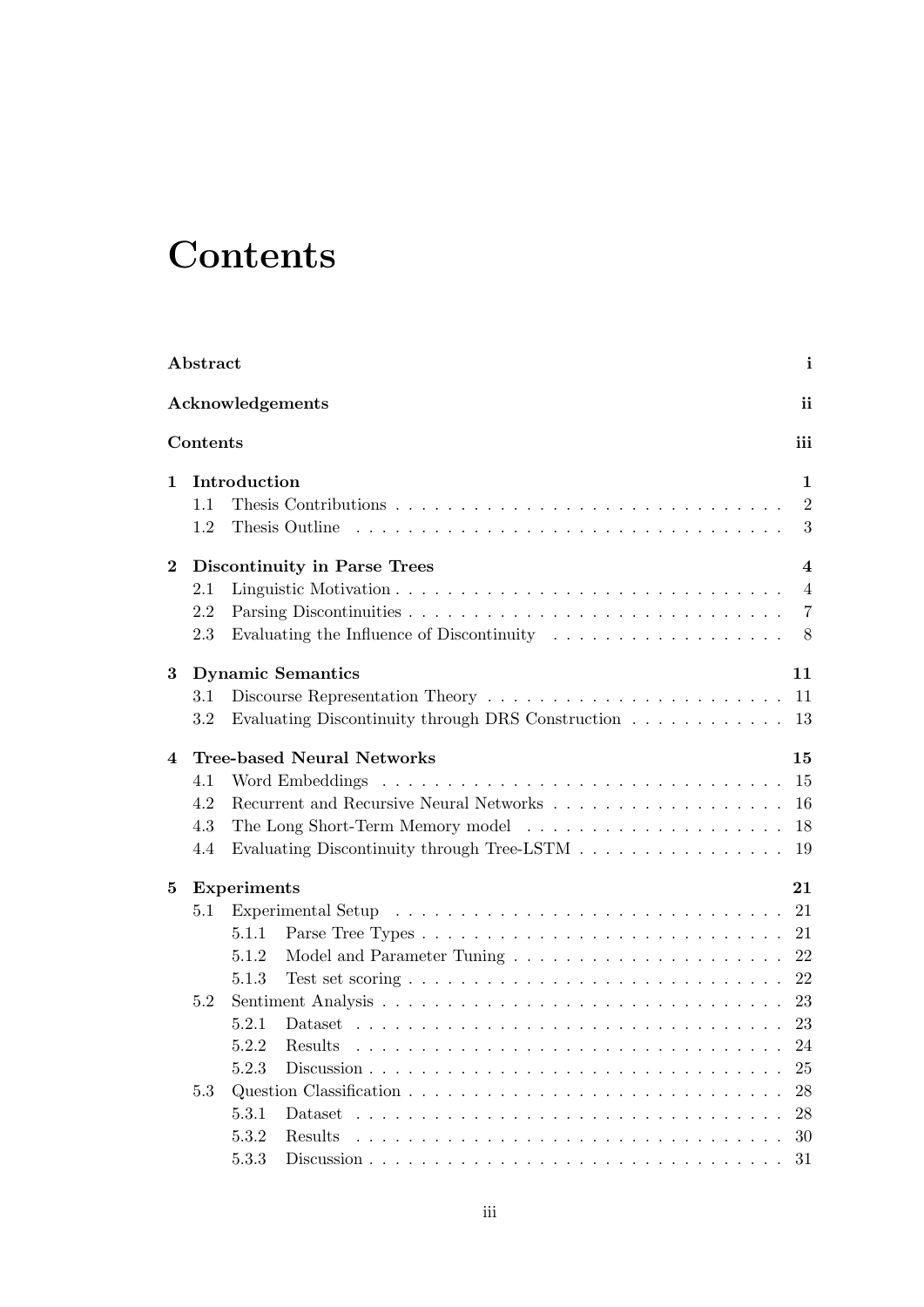| 6 Conclusion        |    |  |
|---------------------|----|--|
|                     |    |  |
| <b>Bibliography</b> | 35 |  |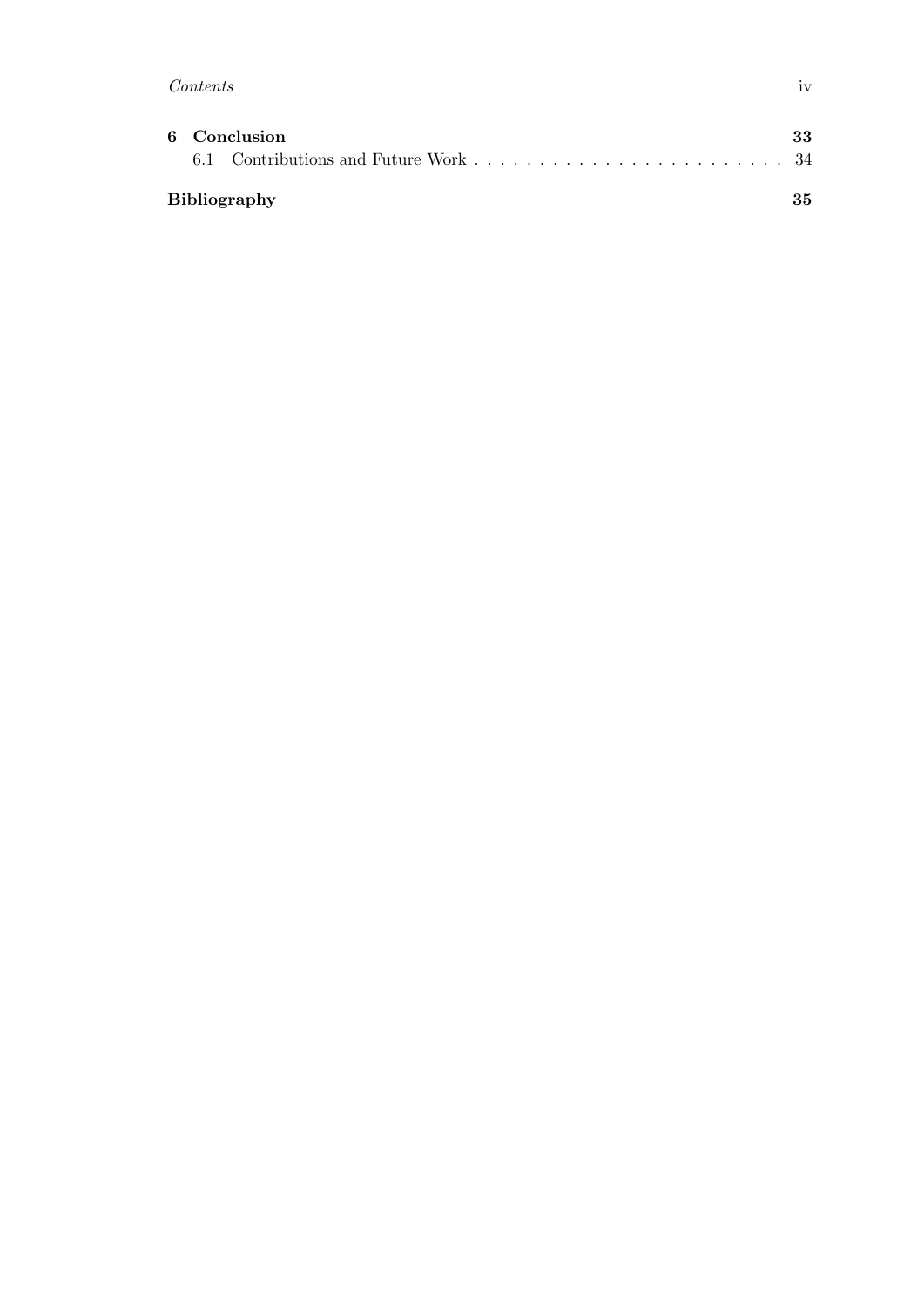## <span id="page-5-0"></span>Chapter 1

# Introduction

Natural language processing algorithms play an important role in making information universally accessible. If we visit a website that is not available in our native language, our browser offers us a convenient button that says "Translate this website to your own language". Speech recognition algorithms allow us to input text by just using our voice, and speech synthesis algorithms allow text to be read back to us over our computer's speakers.

In order for a computer to be able to carry out these tasks, it needs to have some sort of understanding of the language it is processing. Finding the right translation of a sentence requires careful selection of words and phrases to preserve its original meaning. Correctly recognizing a sentence produced by a human voice requires knowledge of context to disambiguate between phrases that sound identical but with different textual representation. Synthesizing speech requires discourse information to identify the correct words and syllables to stress. Many tasks related to natural language require advanced understanding of the language to be performed optimally.

There are many techniques to help natural language processing (NLP) algorithms to achieve this advanced understanding of language. One technique that is widely used among NLP tasks is parsing. Parsing is the process of identifying the syntactic structure of a sentence, usually in the form of a constituency-based parse tree or dependency-based parse tree (see Figure [1.1\)](#page-6-1).

These parse trees can take on different forms based on the grammar formalism used for parsing, which in turn may affect how well NLP algorithms perform certain tasks. In this thesis, we will research different types of parse trees through their performance in specific NLP tasks.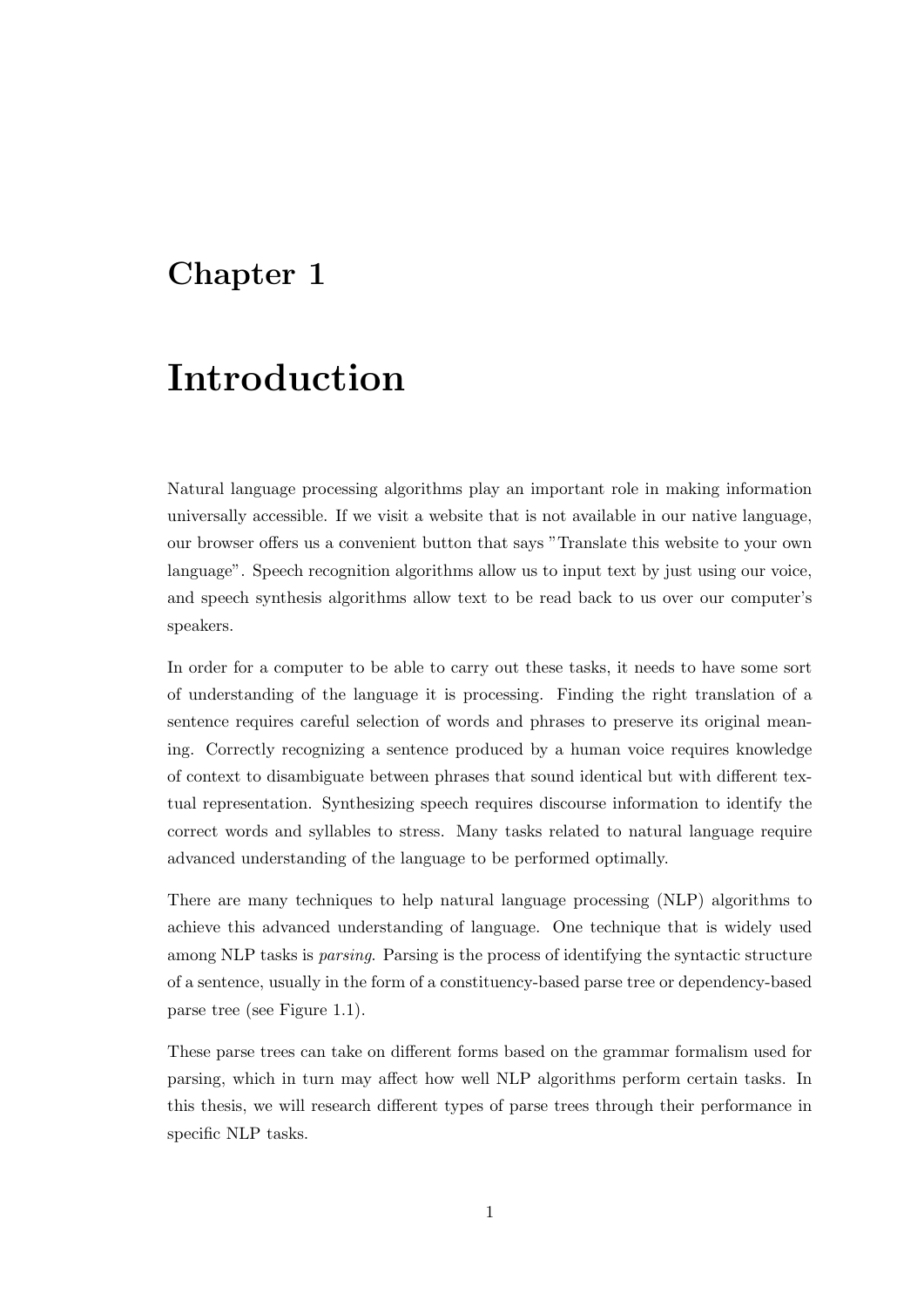<span id="page-6-1"></span>

Figure 1.1: Examples of constituency-based parse trees.

#### <span id="page-6-0"></span>1.1 Thesis Contributions

This thesis will focus on comparing two types of parse trees: continous parse trees and discontinuous parse trees. Continuous parse trees are parse trees which contain only continuous constituents, usually parsed using a context-free grammar formalism. Figure [1.1a](#page-6-1) shows an example of such a parse tree. Discontinuous parse trees allow for discontinuous constituents, an example of which can be seen in Figure [1.1b.](#page-6-1) As can be seen from the figure, these discontinuous constituents lead to crossing branches in the parse tree.

There are two key differences between the two parse tree types: expressiveness and parsing complexity. Discontinuous parse trees have more expressive power, as discontinuous constituents allow the modeling of certain linguistic phenomena that are impossible to model using continuous constituents. However, this comes at the cost of higher parsing complexity, as the parsing algorithms have to account for possible discontinuities.

Historically, there has been relatively little attention for discontinuous parse trees, compared to continuous parse trees. Several parsing frameworks have been developed for discontinuous parsing  $([1], [2], [3])$  $([1], [2], [3])$  $([1], [2], [3])$  $([1], [2], [3])$  $([1], [2], [3])$  $([1], [2], [3])$  $([1], [2], [3])$ , and parsing results have been compared to parse results from continuous parsing frameworks. However, this is usually done based on bracketing precision and recall, which does not tell us much, since the parse tree structures are of a different nature.

In this thesis, we evaluate the influence of discontinuity, by using continuous and discontinuous parse trees as part of a semantic task and measuring task performance. For this evaluation, we combine existing techniques that have recently been developed. The contribution of this thesis is thus the application of previous research in a novel way, in order to provide new insight in an area in which relately little research has been done.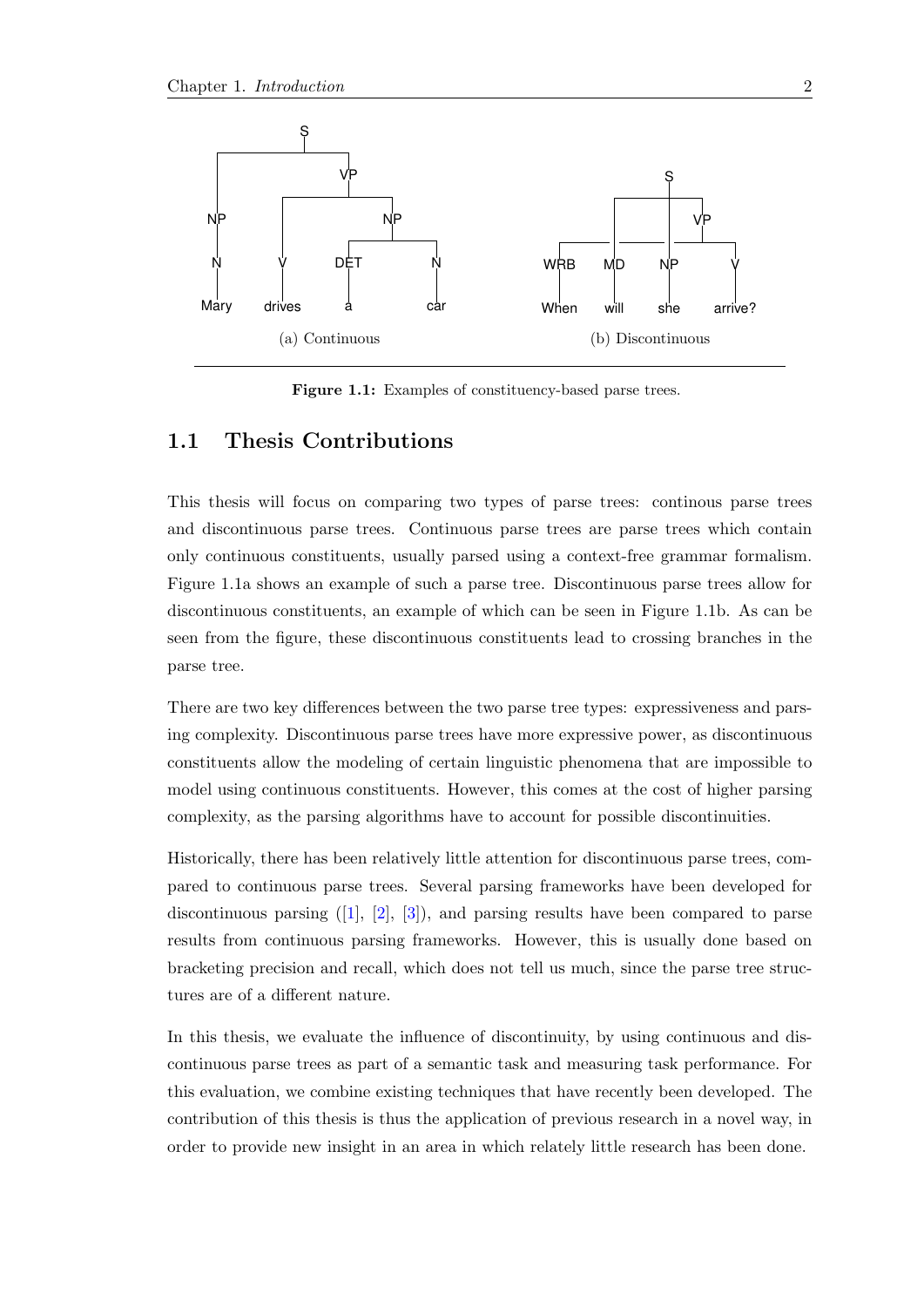The evaluation method outlined in this thesis makes it possible to evaluate discontinuity a in meaningful way: difference in task performance between parse tree types will indicate how much discontinuity contributes to helping the NLP algorithm better 'understand' the text. And this, in the end, is the real goal of parsing text.

#### <span id="page-7-0"></span>1.2 Thesis Outline

This thesis is structured as follows:

- In Chapter [2,](#page-8-0) we provide background on the concept of discontinuity. We discuss linguistic phenomena linked to discontinuity, and discuss associated grammar formalisms and parsing algorithms. We also introduce dynamic semantics and tree-based neural networks as possible approaches for evaluating the influence of discontinuity through NLP tasks.
- In Chapter [3,](#page-15-0) we explore how dynamic semantics could be utilized for evaluating grammar formalisms. We discuss Discourse Representation Theory and the role of parse trees in constructing semantic representations of sentences. We also explore possible NLP tasks based on dynamic semantics for evaluating discontinuity.
- In Chapter [4,](#page-19-0) we explore tree-based neural networks, focusing on the Long Short-Term Memory model. We discuss word embeddings, recurrent and recursive neural networks, and the role of parse trees in these models. We also propose possible NLP tasks for evaluating discontinuity based on neural network models.
- In Chapter [5,](#page-25-0) we describe in detail two NLP tasks: sentiment analysis and question classification. We report experimental setup and results, and discuss the results in-depth.
- In Chapter [6,](#page-37-0) we arrive at a conclusion for this research. We summarize the contributions of the research, and list possible future work on the subject.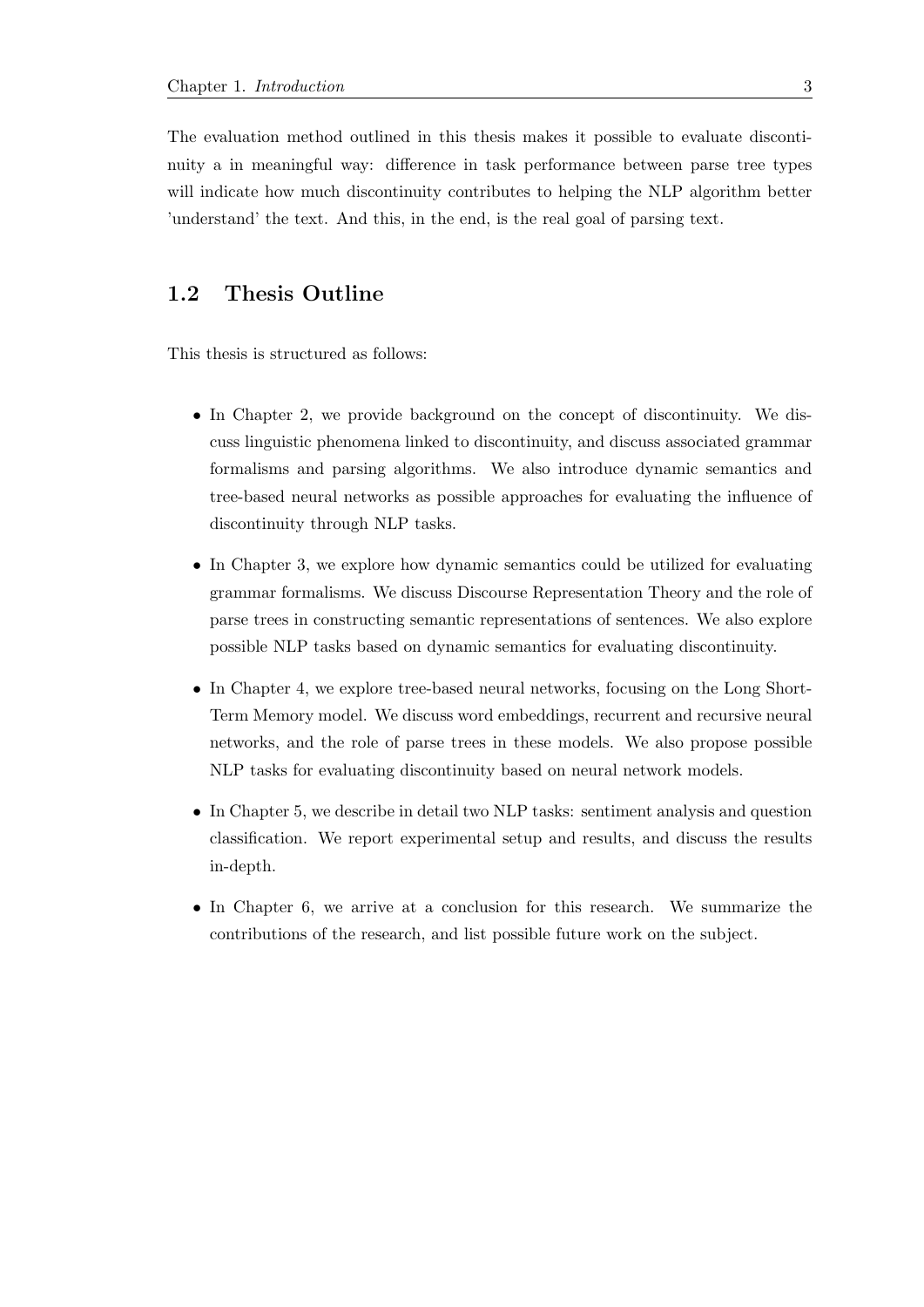### <span id="page-8-0"></span>Chapter 2

## Discontinuity in Parse Trees

In this chapter, we provide background on the central topic of this thesis: parse tree discontinuity. We first explain the general concept, and the linguistic context that gives rise to the need for discontinuity. We do so by discussing natural language examples.

Secondly, we discuss how these discontinuous parse trees may be produced. We discuss indirect methods such as traces and feature passing, as well as direct parsing methods involving mildly context-sensitive grammars.

Finally, we take a closer look at why continuous parse trees are so heavily favoured in state-of-the-art NLP algorithms. We explore different ways to compare continuous and discontinuous syntax structures. Most importantly, we discuss the use of formal semantics and neural networks for task-based evaluation.

#### <span id="page-8-1"></span>2.1 Linguistic Motivation

We may define discontinuity as follows: discontinuity is the phenomenon that occurs when two words or phrases that are directly related are separated by at least one other word or phrase. This will result in a tree structure with crossing branches. An example of a discontinuous constituency tree is shown in figure [2.1a.](#page-9-0) In this case, the phrases "when" and "arrive" form a verb phrase together, however, the phrases occur on opposite sides of the sentence. As you can see, this leads to crossing branches. Discontinuity also presents itself in dependency trees, as shown in Figure [2.1b,](#page-9-0) although much less frequently.

Discontinuities occur in most natural languages, if not all. However, there are different types of discontinuity, and not every language contains every type of discontinuity. The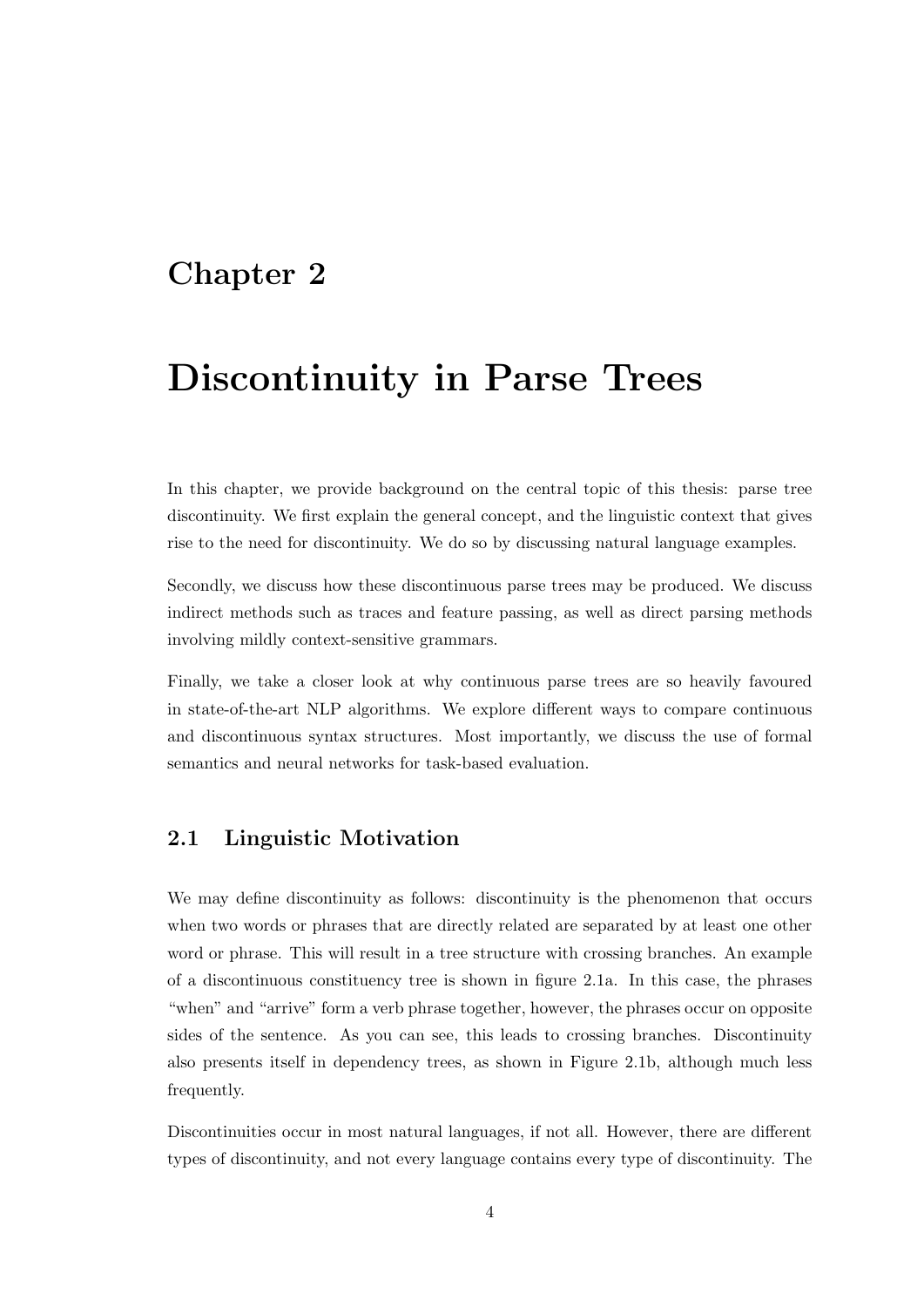<span id="page-9-0"></span>

(a) Wh-movement in a constituency-based parse tree



(b) Dutch cross-serial dependency in a dependency-based parse tree

Figure 2.1: Examples of discontinuous parse trees.

most prominent types of discontinuity are wh-movement, topicalization, extraposition, and scrambling.

The first type, wh-movement, can be seen in the example given previously (Figure [2.1a\)](#page-9-0). Wh-movement appears most commonly in questions. The name wh-movement comes from the discontinuity that often coincides with interrogative words, which in English often start with wh- (what, who, which, etc.). This type of discontinuity often occurs in direct and indirect questions and in relative clauses. Example [2.1](#page-9-1) below shows the sentence as a statement, while [2.2](#page-9-2) shows the sentence in question form, which causes wh-movement to occur.

She will arrive **tomorrow**.  $(2.1)$ 

<span id="page-9-2"></span><span id="page-9-1"></span>**When** will she arrive? 
$$
(2.2)
$$

The second type, topicalization, occurs when a word or phrase is fronted in order to establish it as the topic of the sentence. An example of topicalization is shown below. In general, phrases that are subject to wh-movement are also subject to topicalization. Figure [2.2](#page-10-0) shows the parse tree of the sentence before and after topicalization takes place.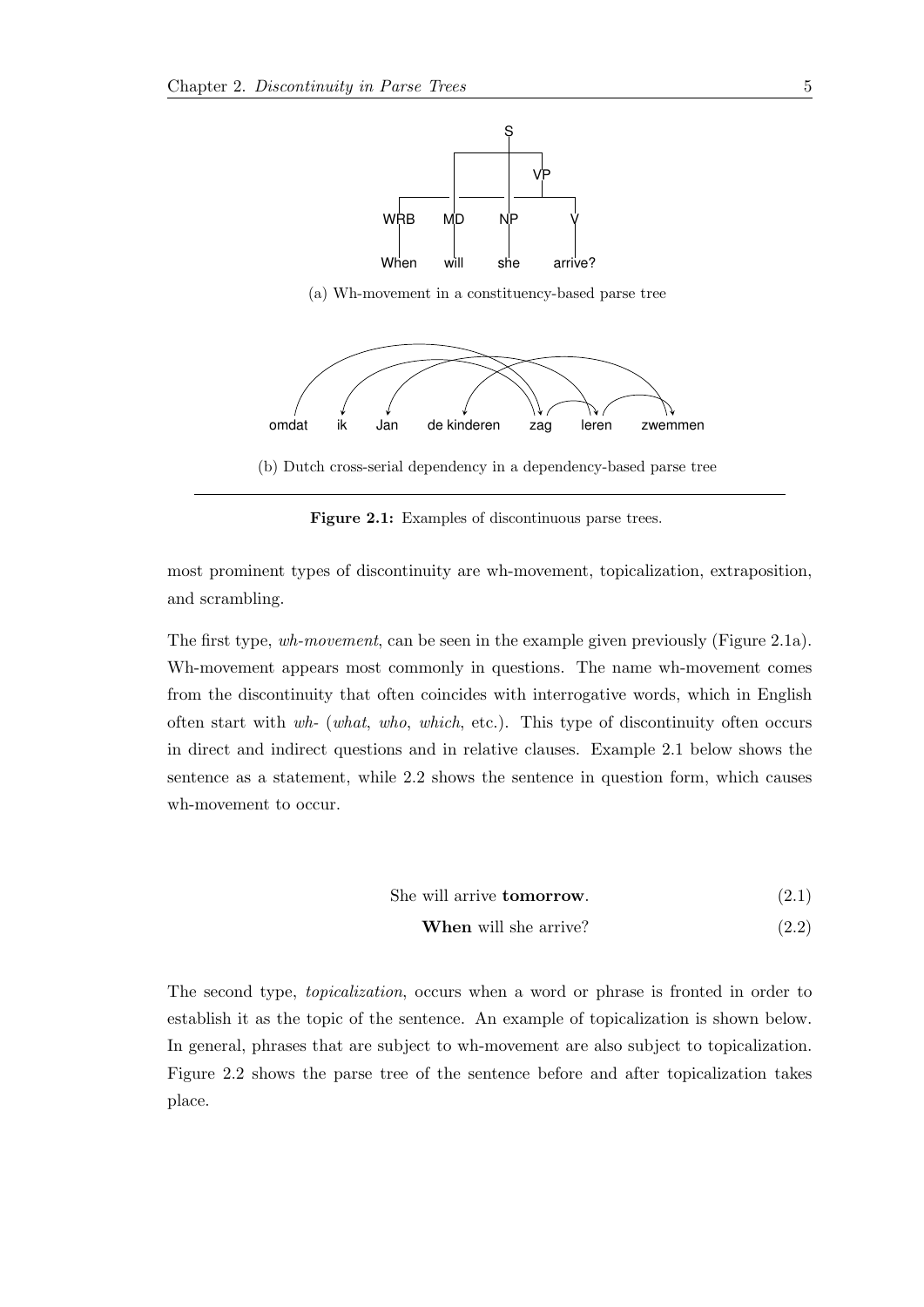<span id="page-10-0"></span>

Figure 2.2: Parse trees showing discontinuity as a result of topicalization.

She will arrive **tomorrow**. (2.3)

**Tomorrow,** she will arrive. 
$$
(2.4)
$$

Extraposition occurs when an expression appears further to the right of where it would normally appear. A common occurrence is the it-extraposition, in which case the word "it" appears as a placeholder for a phrase that appears later in the sentence.

$$
That it rained occurred to me.
$$
\n
$$
(2.5)
$$

#### It occurred to me that it rained.  $(2.6)$

Scrambling occurs in languages that allow freedom in word order. Word order in English is quite strict, but in other languages like German, scrambling discontinuities are common. An example is given below, in which the sentence object may appear either before or after the past participle.

$$
Ich \; habe \; versucht \; dich \; zu \; verstehen. \tag{2.7}
$$

$$
Ich \; habe \; dich \; versuscht zu \; verstehen. \tag{2.8}
$$

Note that discontinuity is not limited to the four types described above. Depending on the language, there may be many more cases in which discontinuity appears. Typically, about 15 to  $25\%$  of sentences ([\[4\]](#page-39-4)) contain a discontinuity, with the rest being continuous. Freedom in word order is generally the determining factor in the prevalence of discontinuity, with English falling on the low end of the spectrum.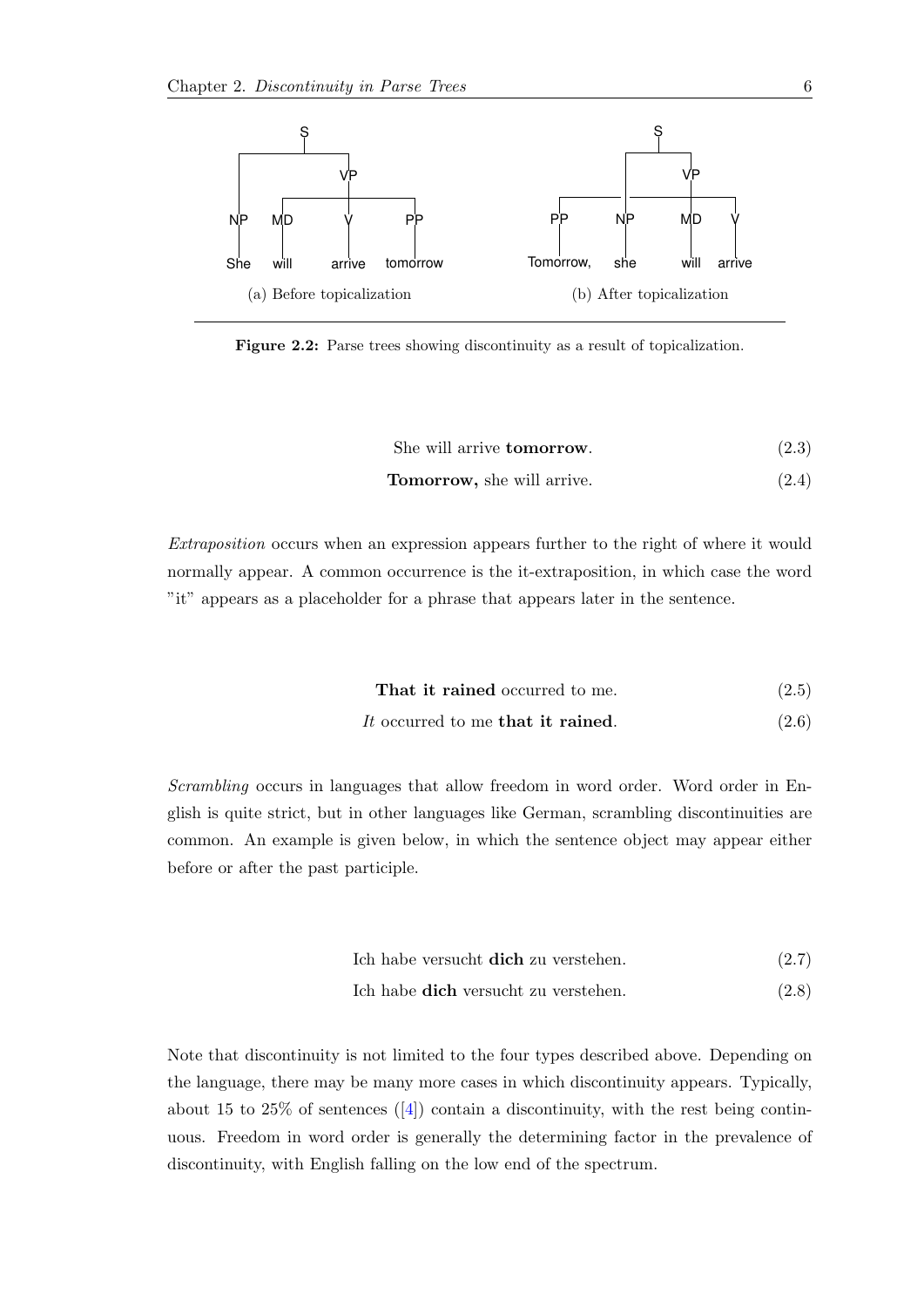#### <span id="page-11-0"></span>2.2 Parsing Discontinuities

Now that we have established some linguistic context, let us consider how to arrive at a discontinuous parse tree when presented with a sentence that calls for a discontinuous constituent.

Context-free grammars (CFGs) are a popular grammar formalism for parsing, as there is an efficient parsing algorithm available which parses in time complexity  $\mathcal{O}(n^3)$  ([\[5\]](#page-39-5)). However, CFGs cannot be used to generated discontinuous parse trees directly, since production rules do not allow for 'gaps' between right-hand side constituents. Traditionally, this problem has been solved by applying either syntactic movement or feature passing.

The theory of syntactic movement, as often applied in transformational grammars, assumes that a sentence is generated in its canonical form, and then movement takes place in order to account for discontinuities as mentioned in the previous section. The contituents moved in this way leave behind a trace of some sort in their original location, with certain linguistic functions of their own. An example is shown below. These traces are present in some state of the art treebanks, such as the Penn Treebank  $([6])$  $([6])$  $([6])$ . Feature passing does not assume any movement, but rather assumes that information is passed through the rest of the tree to connect the 'moved' constituent and its original parent.

You mean **what**? 
$$
(2.9)
$$

**What do you mean** 
$$
t
$$
? (2.10)

There are, however, a number of discontinuity types that cannot be generated by contextfree grammars, even with the aforementioned mentioned techniques. This was first confirmed by [\[7\]](#page-39-7), proving that cross-serial dependencies in Swiss-German cannot be generated by a context-free grammar. An example of cross-serial dependency in Dutch, which was also analyzed in  $[8]$ , is shown in Figure [2.3.](#page-12-1)

In order to account for these types of discontinuities, we need to move to grammars that are not context-free. The class of grammar formalisms that can deal with these kinds of discontinuities, while still being able to produce parse trees in polynomial time, is called mildly context-sensitive. Examples of mildly context-sensitive grammars include Tree Adjoining Grammars (TAG) ([\[9\]](#page-39-9), [\[10\]](#page-39-10)) and Linear Context-Free Rewriting Systems  $(LCFRS)$   $([11], [12], [1]).$  $([11], [12], [1]).$  $([11], [12], [1]).$  $([11], [12], [1]).$  $([11], [12], [1]).$  $([11], [12], [1]).$  $([11], [12], [1]).$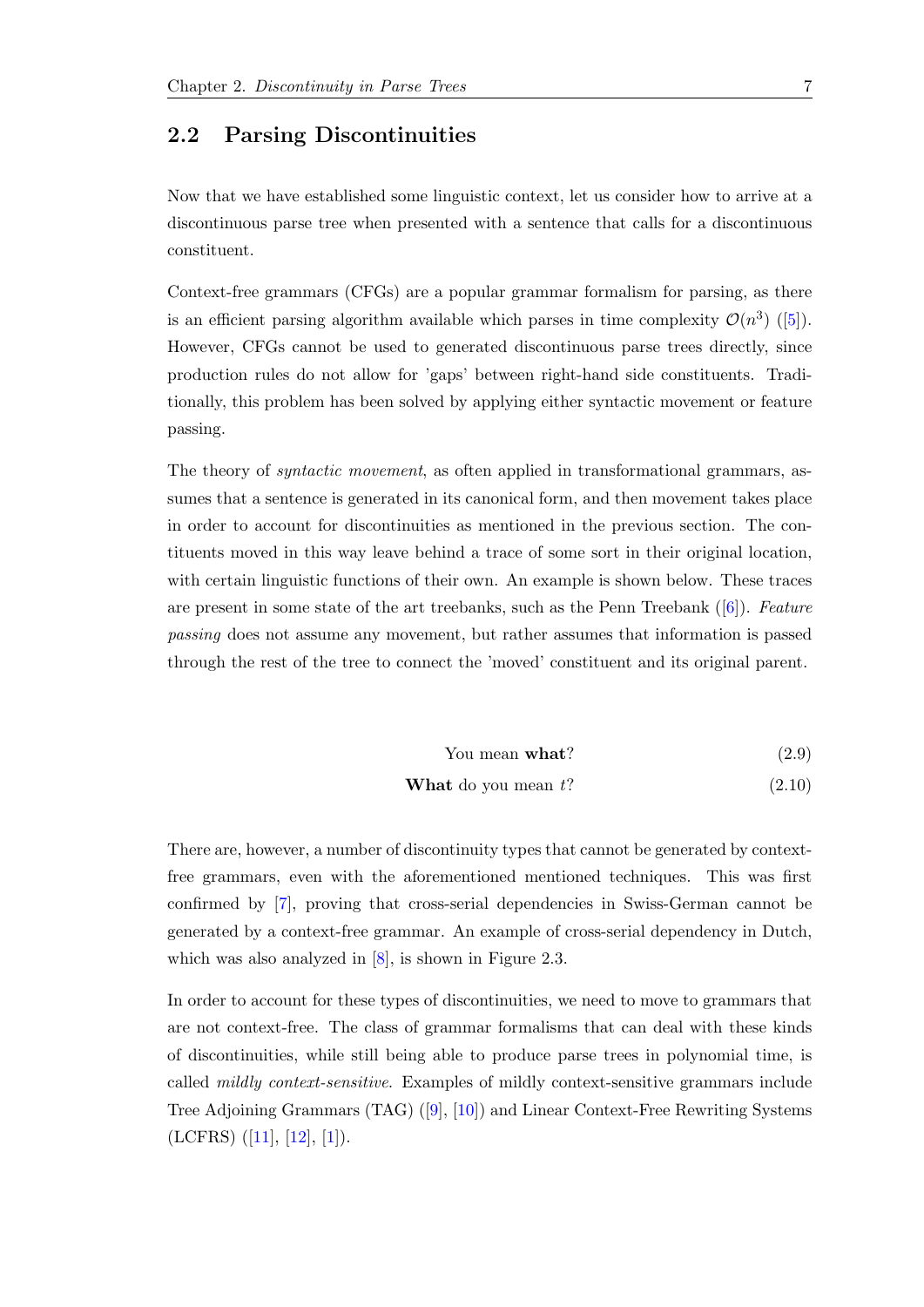<span id="page-12-1"></span>

Figure 2.3: Dutch cross-serial dependency in a constituency-based parse tree.

The way this mild context-sensitivity is achieved differs per formalism. TAG allows replacing not only leaves of trees with new trees, but also replacing internal nodes. LCFRS allows production rules to yield not just strings, but tuples of non-adjacent strings. Most importantly, these formalisms allow the parsing of discontinuous constituents directly. The result is that these formalisms can generate all types of discontinuity, including cross-serial dependencies.

And the advantage of directly parsing discontinuities goes beyond the ability to generate certain obscure linguistic phenomena. Grammar formalisms like LCFRS may also lead to a much more concise set of production rules, when compared to a CFG. In CFGs, depending on the way discontinuities are handled, the number of production rules may 'explode': for every discontinuity, a continuous production rule needs to account for all possible phrase structures that could occur in the gap. In LCFRS, a single production rule will suffice to handle a discontinuity.

The mildly context-sensitive grammar formalisms come with a serious drawback though, in the form of parsing complexity. While parsing with context-free grammars may be done in time complexity  $\mathcal{O}(n^3)$ , parsing algorithms for TAG have time complexity  $\mathcal{O}(n^6)$ and for LCFRS  $\mathcal{O}(n^{3k})$  (where n is the length of the input sentence, and k is the fan- $out)([13]).$  $out)([13]).$  $out)([13]).$ 

#### <span id="page-12-0"></span>2.3 Evaluating the Influence of Discontinuity

As we have seen in the previous section, there are many ways to deal with discontinuity when parsing. Context-free grammars deal with discontinuity using movement or feature passing, while mildly context-sensitive grammars are able to deal with discontinuity in a more principled way by parsing discontinuities directly.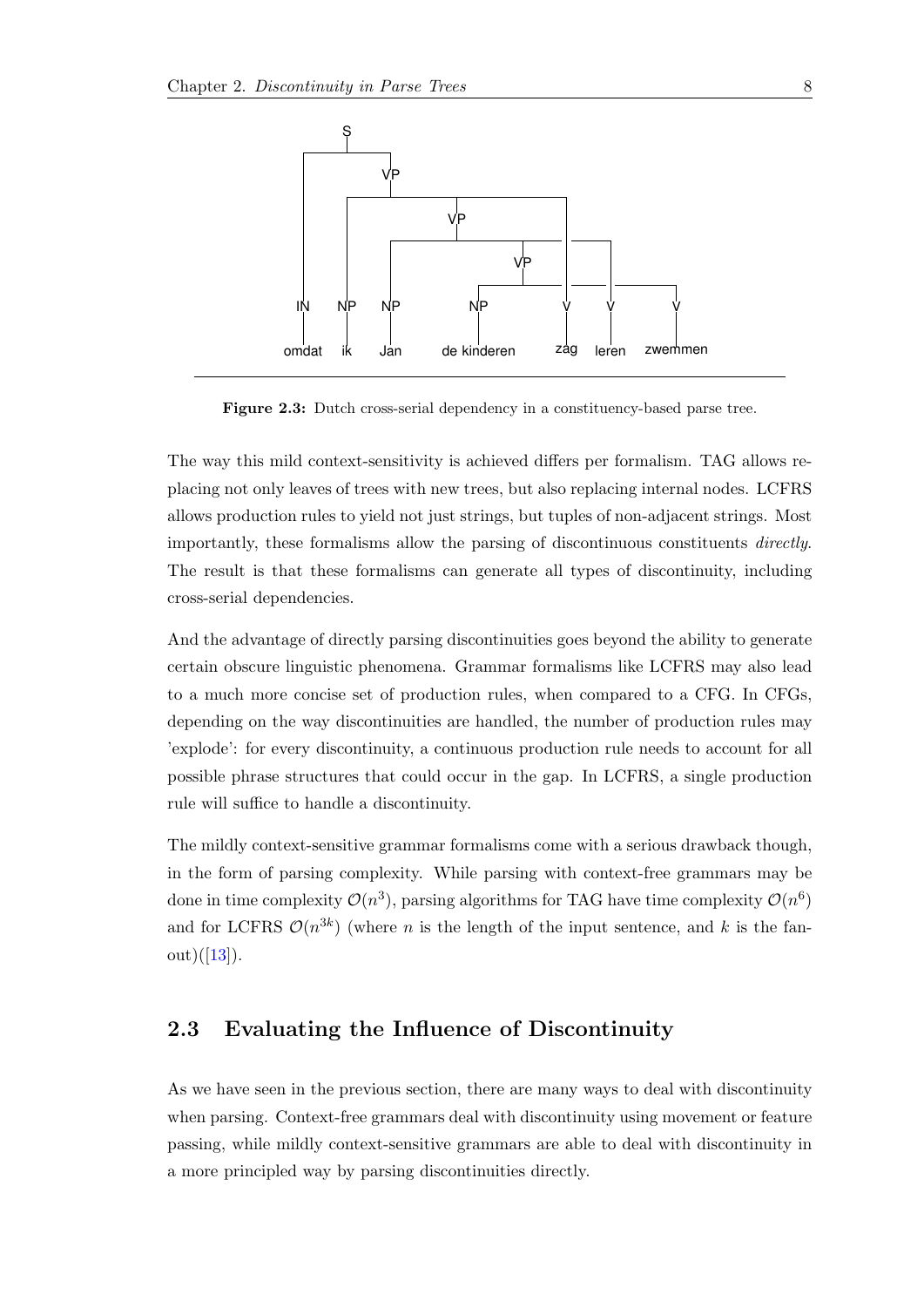In the general field of linguistics, context-free grammars are still used much more commonly than mildly context-sensitive grammars. One of the reasons for this is the previously mentioned computational complexity of parsing, which greatly favors context-free grammars. Another important consideration is the availability of treebanks: while theory on discontinuity has been around for a long time, many treebanks do not contain discontinuous trees, nor the traces to reconstruct discontinuities. This severely limits the availability of discontinuous trees, and consequently the ability to train high quality discontinuous parsers. Discontinuous treebanks do exist, for example the  $TIGER<sup>1</sup>$  $TIGER<sup>1</sup>$  $TIGER<sup>1</sup>$  $([14])$  $([14])$  $([14])$  and NEGRA<sup>[2](#page-13-1)</sup>  $([15])$  $([15])$  $([15])$  treebanks for German. However, generally a lot more research seems to be done for the English language, in which discontinuity is less prevalent, thus reducing the urgency to properly deal with discontinuity.

The choice for context-free grammars appears unfortunate, since we already know that CFGs cannot deal with all linguistic phenomena. In the future, we would like to be able to perfectly parse every language. And for this, we will need to move beyond contextfree grammars. In an effort to support such a transition, more research is required on the subject of discontinuity. In this thesis, we contribute by testing different types of trees in a task-based environment.

While direct parsing tasks may seem like a more suitable way to compare syntax structures, the different nature of continuous and discontinuous parse trees makes it impossible to directly and fairly compare the two. We can, however, define a task that utilizes parse trees, and measure task performance. For example, a text classification task like sentiment analysis may utilize parse trees in the classification process. Performing the task once with continuous trees, and then once with discontinuous trees, will objectively show possible differences between the parse tree types.

We explore two approaches to task-based evaluation: one based on dynamic semantics, and one based on tree-based neural networks. Dynamic semantics allows us to construct a logic representation of a sentence, with the help of tree structures. In a classification task, we can determine if the logic representation of the sentence is constructed correctly through various tree structures. This approach is explored in Chapter [3.](#page-15-0)

Using tree-based neural networks, we may perform basically any text classification task. Word vectors are propagated up through the tree, resulting in a single vector representation of the sentence, which may then be mapped to a class. The structure of the tree affects the order in which word vectors are combined, which leads to a different sentence

<span id="page-13-0"></span><sup>&</sup>lt;sup>1</sup>The TIGER Treebank is available at the following link: [http://www.ims.uni-stuttgart.de/](http://www.ims.uni-stuttgart.de/forschung/ressourcen/korpora/tiger.en.html) [forschung/ressourcen/korpora/tiger.en.html](http://www.ims.uni-stuttgart.de/forschung/ressourcen/korpora/tiger.en.html)

<span id="page-13-1"></span> ${}^{2}$ The NEGRA corpus is available at the following link: [http://www.coli.uni-saarland.de/](http://www.coli.uni-saarland.de/projects/sfb378/negra-corpus/negra-corpus.html) [projects/sfb378/negra-corpus/negra-corpus.html](http://www.coli.uni-saarland.de/projects/sfb378/negra-corpus/negra-corpus.html)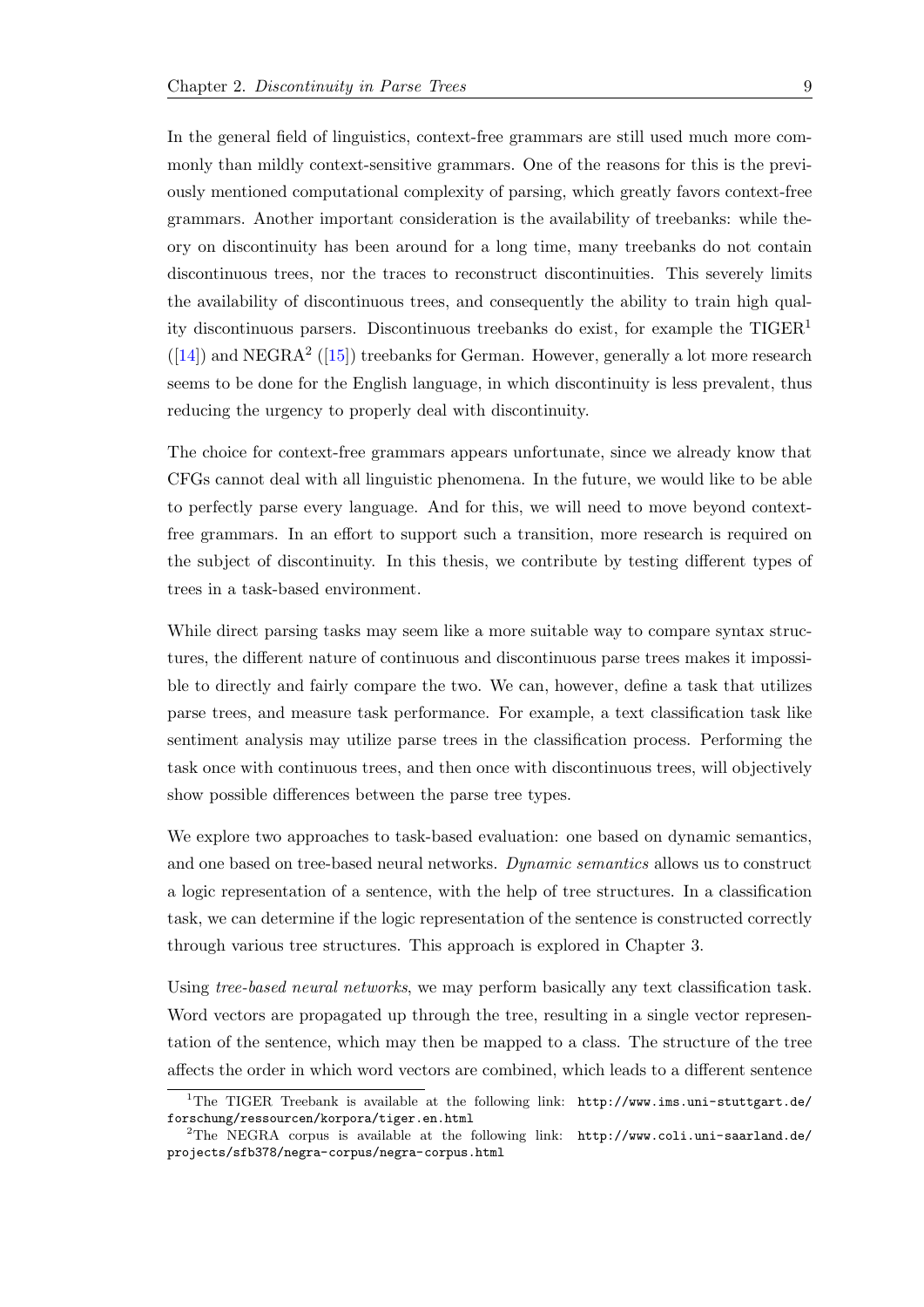vector, with possibly a different class as a result. If we take the task of sentiment analysis, for example, the vector may be mapped to a sentiment class. The tree-based neural network approach is explored further in Chapter [4.](#page-19-0)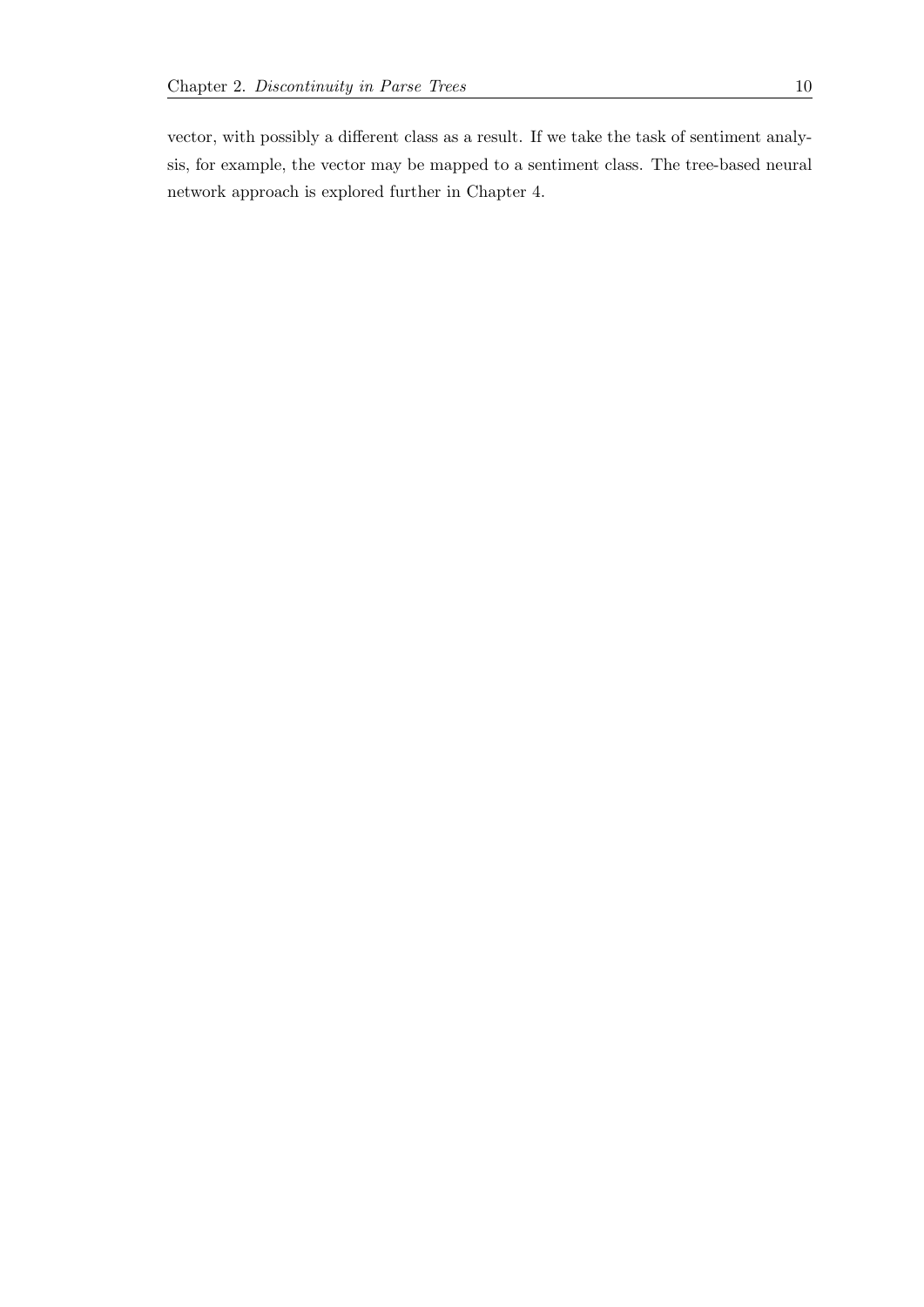## <span id="page-15-0"></span>Chapter 3

## Dynamic Semantics

In this chapter, we explore how the influence of discontinuity may be evaluated through dynamic semantics. First, we explain Discourse Representation Theory (DRT), which is the semantic representation we will be working with. We discuss the benefits of this semantic representation and how such a representation is constructed for natural language sentences.

Second, we explore how we may define a task based on tree structures and DRT, that will help evaluate the influence of discontinuity. In doing so, we will discuss available datasets, possible algorithms, and related theory.

#### <span id="page-15-1"></span>3.1 Discourse Representation Theory

Discourse Representation Theory is a theory of dynamic semantics. Dynamic semantics was developed as an adaptation of formal semantics, aiming to account for context dependence of meaning. The DRT framework was first proposed by [\[16\]](#page-40-4), and has since been joined by other dynamic semantic theories like dynamic Montague grammars ([\[17\]](#page-40-5)) and dynamic predicate logic ([\[18\]](#page-40-6)). An important change from formal semantics is the shift towards information as the central concept, rather than truth values.

The main advantage of DRT is how well it handles inter- and intrasential anaphoric relations between indefinite NPs and personal pronouns. Consider the natural language example below, followed by its formal semantic representation.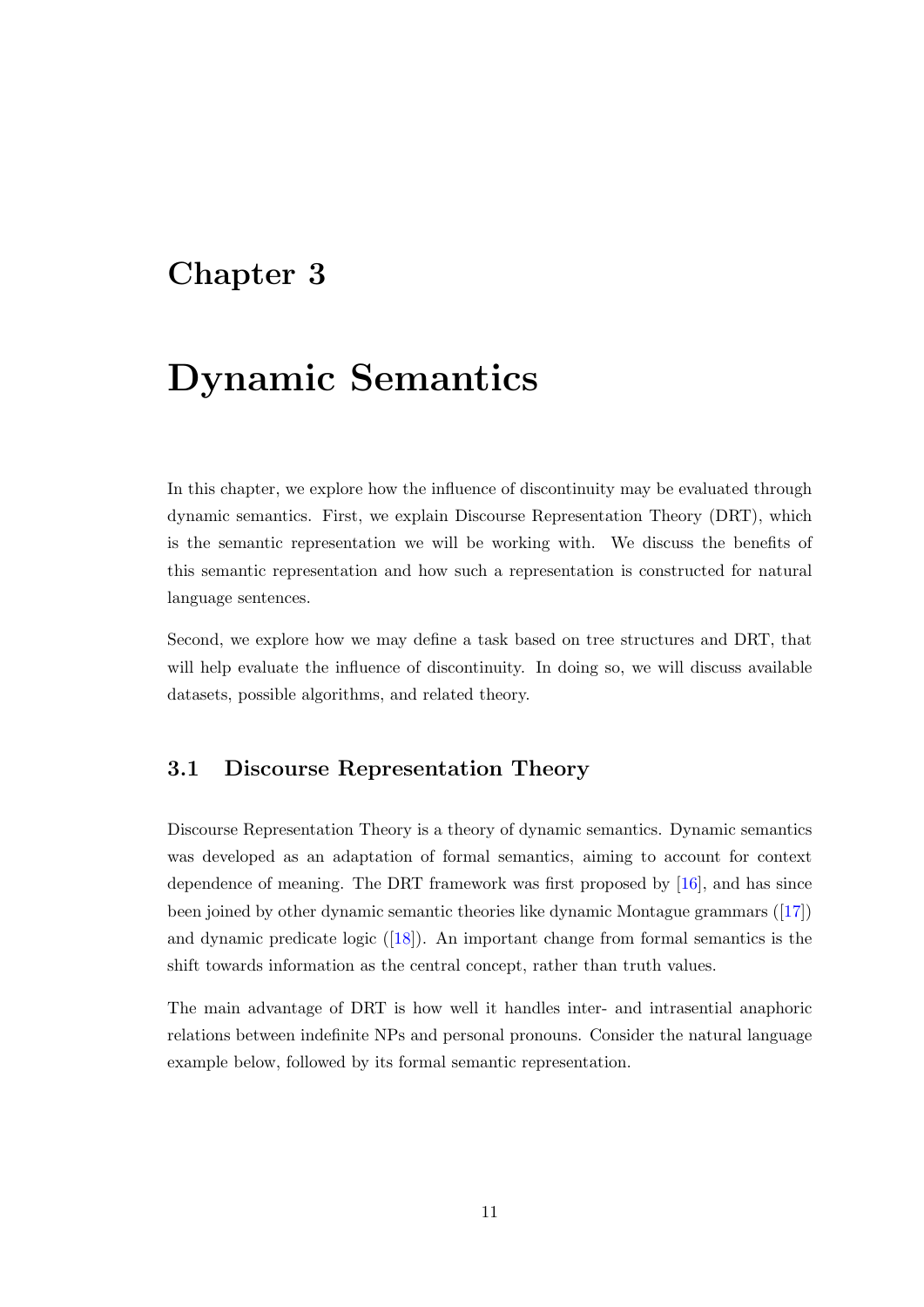$$
A student participated. He won. \t(3.1)
$$

$$
\exists x[student(x) \land participate(x) \land win(x)] \tag{3.2}
$$

While the formal semantic representation is correct, the process of generating this representation requires treating the full stop between sentences as a conjuction, which is not correct in all cases. Thus, formal semantics fails to account for these sentences in a principled way. DRT handles this by representing semantics in two parts: the universe, which consists of a set of discourse referents, and the conditions, which is a set of conditions. While a DRT representation of a sentence can thus be represented as a tuple of sets [\(3.3\)](#page-16-0), a "box notation" is often used for readability [\(3.4\)](#page-16-1).

$$
\langle \{x, y\}, \{student(x), participate(x),win(y), x = y\} \rangle
$$
\n(3.3)

<span id="page-16-1"></span><span id="page-16-0"></span>
$$
x, y
$$
  
student(x)  
participate(x)  
win(y)  

$$
x = y
$$
 (3.4)

There are two main approaches for constructing such a Discourse Representation Structure (DRS): top-down and bottom-up construction. Both construction methods are based on parse trees. DRS construction has been defined for many grammar formalisms, including CFG  $([16])$  $([16])$  $([16])$  and categorial grammars  $([19])$  $([19])$  $([19])$ , but to our knowledge has not yet been defined for grammar formalisms with discontinuous constituents like LCFRS.

The top-down approach is based on a number of construction rules, which match certain parts of a parse tree and converts those into discourse referents and/or conditions. An example is shown below. Subsequent sentences are constructed within the context of the previous DRS, allowing personal pronouns to bind to discourse referents defined in the previous sentence.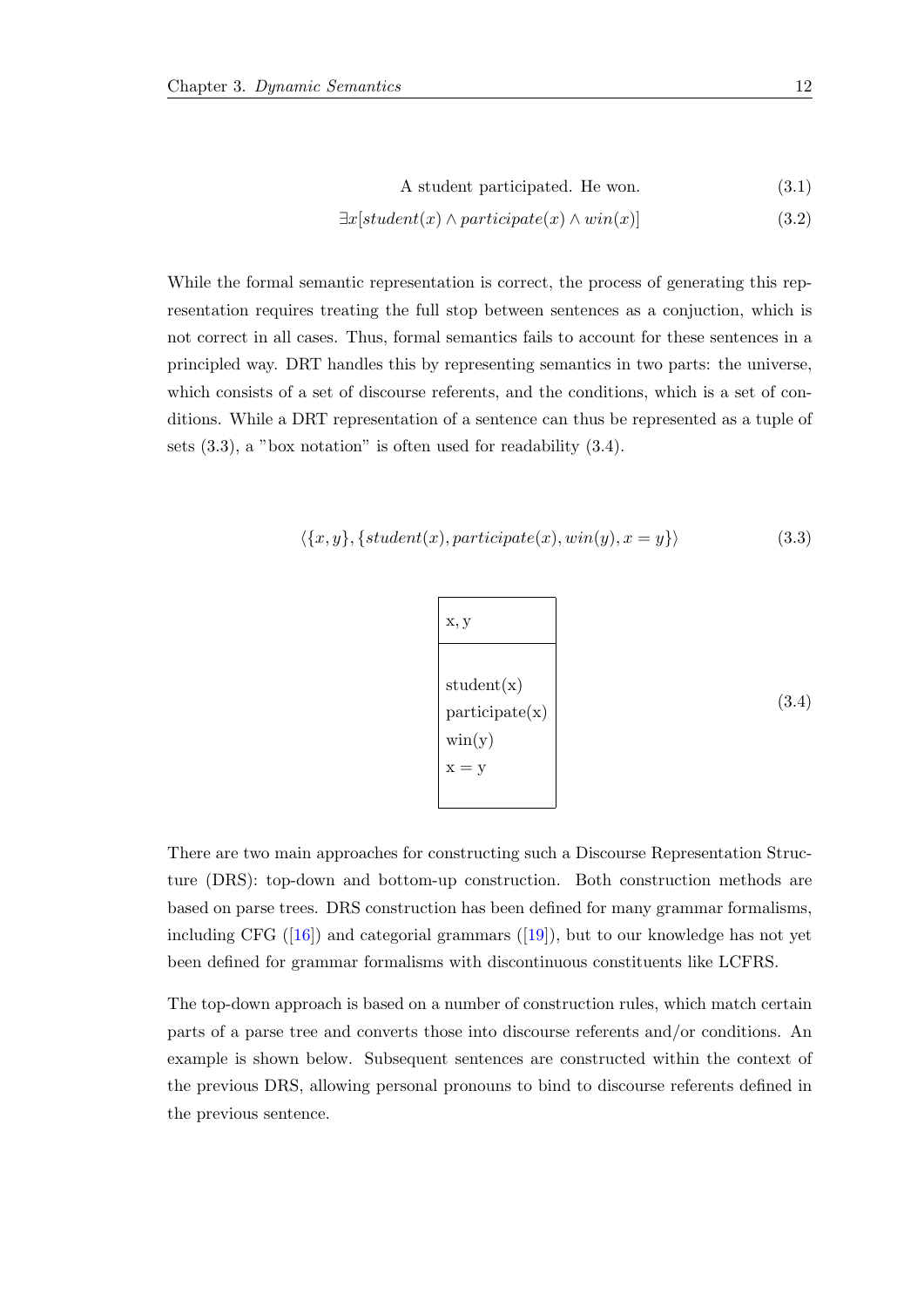

The bottom-up approach is a more modern DRS construction algorithm, and is detailed in [\[20\]](#page-40-8). The approach breaks DRS construction into two phases: constructing a preliminary sentence representation, and verifying and merging presuppositions. The preliminary representation is constructed again based on a parse tree, but this time starting by assigning semantic representation to the leaves of the tree and combining these while going up the tree. This bottom-up approach is generally preferred over the top-down approach, since it handles presuppositions more successfully.

#### <span id="page-17-0"></span>3.2 Evaluating Discontinuity through DRS Construction

As detailed in the previous section, parse trees are a native part of the DRS construction process, both in the top-down and bottom-up approaches. Evaluation of discontinuity could take place based on the accuracy of different parse tree types in creating a correct DRS representation. After all, the success of DRS construction is heavily dependent on the quality of the underlying parse tree  $([21])$  $([21])$  $([21])$ . We describe two possible tasks, one based on the top-down approach, and one based on the bottom-up approach.

For the top-down approach, a classification task could be defined, comparing constructed DRS representations with a golden standard as defined in a DRS-analyzed dataset like the Groningen Meaning Bank  $[22]$ <sup>[1](#page-17-1)</sup>. Measuring classification accuracy would then provide insight in the ability of different grammar formalisms to correctly produce a semantic analysis of a sentence.

One roadblock for this approach is the fact that DRS construction is currently undefined for grammar formalisms with discontinuous constituents. If we would like to perform

<span id="page-17-1"></span><sup>&</sup>lt;sup>1</sup>The Groningen Meaning Bank is freely available for download at the following link: [http://gmb.](http://gmb.let.rug.nl/) [let.rug.nl/](http://gmb.let.rug.nl/)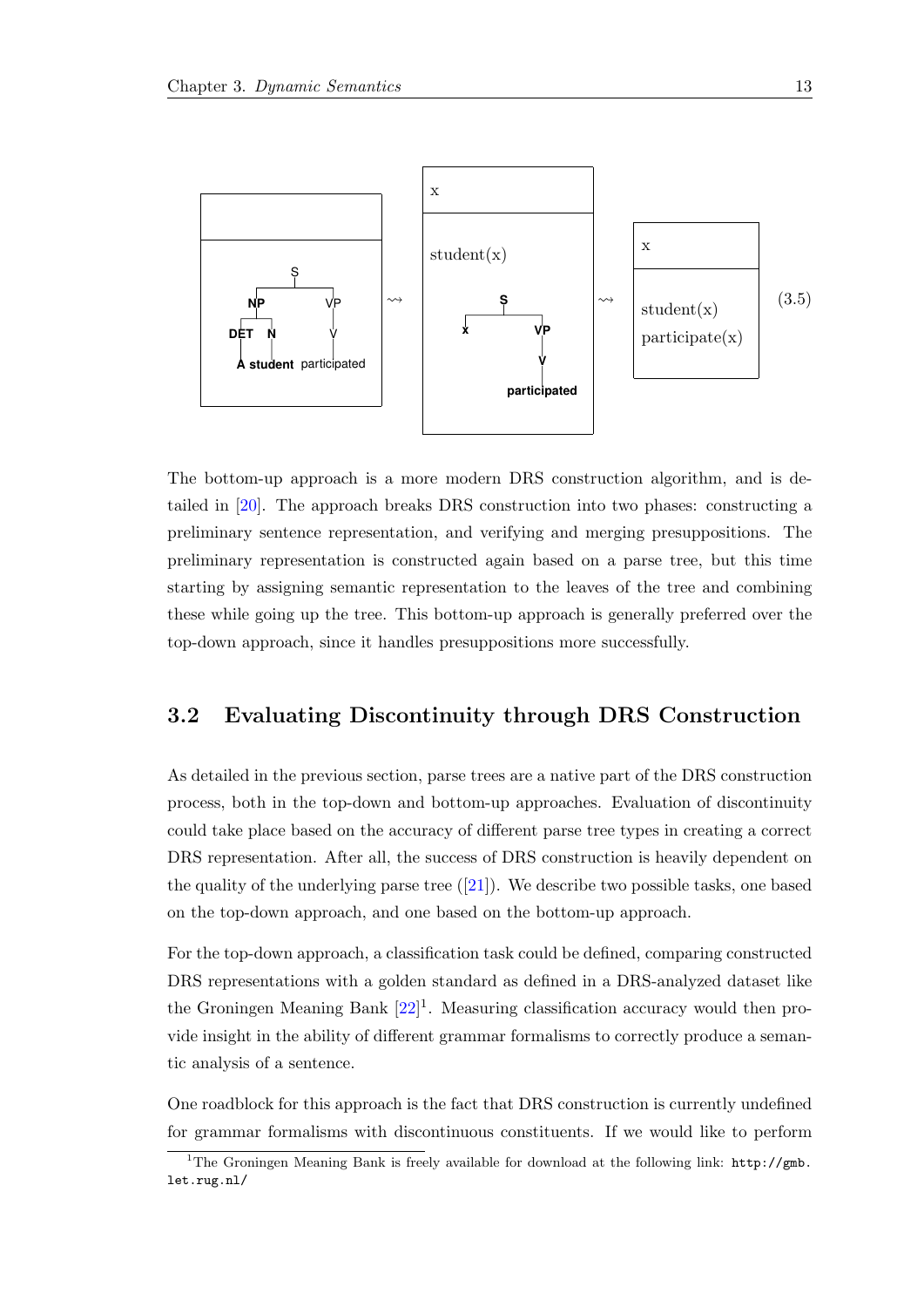the experiment as mentioned above, we would need to create a set of DRS construction rules for a grammar formalism like LCFRS. Additionally, since construction rules are dependent on parse tree labels, in addition to its structure, the experiment does not purely evaluate discontinuity. Rather, it evaluates grammar formalisms in general.

It is possible, however, to define an algorithmm for DRS construction that does not rely on parse tree node labels, but relies only on parse tree structure. In the bottomup construction approach, semantic representation of child nodes are combined into a new semantic representation in the parent node. This is done based on node label information. However, it is possible to discard label information and simply learn to combine child nodes representations based on example occurrences in a dataset. This would allow for DRS construction, independent from node labels.

Unfortunately, preliminary results suggested that the DRS construction rules obtained using this statistical approach generalize poorly. The number of construction rules grows almost linearly as the dataset grows, and DRSs for unseen sentences could often not be constructed due to missing rules. Additionally, a dataset would be required that contains both continuous and discontinuous parse trees for its sentences (or at least contains traces in order to reconstruct discontinuities), in addition to DRT semantic analysis. Learning construction rules on a dataset containing only continuous parse trees, such as the Groningen Meaning Bank mentioned earlier, would bias task success towards continuous parse trees.

All in all, it appears that evaluating the influence of discontinuity formally using dynamic semantics is a challenging proposition. Discontinuous parse trees are currently not integrated well with leading semantic formalisms like DRT, and as a result, it is difficult to obtain unbiased results when evaluating discontinuity. Part of the problem is the fact that corpora with DRT annotation do not contain discontinuous parse trees, making objective evaluation difficult. As we will see in Chapter [4,](#page-19-0) tree-based neural networks offer a much easier way to evaluate discontinuity in parse trees, and will be used in our experiments as detailed in Chapter [5.](#page-25-0)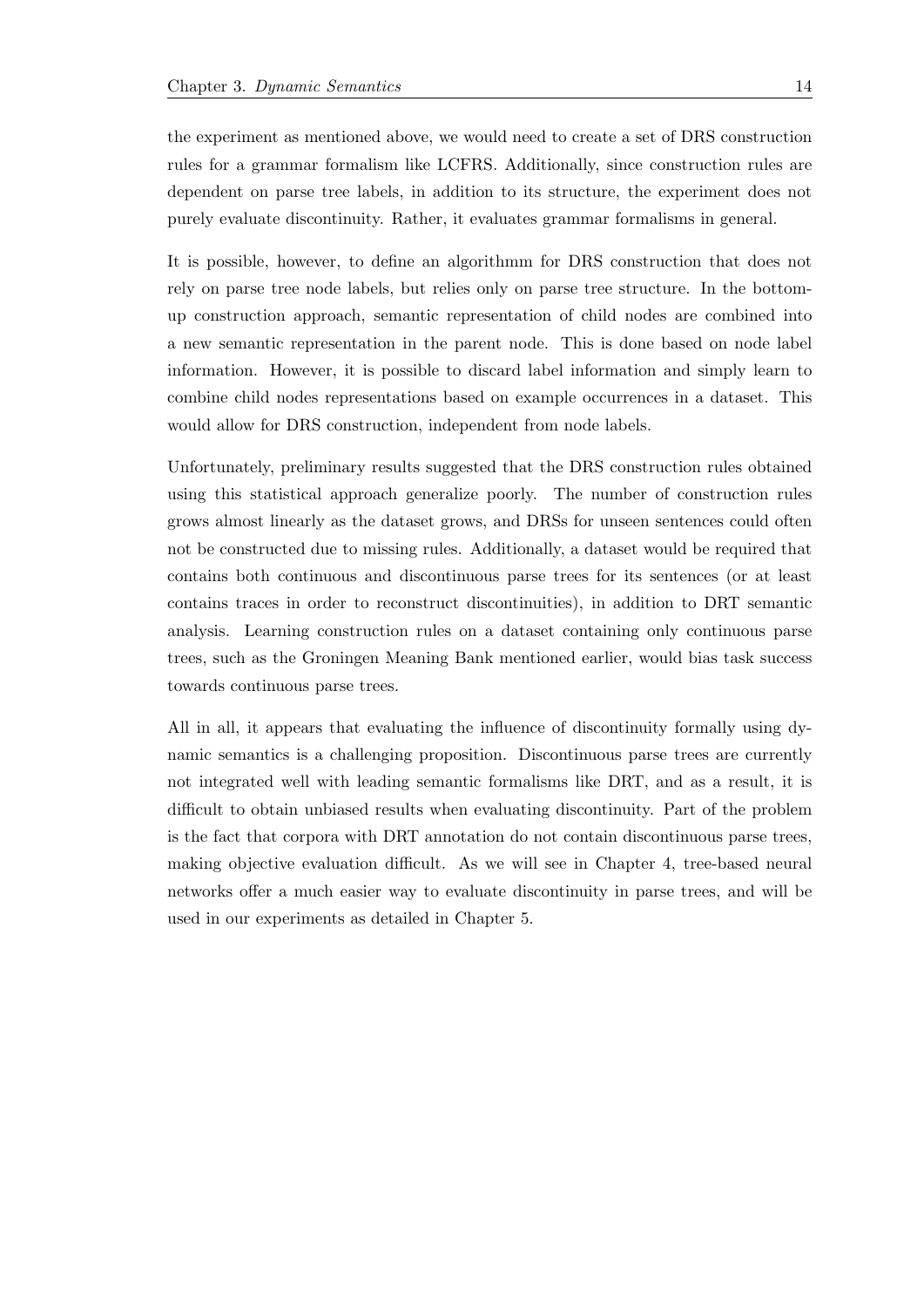## <span id="page-19-0"></span>Chapter 4

## Tree-based Neural Networks

Neural networks have seen a lot of success in natural language processing recently. One of the keys to this success is how easily parse tree information may be incorporated into deep networks. Another important factor is the representation of words as meaningful vectors, called word embeddings.

In this chapter, we first explain the benefit of word embeddings. Subsequently, we discuss a number of neural network architectures and their relationship with different parse tree types. Lastly, we explore possible NLP tasks for evaluating the influence of discontinuity.

#### <span id="page-19-1"></span>4.1 Word Embeddings

Representing words as vectors is central to the success of neural network models in NLP tasks. Many NLP techniques, like the dynamic semantics approach discussed in the previous chapter, treat words as atomic units, ignoring any similarity between words. Representing words as vectors opens up the possibility to incorporate contextual information into words, and offers a natural distance measure in the vector cosine distance.

As an example of how these word embeddings represent meaning, let us consider the example given in [\[23\]](#page-40-11): the words 'king' and 'queen' are similar, in the sense that they both describe a ruler. The difference is that 'king' is a male ruler, while 'queen' is female. If we look at the vectors, we can see that if we compute  $vector(king) - vector(man) +$ vector(woman), we find a vector that is very similar to vector(queen). This indicates that the word vectors support the meaning as we have just described.

Many methods exist for generating these so-called 'word embeddings'. Some methods utilize neural network models, others are based on statistical analysis. Every method,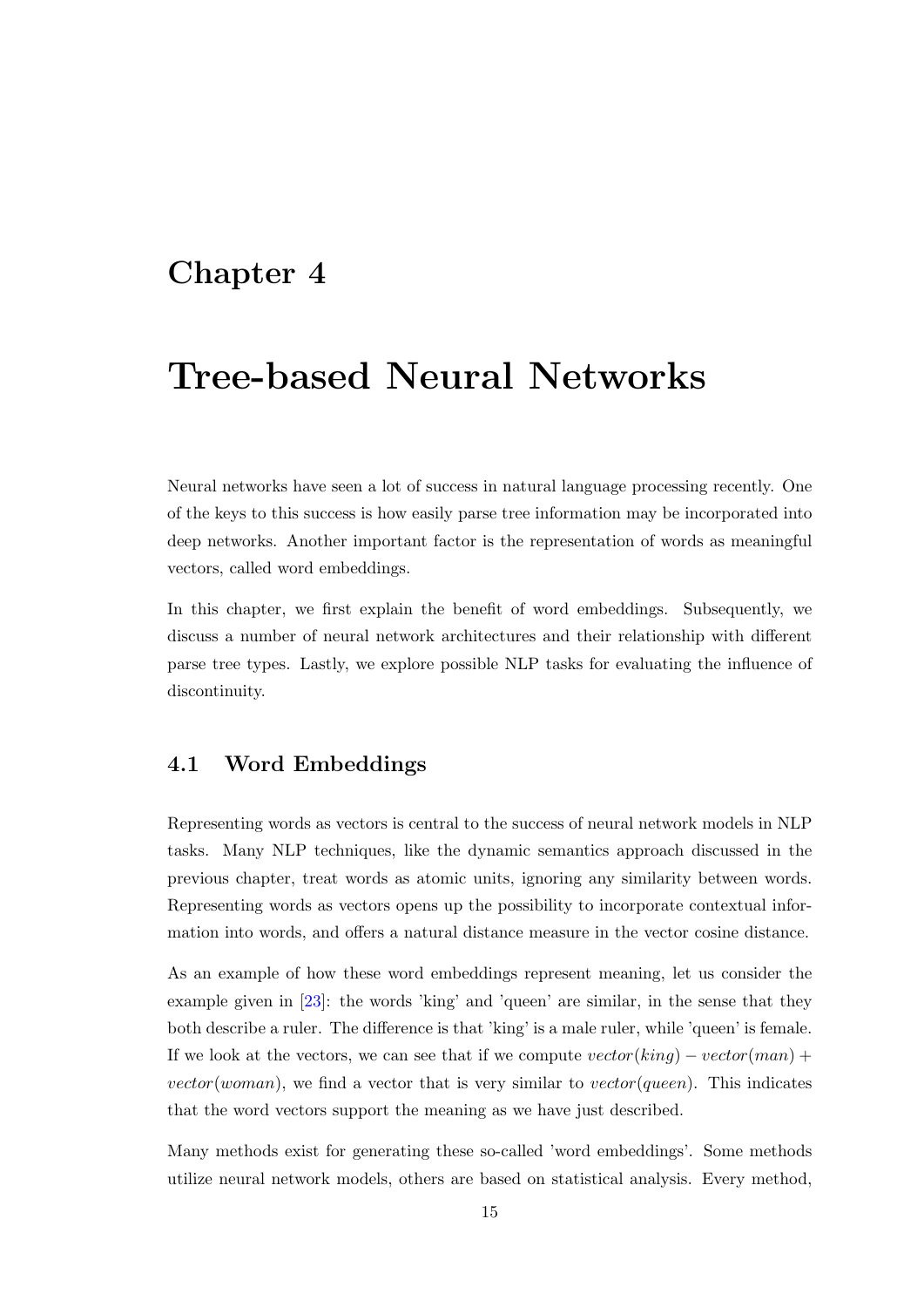however, is based on word co-occurrences in a corpus as the primary source for learning these word representations.

Among the current state of the art models is the Global Vectors (GloVe) model  $[24]$ <sup>[1](#page-20-1)</sup>. This method utilizes word co-occurrence statistics directly by applying matrix operations to the original word co-occurrence matrix. Another popular model is the word2vec model [\[23\]](#page-40-11)<sup>[2](#page-20-2)</sup>, which utilizes CBOW and Skip-gram log-linear models.

It is also possible to optimize word embeddings for specific tasks. [\[25\]](#page-41-1) proposes a method for improving word embeddings with regards to sentiment information, using a mix of unsupervised and supervised techniques. However, for the purpose of our research, we will stick to the more modern, unsupervised methods mentioned earlier.

#### <span id="page-20-0"></span>4.2 Recurrent and Recursive Neural Networks

Once we have word vector representations, we may employ recurrent neural networks to generate a vector representation for an entire sentence. This is useful for performing classification tasks, like, for example, the previously mentioned sentiment analysis task. Recurrent neural networks may also be generalized to recursive neural networks, which makes it possible to integrate parse tree information into the learning process.

Recurrent neural networks are defined as having at least one directed ring in its structure. Formally, the task of reducing a sentence to a single vector for classification purposes using a recurrent neural network may be defined as follows:

We have a sentence S defined as a sequence of words:  $S = \{w_1, w_2, ..., w_{N_S}\}$ , where  $N_S$ is the number of words in the sequence. Each word is defined by a K-dimensional word embedding  $e_w = \{e_w^1, e_w^2, ..., e_w^K\}.$ 

The recurrent neural network combines at each timestep t the previously built hidden vector  $h_{t-1}$  with the current word embedding  $w_t$ , resulting in  $h_t$ :

$$
h_t = f(W \cdot h_{t-1} + V \cdot e_t) \tag{4.1}
$$

where  $W$  and  $V$  denote compositional matrices, and function  $f$  represents the neural network application. The desired output, a  $K$ -dimensional vector representing the whole

<span id="page-20-1"></span> $1$ GloVe code available at this link: <http://nlp.stanford.edu/projects/glove/>

<span id="page-20-2"></span> $2\text{word2vec}$  code available at this link: <https://code.google.com/p/word2vec/>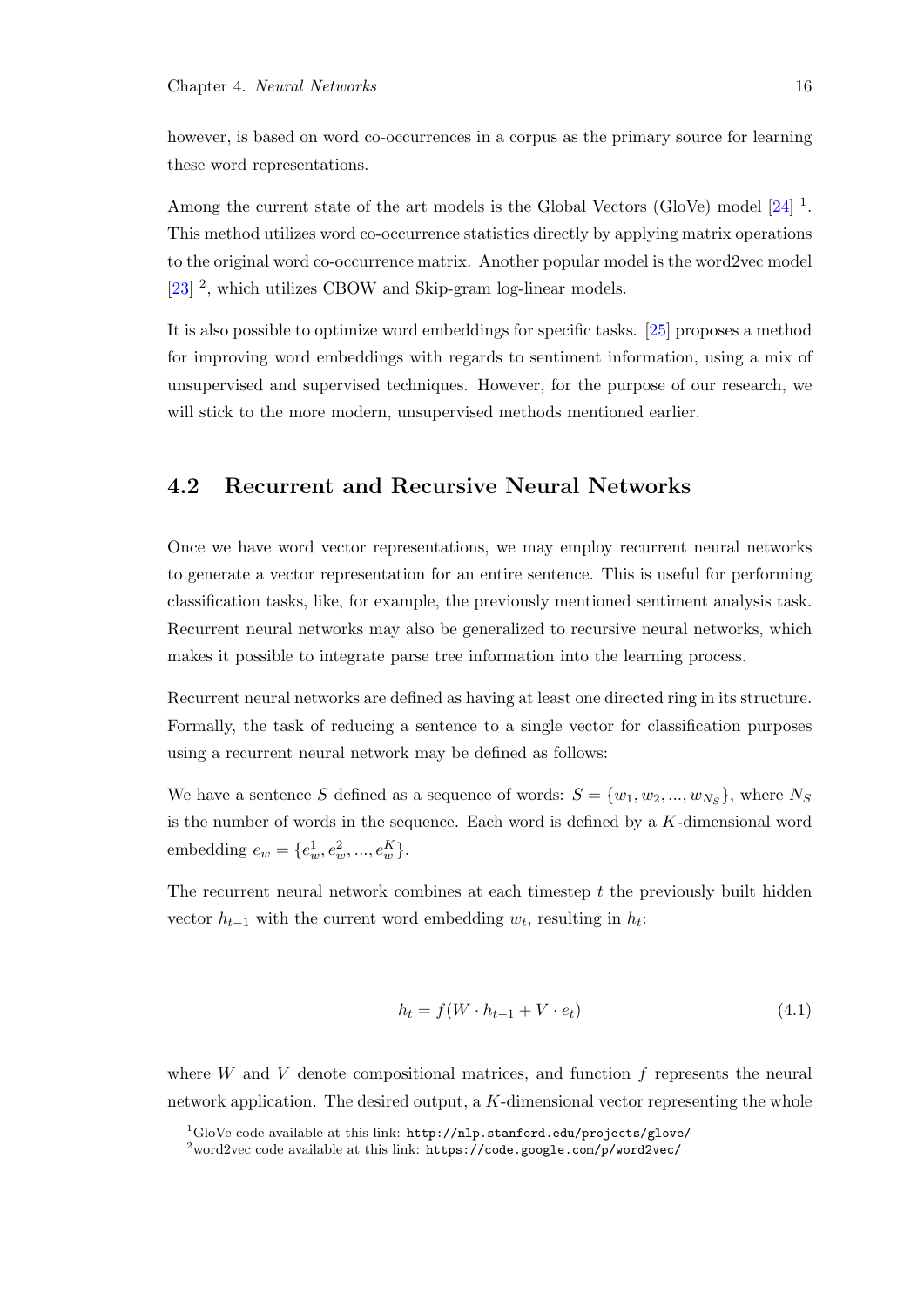<span id="page-21-0"></span>

Figure 4.1: Examples of recurrent and recursive networks. The bolded 'root' nodes contain the K-dimensional vector representation of the whole sentence.

sentence, is thus given by  $h_{N_S}$ . A visual representation of the recurrent neural network is seen in Figure [4.1a.](#page-21-0)

Recurrent neural networks are easily generalized to recursive neural networks, replacing the incremental left-to-right nature of the recurrent model by a bottom-up approach that combines child nodes at each node of a parse tree, until the root of the tree is reached. This means the timesteps of the recurrent model are no longer necessary, and instead progress is saved per node  $\eta$ . Recursive neural networks may then be defined as:

$$
e_{\eta} = f(W \cdot e_{\eta_{\text{left}}} + V \cdot e_{\eta_{\text{right}}}) \tag{4.2}
$$

Figure [4.1b](#page-21-0) shows a visual representation of the recursive neural network. As was mentioned, recursive networks are a generalization of recurrent neural networks. The figure clearly shows why this is the case: recurrent neural networks are equal to recursive neural networks when a left-branching parse tree is used.

Important to note is that these recursive neural networks seemlessly support discontinuous parse trees: at each node, the left and right child is taken as input, regardless of whether the phrases spanned by these children are next to each other in the sentence or not. Even trees in which nodes have multiple parents, as generated by range concatenation grammars  $([26])$  $([26])$  $([26])$ , are supported, as a single node may be used as input multiple times without problems.

When performing classification tasks, a *softmax* layer may be added as the final layer of the neural network, to compute the probability of assigning a class  $c$  to an input  $x$ ; in this case the sentence vector.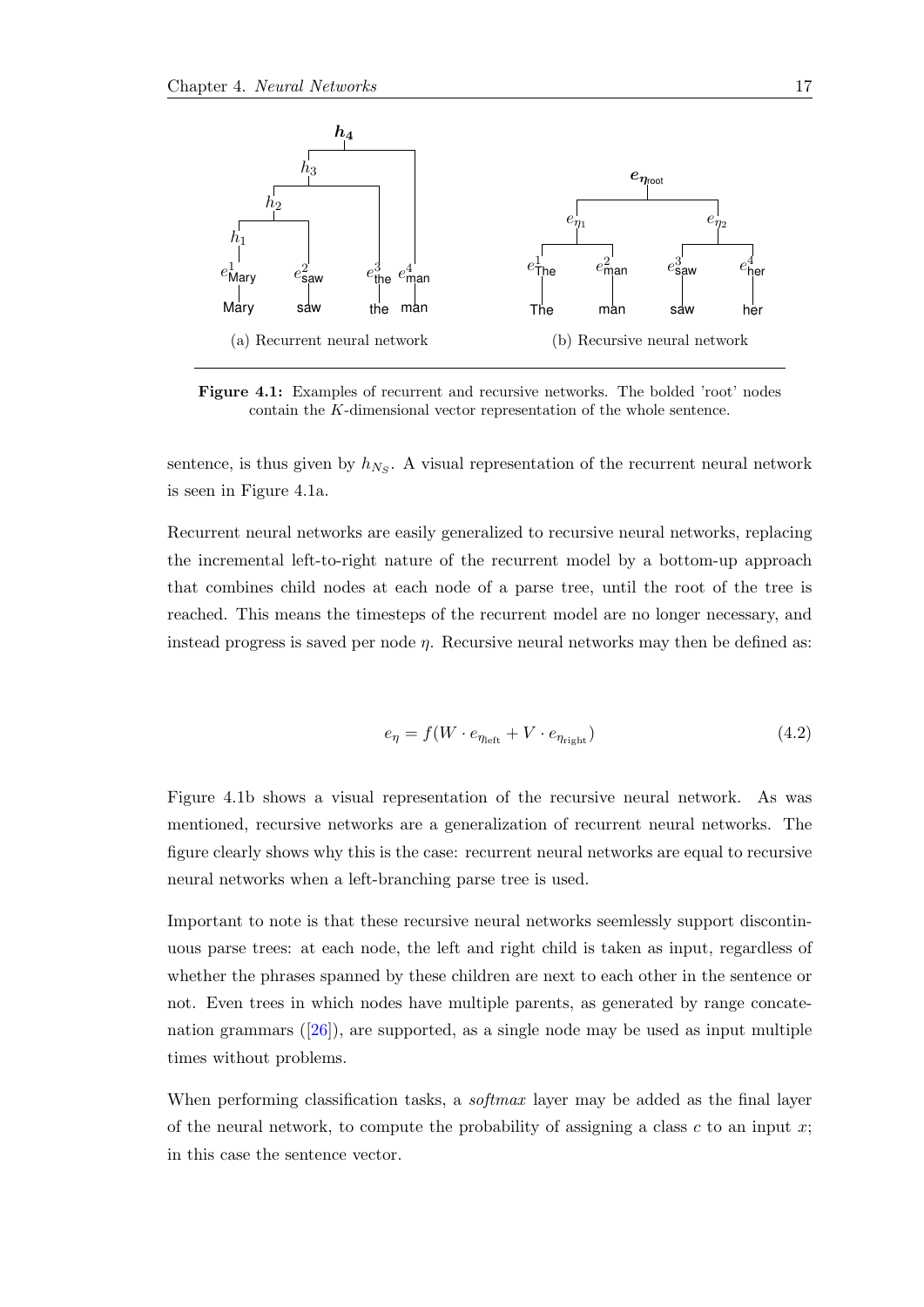#### <span id="page-22-0"></span>4.3 The Long Short-Term Memory model

The Long Short-Term Memory (LSTM) model was originally proposed by [\[27\]](#page-41-3) as an extension to the recurrent neural network models discussed in the previous section. The goal of these models is to improve the handling of long-term dependencies: when using recurrent neural network models, a large distance between dependents means the influence of the original dependent is almost completely gone when encountering the second dependent. This is called the 'vanishing gradient problem', and is discussed at length in [\[28\]](#page-41-4).

LSTM models address this problem by introducing memory state, and a number of gates: an input, memory, and output gate, respectively denoted as  $i_t$ ,  $f_t$ , and  $o_t$ . These gates determine exactly how the new input  $e_t$  influences the current memory state  $c_t$ , and what the vector representation for the current timestep,  $h_t$ , will be. The vector representation  $h_t$  will then be given by:

$$
\begin{bmatrix} i_t \\ f_t \\ o_t \\ l_t \end{bmatrix} = \begin{bmatrix} \sigma \\ \sigma \\ \sigma \\ \tanh \end{bmatrix} W \cdot \begin{bmatrix} h_{t-1} \\ e_t \end{bmatrix}
$$
 (4.3)

$$
c_t = f_t \cdot c_{t-1} + i_t \cdot l_t \tag{4.4}
$$

$$
h_t^S = o_t \cdot c_t \tag{4.5}
$$

W in this case is a  $4K \times 2K$  dimensional real-valued weight matrix, assuming Kdimensional word embeddings. Figure [4.2](#page-23-1) shows a visual representation of the LSTM  $\text{model}^3$  $\text{model}^3$ .

The idea of LSTM may also be applied to recursive models, in the same way we generalized recurrent models to recursive models. We can define the vector representation  $e_{\eta}$ at node  $\eta$  as:

$$
e_{\eta} = z_{\eta} \cdot (e_{left} + e_{right}) + (1 - z_{\eta})e_{\eta}' \tag{4.6}
$$

$$
e'_{\eta} = f(W \cdot r_{\eta} \cdot e_{left} + V \cdot r_{\eta} \cdot e_{right}) \tag{4.7}
$$

<span id="page-22-1"></span><sup>3</sup>This visualization was taken from a blog post by Christopher Olah on LSTM models: [http://](http://colah.github.io/posts/2015-08-Understanding-LSTMs/) [colah.github.io/posts/2015-08-Understanding-LSTMs/](http://colah.github.io/posts/2015-08-Understanding-LSTMs/)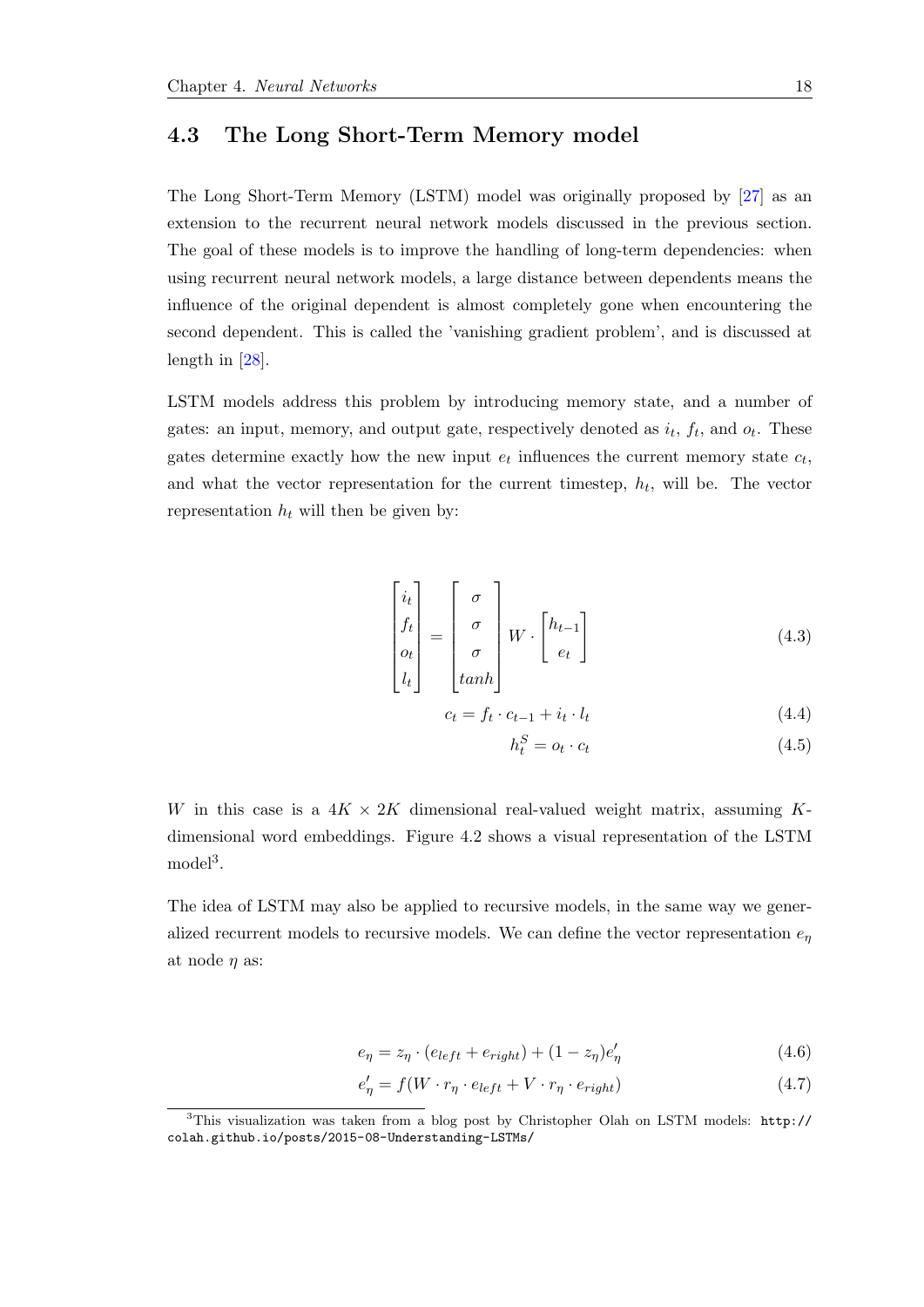<span id="page-23-1"></span>

Figure 4.2: A visualization of the LSTM model structure.

where  $r_{\eta}$  and  $z_{\eta}$  are the control gates associated with  $\eta$ , given by:

$$
z_{\eta} = \sigma(W_z \cdot e_{left} + V_z \cdot e_{right}) \tag{4.8}
$$

$$
r_{\eta} = \sigma(W_r \cdot e_{left} + V_r \cdot e_{right}) \tag{4.9}
$$

There are a number of variations available of this tree-based version of the LSTM model, also called Tree-LSTM, which achieve state-of-the-art results on many natural language classification tasks  $([29], [30], [31])$  $([29], [30], [31])$  $([29], [30], [31])$  $([29], [30], [31])$  $([29], [30], [31])$  $([29], [30], [31])$  $([29], [30], [31])$ . It is, however, also argued that the recurrent version of the model can achieve similar results in certain cases  $([32])$  $([32])$  $([32])$ .

Different variants of the LSTM model have been proposed, most of which are based on slight variations on the gating principle. Most notably, Gated Recurrent Unit models ([\[33\]](#page-41-9)) and Depth-gated LSTM models ([\[34\]](#page-41-10)) have produced consistently good results. Bidirectional LSTM models have also been proposed, both for recurrent ([\[35\]](#page-41-11)) and recursive ([\[36\]](#page-42-0)) networks. Which variant of the LSTM model is best is debatable; [\[37\]](#page-42-1) compares a number of LSTM variants and interestingly finds no significant improvement over the basic LSTM model. For this reason, we stick to the basic LSTM model, as explained in this section, for our research and experiments.

#### <span id="page-23-0"></span>4.4 Evaluating Discontinuity through Tree-LSTM

As detailed in the previous sections, text classification tasks may be performed based on neural network analysis, followed by softmax classification. [\[32\]](#page-41-8) have performed multiple text classification tasks this way, including sentiment analysis, sentence-target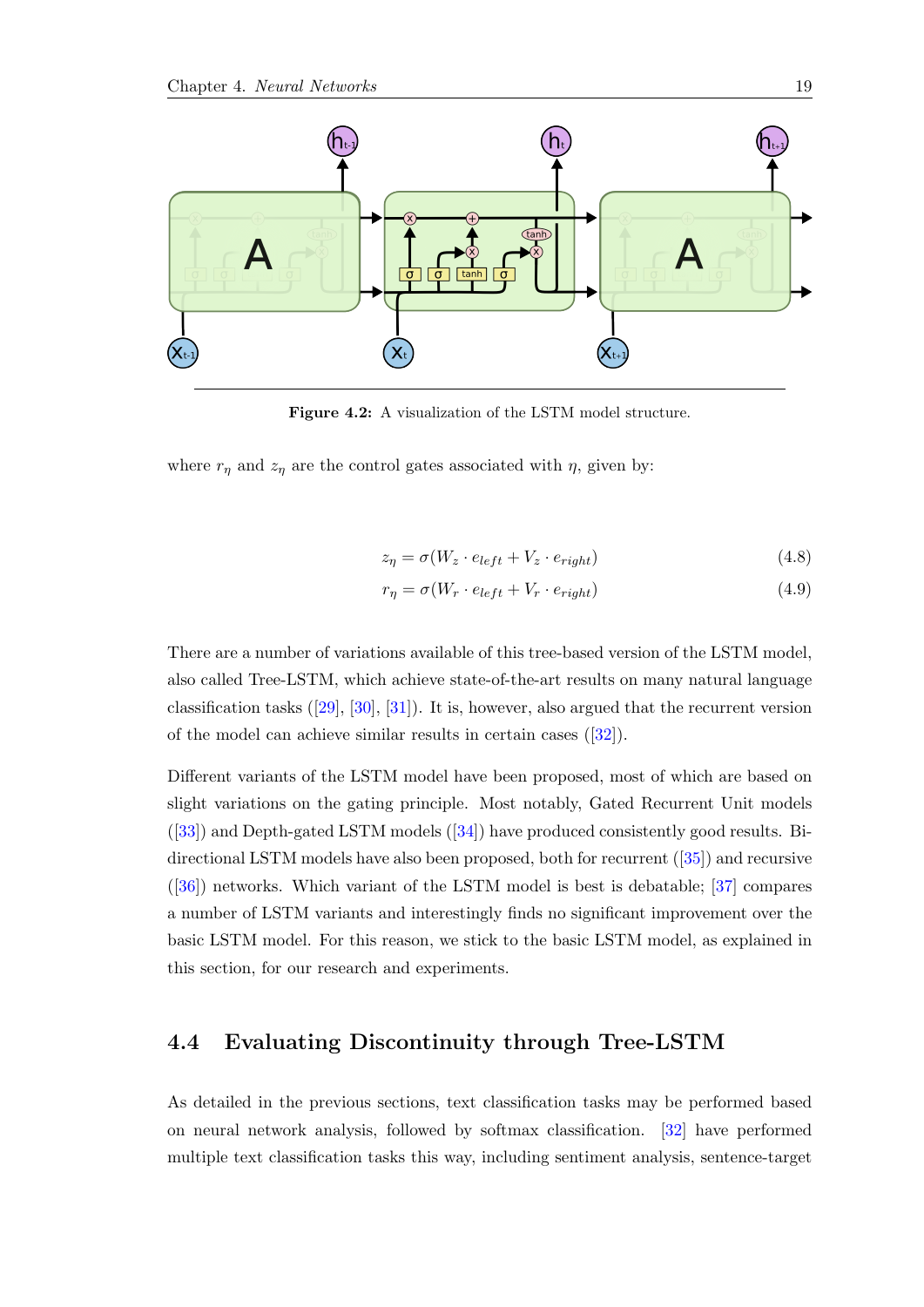matching, and semantic relation classification, successfully comparing different neural network models. Since our aim is to compare parse tree types, we may set up a similar experiment, but varying the parse trees while keeping the neural network model constant.

As mentioned, the recursive models support different kinds of parse trees well. Additionally, the Tree-LSTM model supports long-distance dependencies, making it ideal for evaluating discontinuity. The Tree-LSTM model is thus a clear choice for our experiments.

The challenge remains to select the right classification tasks to maximally highlight the influence of discontinuity. We select two tasks: sentiment analysis and question classification. In sentiment analysis, long distance dependencies may have a large influence on the classification results. In question classification, discontinuity is very prevalent in the data, mostly in the form of wh-movement. Details of these tasks will be discussed in Chapter [5.](#page-25-0)

All in all, it is clear that tree-based neural networks are well-suited for evaluating the influence of discontinuity. Therefore, we choose to focus on this approach, rather than the dynamic semantic approach detailed in Chapter [3.](#page-15-0) In the next chapter, we detail the experiments in which we perform and evaluate the previously mentioned classification tasks, based on tree-based neural networks.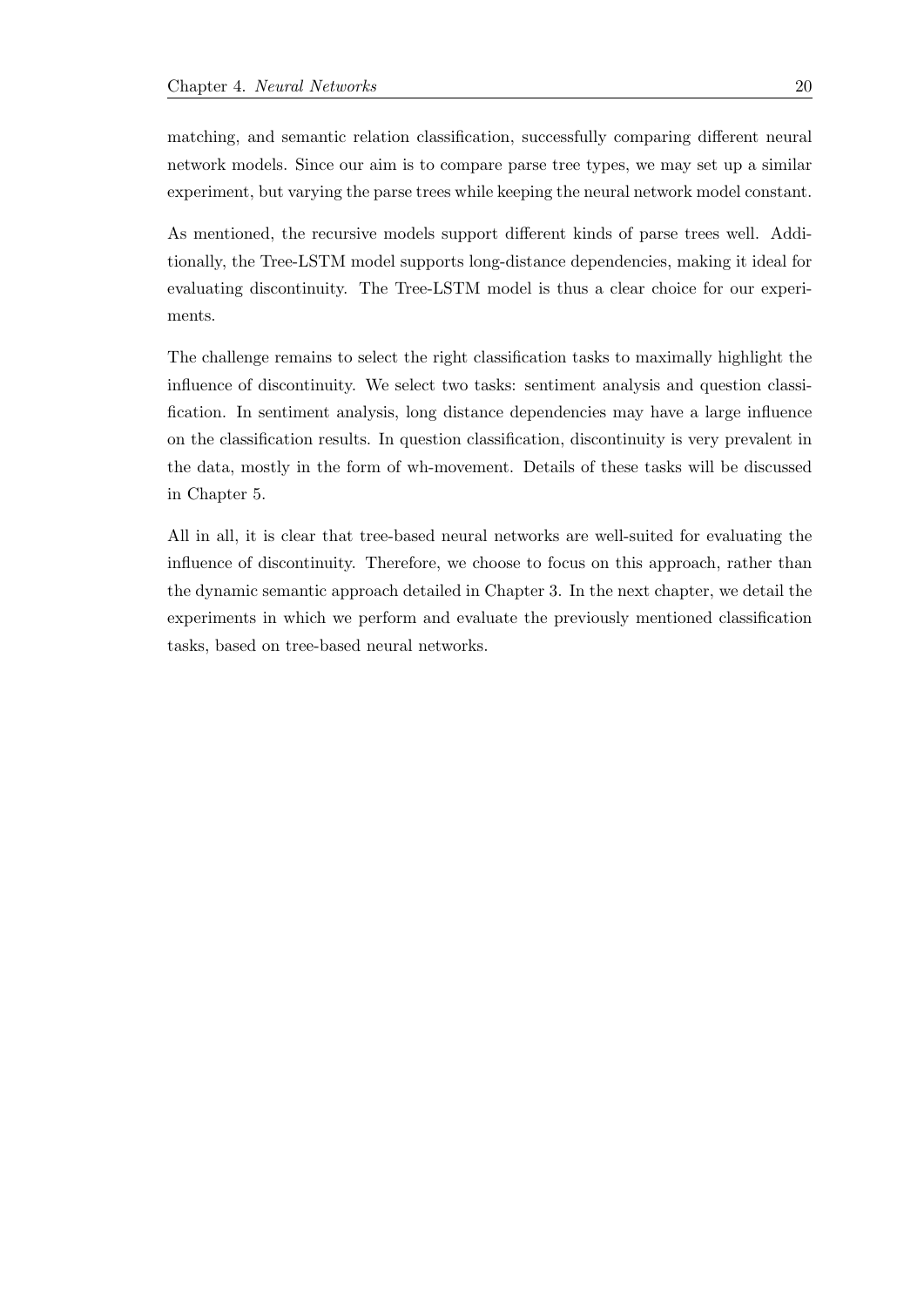## <span id="page-25-0"></span>Chapter 5

## Experiments

As discussed in Chapter [4,](#page-19-0) tree-based neural network models are especially well-suited for comparing different parse tree types. In this chapter, we describe two NLP tasks: sentiment analysis and question classification. For both these tasks we utilize a long short-term memory model. We first describe the specifics of this model, and how we obtain the parse trees for the datasets. Then we discuss the specifics of each task and the results.

#### <span id="page-25-1"></span>5.1 Experimental Setup

While the datasets for the sentiment analysis task and the question classification task differ, the way we obtain parse trees is the same for both tasks. The neural network model, and the process of parameter tuning, is also identical. In this section, we will explain these parts of the experiment.

#### <span id="page-25-2"></span>5.1.1 Parse Tree Types

The goal of this experiment is to compare continuous and discontinuous parse trees. These parse trees were obtained using the disco-dop parser<sup>[1](#page-25-3)</sup> made by Andreas van Cranenburgh ([\[2\]](#page-39-2)). The grammars used for generating the continuous and discontinuous trees were extracted from the Wall Street Journal sections 2-21. This part of the treebank contains traces in the annotation, which makes it possible to convert the originally continuous parse trees to discontinuous parse trees.

<span id="page-25-3"></span><sup>&</sup>lt;sup>1</sup>The disco-dop parser is freely available at  $https://github.com/andreasvc/disco-dop$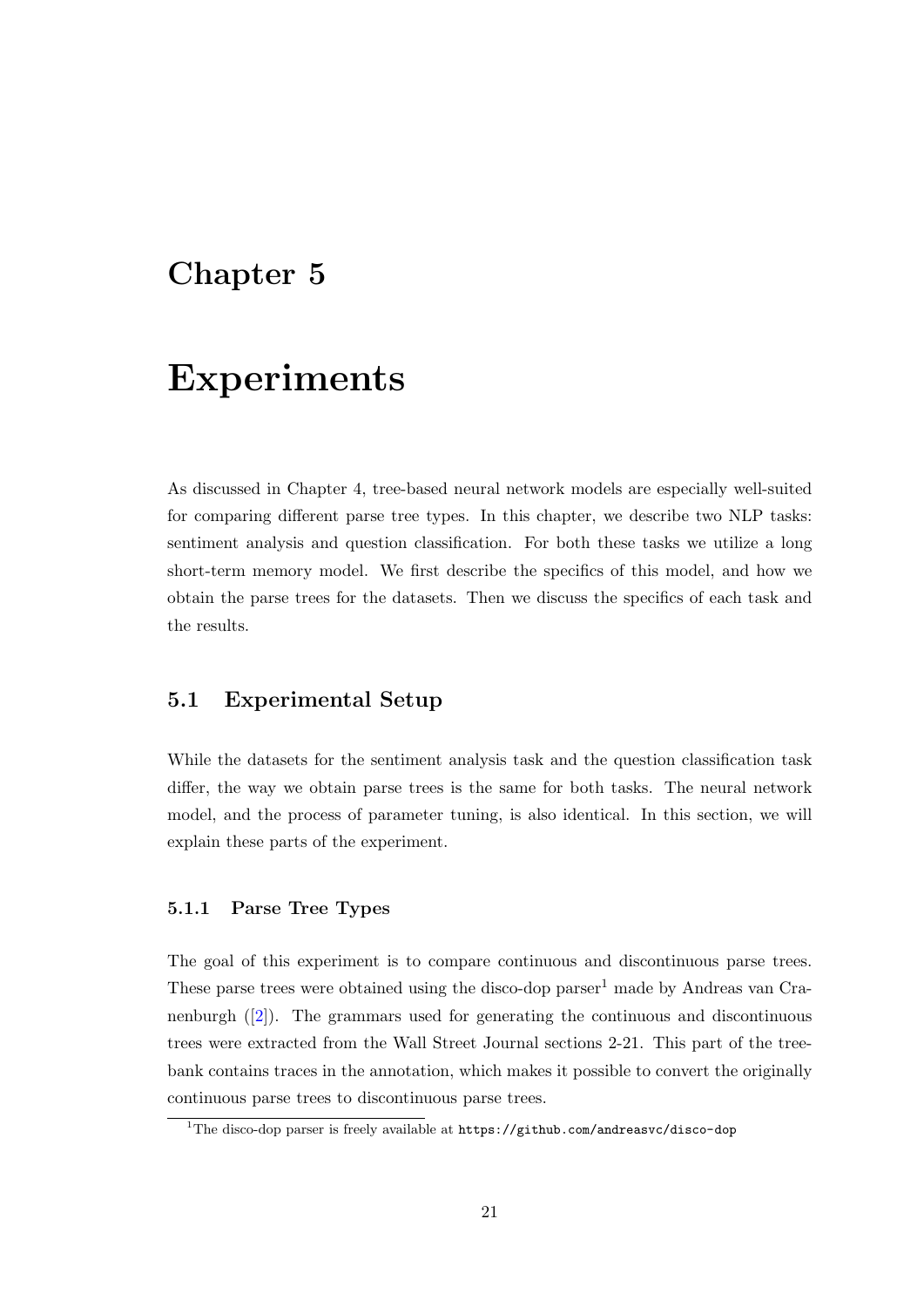The original (continuous) parse trees that were part of the dataset were discarded in favor of these newly generated parse trees. This was done to ensure that the trees generated for both types were based on the same treebank and generated by the same parsing algorithm. While this does mean that the text is parsed using out-of-domain grammar, the resulting continuous parse trees were compared to the original parse trees and did not perform significantly worse (in some cases, task performance was actually better).

As a baseline for these two parse tree types, we use left-branching parse trees. This type of parse tree effectively mimics the recurrent neural network model, incrementally processing each word of the sentence one-by-one.

#### <span id="page-26-0"></span>5.1.2 Model and Parameter Tuning

The model we use is the long short-term memory model. The main reason for using this model is that it is the first model that solves the vanishing gradient problem, as discussed in section [4.3.](#page-22-0) The reason this is important, is that our parse trees do not have classification at intermediate nodes; class information is only available at the sentence level, and thus this information needs to be propagated through the entire tree.

We do not make use of newer variants of the LSTM model. While these networks seem very promising, for the case of this research it seemed appropriate to use a type of network that is more established in the literature. Hence the choice for the original LSTM model.

For word embeddings, we use 300-dimensional GloVe word vectors ([\[24\]](#page-41-0)). From earlier research ([\[29\]](#page-41-5), [\[32\]](#page-41-8)), we see that for these tasks a dimensionality of between 50 and 300 is often used, with higher dimensionality offering better task performance.

The LSTM model parameters that we tune are mini-batch size, number of dimensions, and learning rate. The parameters are tuned separately for each parse tree type. For each parameter set, we train fifty models and evaluate them on the development set, noting the mean score. The parameter set with the highest mean score is the one we select to generate scores for the test set.

#### <span id="page-26-1"></span>5.1.3 Test set scoring

The results of the experiments are the classification accuracy on the test set for each of the parse tree types. The classification accuracy is given by  $100 \times \frac{\#correct}{\#total}$ . Since there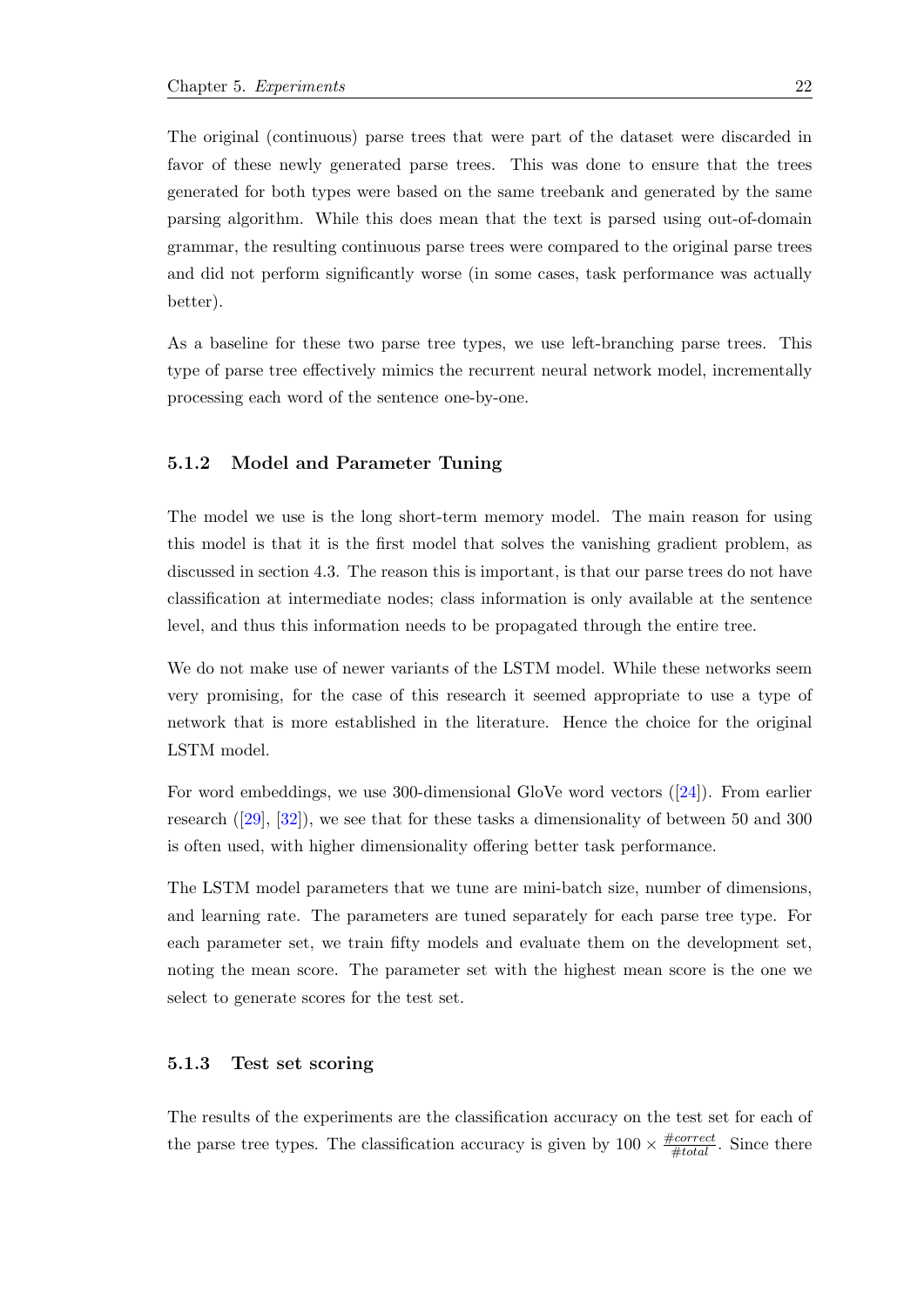is some randomness involved in training a neural network, the training process is run multiple times, and the test set score is averaged over multiple runs.

In total, 20 test set scores are generated for each model. For each test set score, the network is trained 15 times and evaluated on the development set. The network model with the highest accuracy on the development set is used to generate a score for the test set. The results reported are the mean and standard deviation of these scores.

#### <span id="page-27-0"></span>5.2 Sentiment Analysis

The first task we discuss is sentiment analysis. Sentiment analysis is the task of identifying the sentiment of a piece of text. Often the text is classified binarily: positive or negative. As an example, "Today was a great day." would be classified as having a positive sentiment, while "The weather today is horrible." would be classified as negative. Alternatively, sentiment may be categorized more finely, including multiple positive and negative categories (e.g. 'very positive') and optionally a neutral category.

There are a number of reasons for selecting this specific task for comparing syntax structures. First of all, it is a semantic task. Thus the performance of the task will tell us about how well each syntax structure type captures meaning. Second, task performance is easy to measure. Since it is a classification task, performance can be measured using a simple accuracy measure. This means that different models will be able to be evaluated and compared objectively. Third, sentiment analysis is a task in which discontinuity can play an important role in determining the outcome.

Other sentiment analysis approaches include a subjective lexicon, and n-gram modelling techniques.

#### <span id="page-27-1"></span>5.2.1 Dataset

The dataset we use for our experiment is the Stanford Sentiment Treebank<sup>[2](#page-27-2)</sup> ( $[38]$ ). This dataset includes text from movie reviews, with five sentiment categories (very positive, positive, neutral, negative, very negative).

The dataset includes a total of 11,855 sentences, which is split as suggested into a training set of 8544 sentences, a development set of 1101 sentences, and a test set of 2210 sentences.

<span id="page-27-2"></span><sup>&</sup>lt;sup>2</sup>The Stanford Sentiment Treebank is freely available for download at the following link: [http:](http://nlp.stanford.edu/sentiment/index.html) [//nlp.stanford.edu/sentiment/index.html](http://nlp.stanford.edu/sentiment/index.html)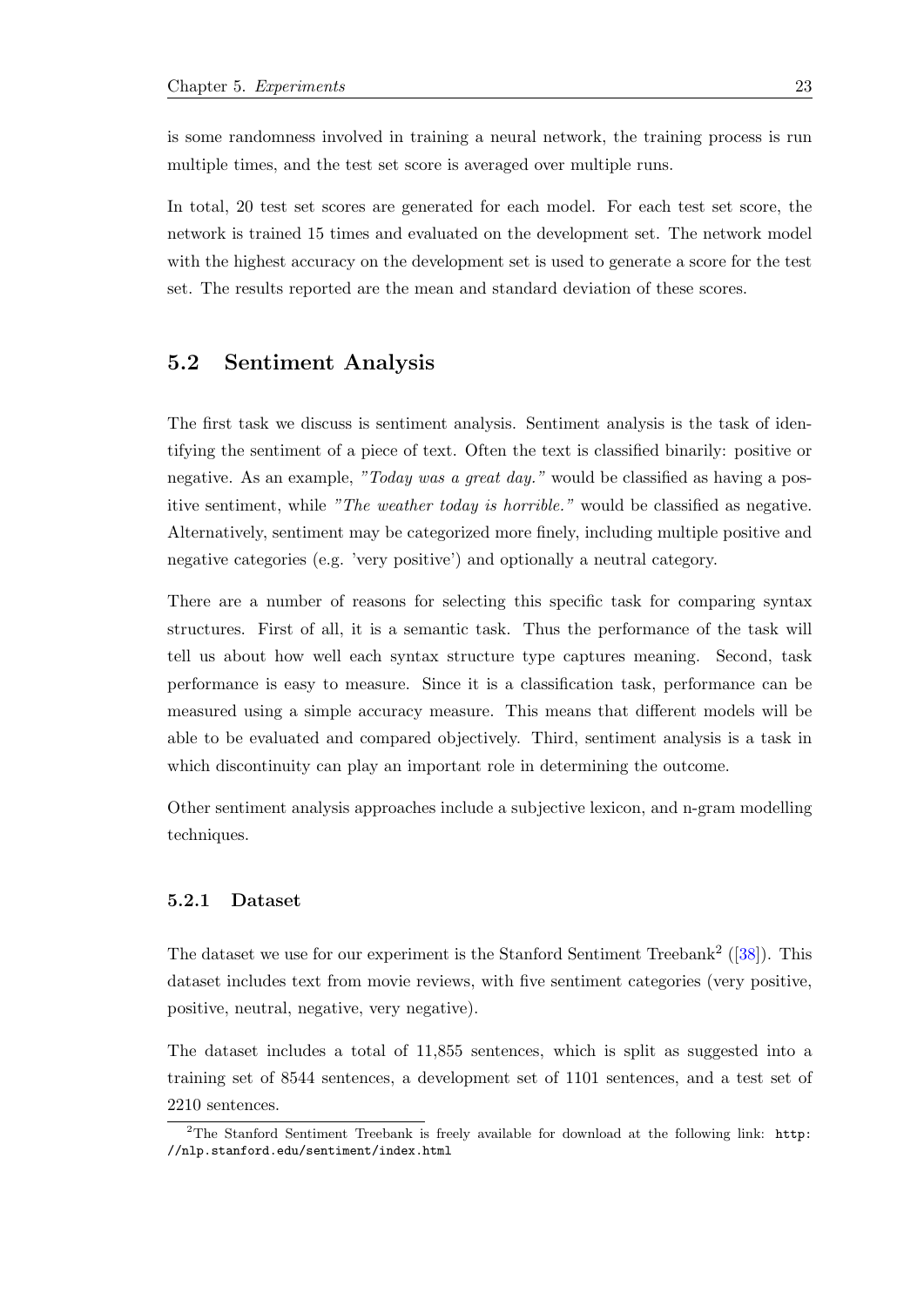The dataset can also be used for binary sentiment analysis by removing the neutral examples, resulting in 6920 sentences for training, 872 for development, and 1821 for testing.

An important statistic to note is that for this dataset, 9.76% of sentences contain at least one discontinuous constituent. This is a quite low amount, which is related to the domain: many sentences are just noun phrases, for example "A deep and meaningful film.", and these sentences are adequately described by continuous constituents. This means that the difference between continuous and discontinuous may not be as pronounced in this task as we would like.

#### <span id="page-28-0"></span>5.2.2 Results

Table [5.1](#page-28-1) shows the results of the sentiment analysis task. Two versions of the task have been carried out: a binary classification task, classifying sentences as either positive or negative, and a harder version of the task with five sentiment categories (very positive, positive, neutral, negative, very negative). The binary task is denoted in the table under 'Coarse', and the task requiring more fine-grained classification is denoted under 'Fine'.

As we can see from the table, the left-branching baseline is significantly outperformed by all other models. This confirms that parse tree type does influence the task performance for this task. When comparing the continuous and discontinuous model, it seems that the continuous model performs better, however, the difference is not significant ( $p = 0.169$ ) for the fine task,  $p = 0.245$  for coarse). The mixed model is a combination of the continuous and discontinuous models, and will be explained later in this section.

| Model          | Fine         | Coarse    |
|----------------|--------------|-----------|
| Left-branching | 45.5(0.8)    | 85.3(0.6) |
| Continuous     | 47.1 $(1.0)$ | 86.6(0.5) |
| Discontinuous  | 46.6 $(1.2)$ | 86.3(1.0) |
| Mixed          | 46.9 $(1.2)$ | 86.4(0.9) |

<span id="page-28-1"></span>Table 5.1: Results for the sentiment analysis task. The scores are the percentage of correctly classified sentences, followed by the standard deviation.

In order to better investigate the influence of discontinuity, we repeat the experiment, but reduce the development and test sets to sentences containing at least one discontinuous constituent. The results of this experiment can be seen in Table [5.2.](#page-29-1)

Again, we find that the left-branching baseline is clearly outperformed by the continuous and discontinuous models. This is the case both for the fine classification task ( $p =$ 0.0141 and  $p = 0.0604$  respectively) and the coarse classification task ( $p = 0.00248$  and  $p = 4.81 * 10^{-5}$  respectively). The difference between the continuous and discontinuous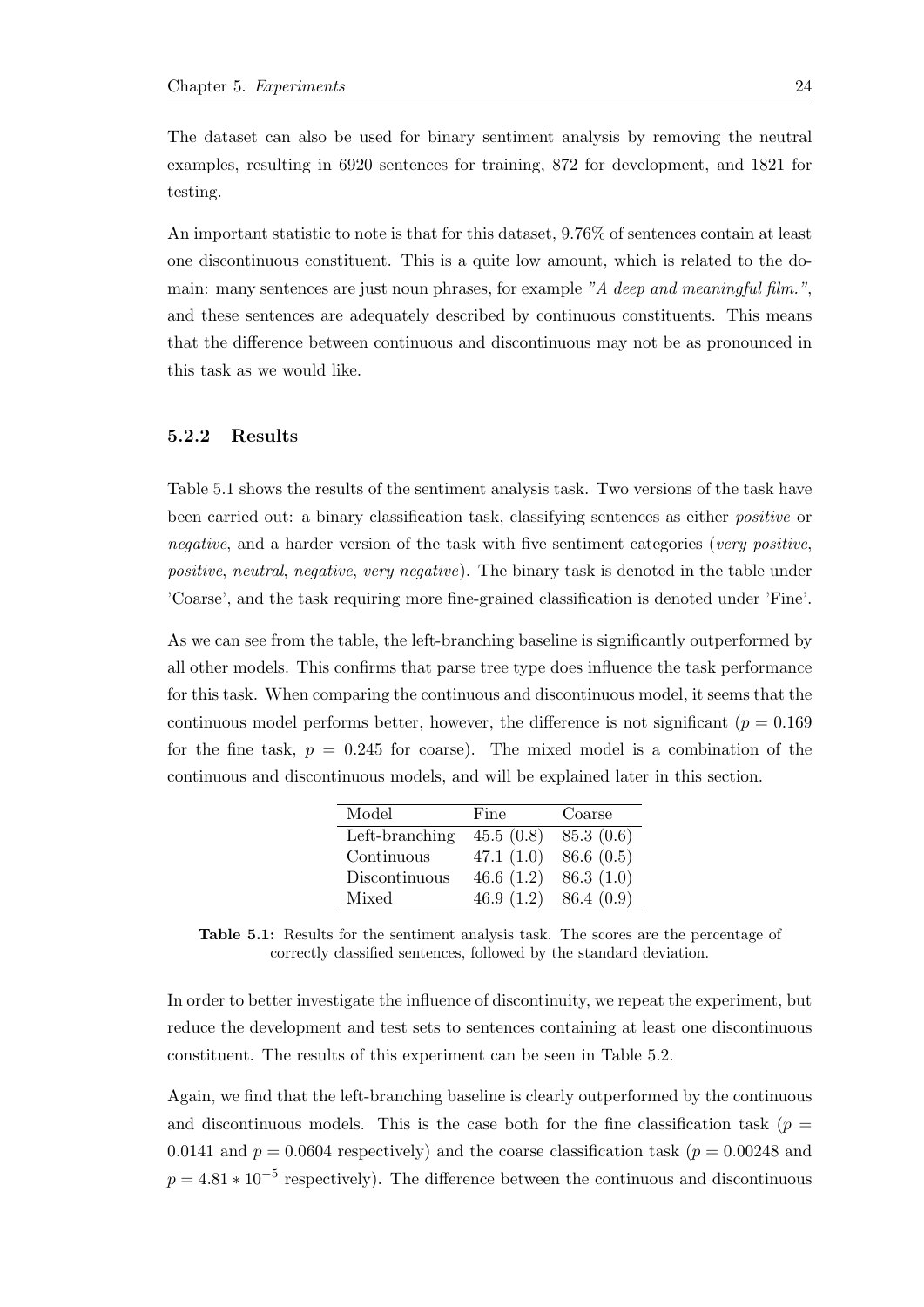| Model          | Fine      | Coarse    |
|----------------|-----------|-----------|
| Left-branching | 39.9(3.9) | 76.2(2.5) |
| Continuous     | 42.8(2.8) | 78.6(1.8) |
| Discontinuous  | 42.3(3.7) | 79.8(1.8) |

<span id="page-29-1"></span>models in the fine task is not significant ( $p = 0.635$ ). In the coarse task, however, the discontinuous model significantly outperforms the continuous model ( $p = 0.0485$ ).

Table 5.2: Sentiment analysis results of sentences with discontinuous constituents. The bold font means that the score is significantly greater than all the other scores for that experiment.

This experiment seems to indicate that discontinuous parse trees may indeed lead to better task performance, at least for the coarse classification task, yet the previous experiment finds no significant difference between the continuous and discontinuous models. One explanation is that the discontinuous model actually performs better, but the experiment didn't lead to a significant result. This is plausible, due to the relatively low number of sentences in the data containing a discontinuous constituent. Additionally, since the Tree-LSTM model native handles long-distance dependencies well, we expect the advantage of discontinuous parse trees to be somewhat diminished.

Another explanation is that the grammar used to generate the parse trees for the continuous model produces higher quality trees for the sentences that do not contain discontinuities, since it does not need to account for possible discontinuities. These higher quality trees would then lead to a better task performance, due to better classification of the continuous sentences outweighing a lower score on sentences with discontinuities.

In order to further investigate this second explanation, we introduce a new model which combines the continuous and discontinuous model. This 'mixed' model utilizes the discontinuous syntax trees produced by the discontinuous grammar, yet for the sentences containing no discontinuities uses the trees produced by the continuous grammar. This model would get the benefit of the both the higher quality continuous trees and correct analysis of sentences with discontinuities.

The result of this mixed model is reported in Table [5.1.](#page-28-1) It scores somewhere in between the continuous and the discontinuous models, however, there is no significant difference between the mixed model and the continuous or discontinuous model.

#### <span id="page-29-0"></span>5.2.3 Discussion

The fact that the experiment leads to only a small number of significant results makes it difficult to draw clear conclusions. The conclusions we can draw are the following: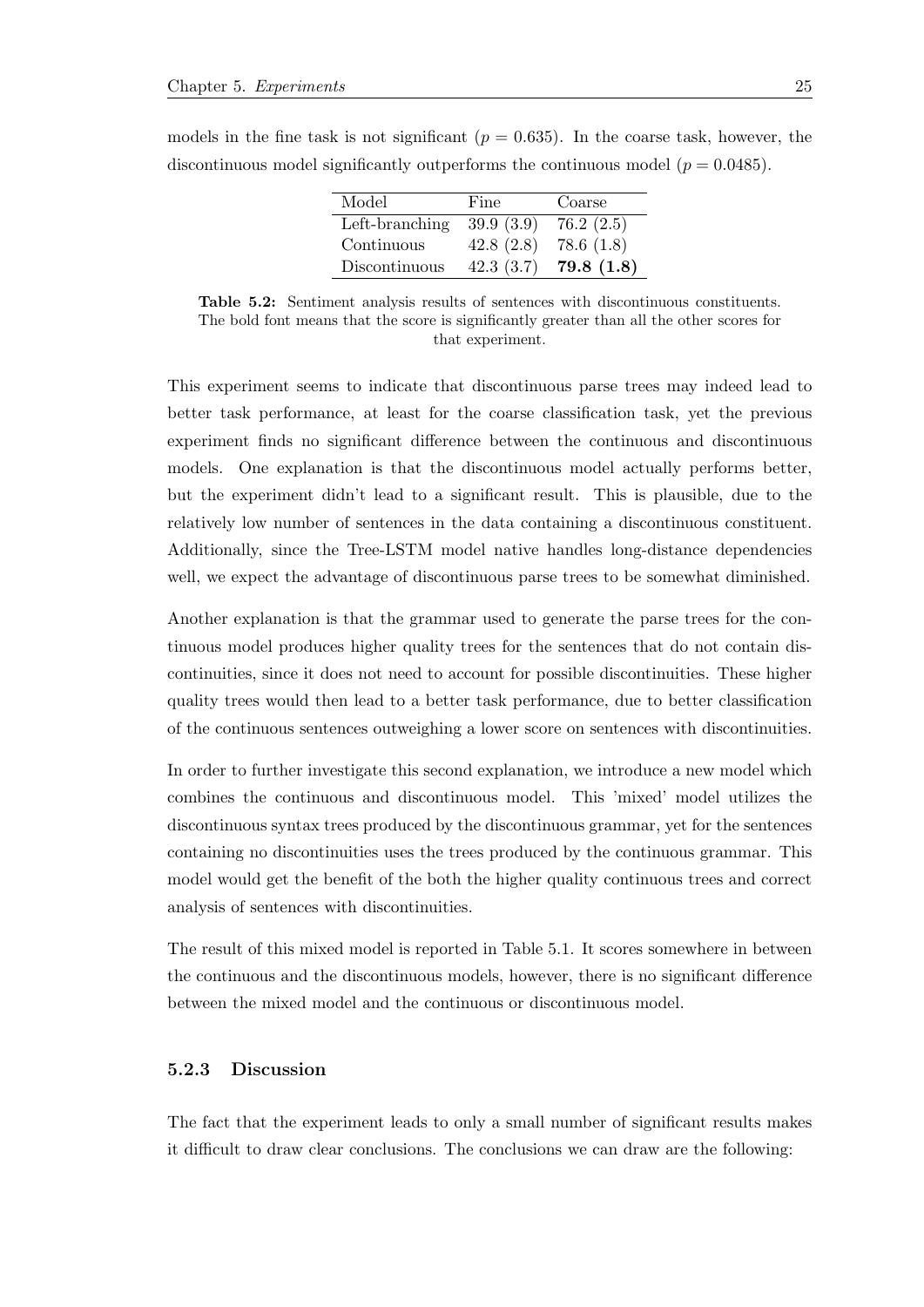- Parse tree structure influences task performance. This becomes clear from the left-branching baseline being structurally outperformed by the other models.
- Discontinuous parse trees may lead to better task performance. This becomes clear from the performance of the discontinuous model on the sentences containing discontinuities.

These conclusions seem to confirm our hypothesis that using discontinuous parse trees may increase NLP task performance. However, the fact that only one out of four experiments leads to a significant result calls this into question. Why do we not find significant results in the other experiments?

The main reason for the lack of significant results seem to be the low number of sentences containing discontinuous constituents. The mixed model explored the possibility of the continuous model having higher quality continuous trees, however, this did not lead to a significant result either. All we can say about this is that all the models lie quite closely together, and that the differences did not become clear through the twenty test set scores that were calculated per model.

We can, however, look at individual sentences and see what each model does differently. For every sentence, we registered the predicted sentiment class during each of the twenty runs, leading to an accuracy score per sentence. By analyzing the accuracy of the different models on individual sentences, we can pinpoint the sentences that the models struggle with, or handle well. Table [5.3](#page-31-0) shows the sentences with the greatest difference in accuracy between the continuous and the discontinuous model.

From Table [5.3,](#page-31-0) we do not immediately find clear differences between the two sets of sentences. Sentence length is similar, and there seems to be no syntax construction that is exclusive to either set. What is remarkable, however, is that a simple sentence like "Excellent acting and direction ." can lead to such a great difference in accuracy between models. In order to investigate this further, we look at the parse trees of this sentence, for both models.

Figures [5.1a](#page-32-2) and [5.1b](#page-32-2) show the binarized parse trees as used in the experiment, while figures [5.1c](#page-32-2) and [5.1d](#page-32-2) show the original parse trees generated by the parser. The sentence contains no discontinuities, but seems to be analyzed better by the discontinuous model. Especially after binarization, the tree of the continuous model becomes a right-branching tree, while the tree of the discontinuous model retains a more intuitive noun phrase structure. It should be noted that the choice for right-branching binarization may not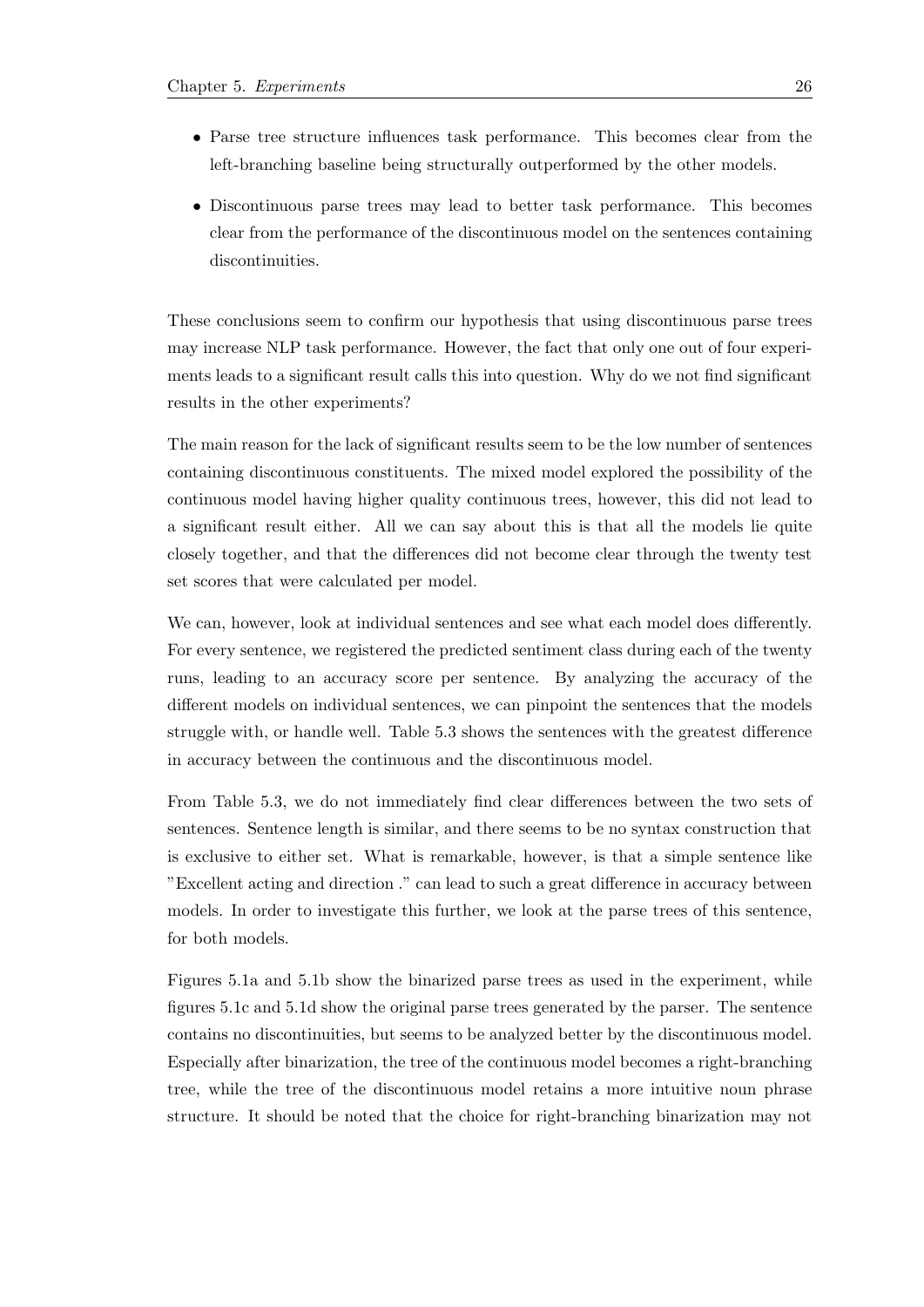<span id="page-31-0"></span>

|                | Continuous winning                                                        |  |  |
|----------------|---------------------------------------------------------------------------|--|--|
| $\mathbf{1}$   | What Jackson has accomplished here is amazing on a technical level.       |  |  |
| $\overline{2}$ | It 's disappointing when filmmakers throw a few big-name actors and       |  |  |
|                | cameos at a hokey script.                                                 |  |  |
| 3              | A long-winded and stagy session of romantic contrivances that never       |  |  |
|                | really gels like the shrewd feminist fairy tale it could have been.       |  |  |
| 4              | If there 's nothing fresh about Wannabes, which was written by Mr.        |  |  |
|                | DeMeo, who produced and directed the film with Charles A. Adessi,         |  |  |
|                | much of the time the movie feels authentic.                               |  |  |
| 5              | Still pretentious and filled with subtext, but entertaining enough at '   |  |  |
|                | face value ' to recommend to anyone looking for something different.      |  |  |
|                |                                                                           |  |  |
|                |                                                                           |  |  |
|                | Discontinuous winning                                                     |  |  |
| $\mathbf{1}$   | Excellent acting and direction.                                           |  |  |
| $\overline{2}$ | Where last time jokes flowed out of Cho 's life story, which provided     |  |  |
|                | an engrossing dramatic through line, here the comedian hides behind       |  |  |
|                | obviously constructed routines.                                           |  |  |
| 3              | By the end, I was looking for something hard with which to bludge on      |  |  |
|                | myself unconscious.                                                       |  |  |
| 4              | Ostensibly celebrates middle-aged girl power, even as it presents friend- |  |  |
|                | ship between women as pathetic, dysfunctional and destructive.            |  |  |
| 5              | I did n't laugh at the ongoing efforts of Cube, and his skinny buddy      |  |  |
|                | Mike Epps, to make like Laurel and Hardy 'n the hood.                     |  |  |

Table 5.3: The sentences for which the continuous model achieves higher accuracy are listed first, followed by the sentences where the discontinuous model outperforms the continuous model.

have been optimal, as the baseline model for the sentiment analysis task is the leftbranching tree. However, in this case, the right-branching tree does not seem inferior to the left-branching tree.

Figure [5.2](#page-33-0) shows the parse trees for the sentence on which the continuous model outperforms the discontinuous model by the largest margin. Interestingly, this sentence does contain a discontinuous constituent, although this discontinuity does not seem like a determining factor in expressing the sentiment of the sentence. However, other than this one discontinuity, the trees are identical between the two models, which means in this case the discontinuous constituent is directly responsible for poor task performance. It seems that the modelling of wh-movement does not always lead to better task performance.

From the analysis of these parse trees, it appears that the continuous model does not necessarily produce higher quality parse trees for continuous sentences. Continuous sentences are in some cases analyzed even better by the discontinuous model. In addition, the modeling of discontinuity with discontinuous constituents does not seem to always lead to better task performance, reducing any advantage the model may have in this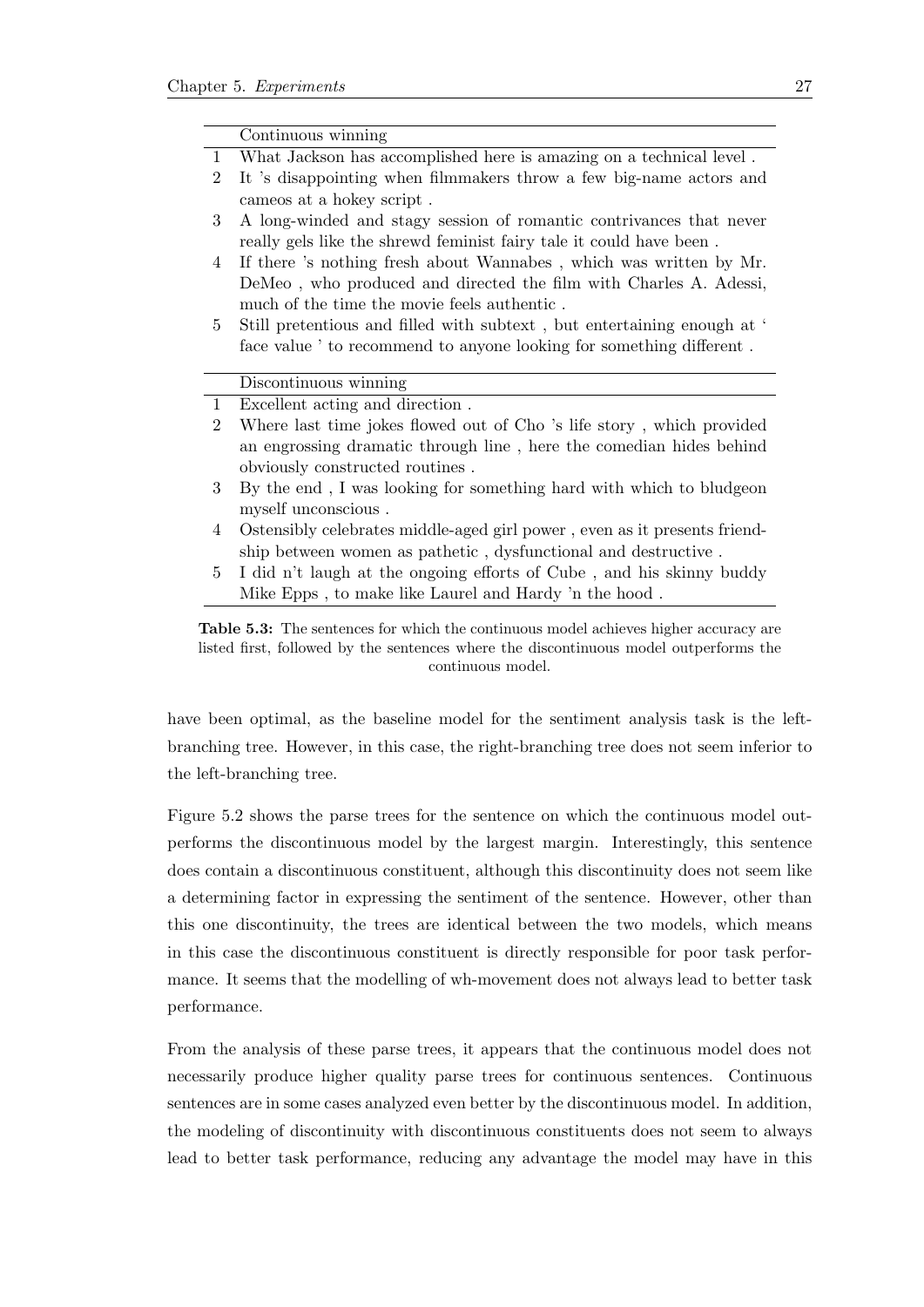<span id="page-32-2"></span>

Figure 5.1: Example from the sentiment analysis dataset. On this sentence, the discontinuous model performs better than the continuous model.

area. These factors contribute to the fact that the results of the models lie so closely together.

#### <span id="page-32-0"></span>5.3 Question Classification

As we have seen in Chapter [2,](#page-8-0) discontinuity occurs often when a sentence is stated in the form of a question. This is modeled well with discontinuous constituents, and thus a question classification task is exceptionally well-suited to explore the influence of discontinuous constituents on NLP tasks.

Question classification is the task of categorizing a question according to the type of answer it expects. For example, the question "Who wrote 'Hamlet'?" expects an answer in the form of the name of an individual, while the question "What does palindromic mean ?" asks for a definition. Classifying questions according to such categories can be seen as a first step in automated question answering.

#### <span id="page-32-1"></span>5.3.1 Dataset

For this experiment, we use the question classification dataset that was made available by Xin Li and Dan Roth  $(39)$  $(39)$  $(39)$ <sup>3</sup>. In the dataset, six main question classes are distinguished: abbreviation, entity, description, human, location, and numeric. Additionally, each class

<span id="page-32-3"></span><sup>3</sup>The Question Classification data is freely available for download at the following link: [http://](http://cogcomp.cs.illinois.edu/Data/QA/QC/) [cogcomp.cs.illinois.edu/Data/QA/QC/](http://cogcomp.cs.illinois.edu/Data/QA/QC/)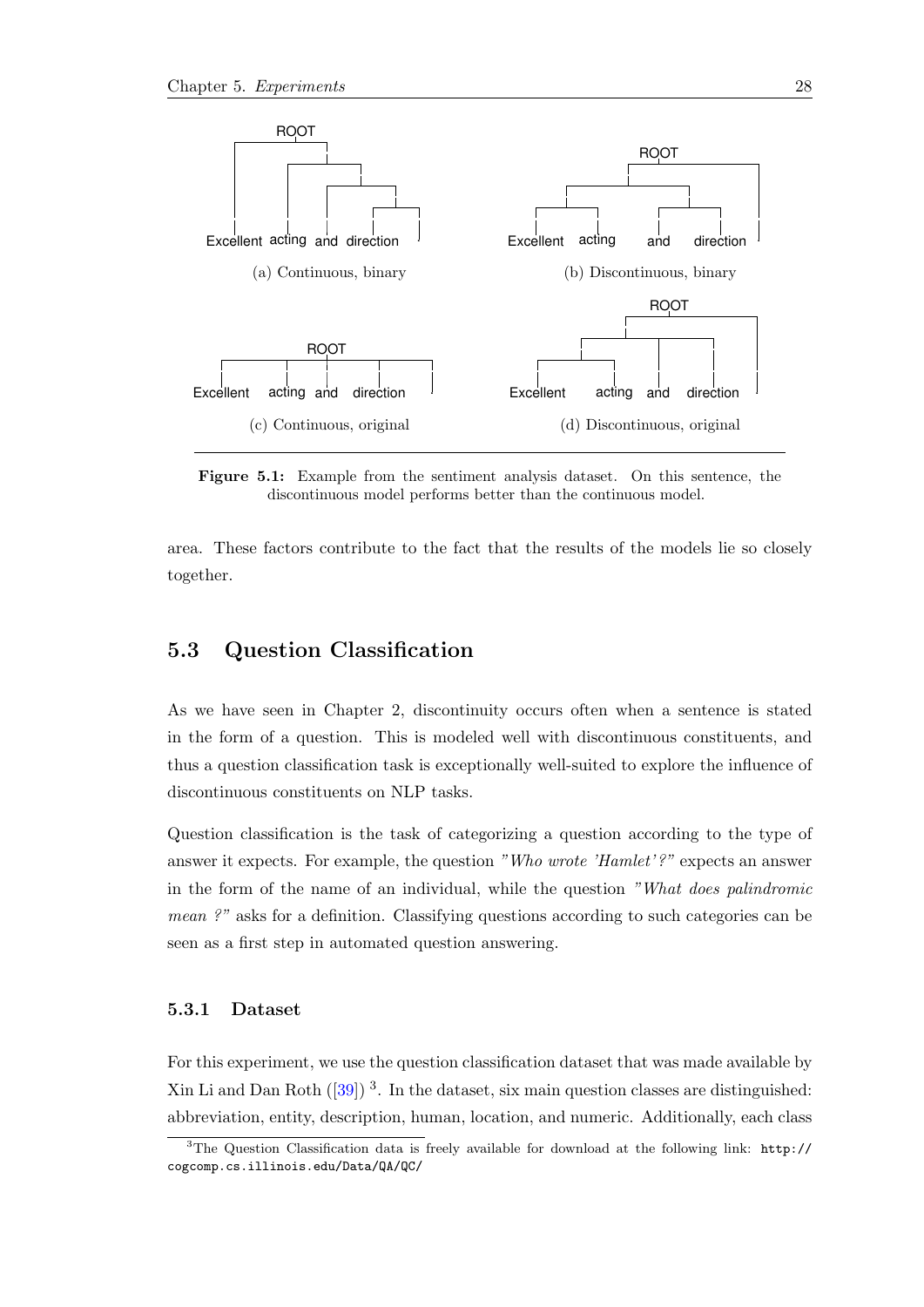<span id="page-33-0"></span>

Figure 5.2: Example from the sentiment analysis dataset. On this sentence, the continuous model performs better than the discontinuous model.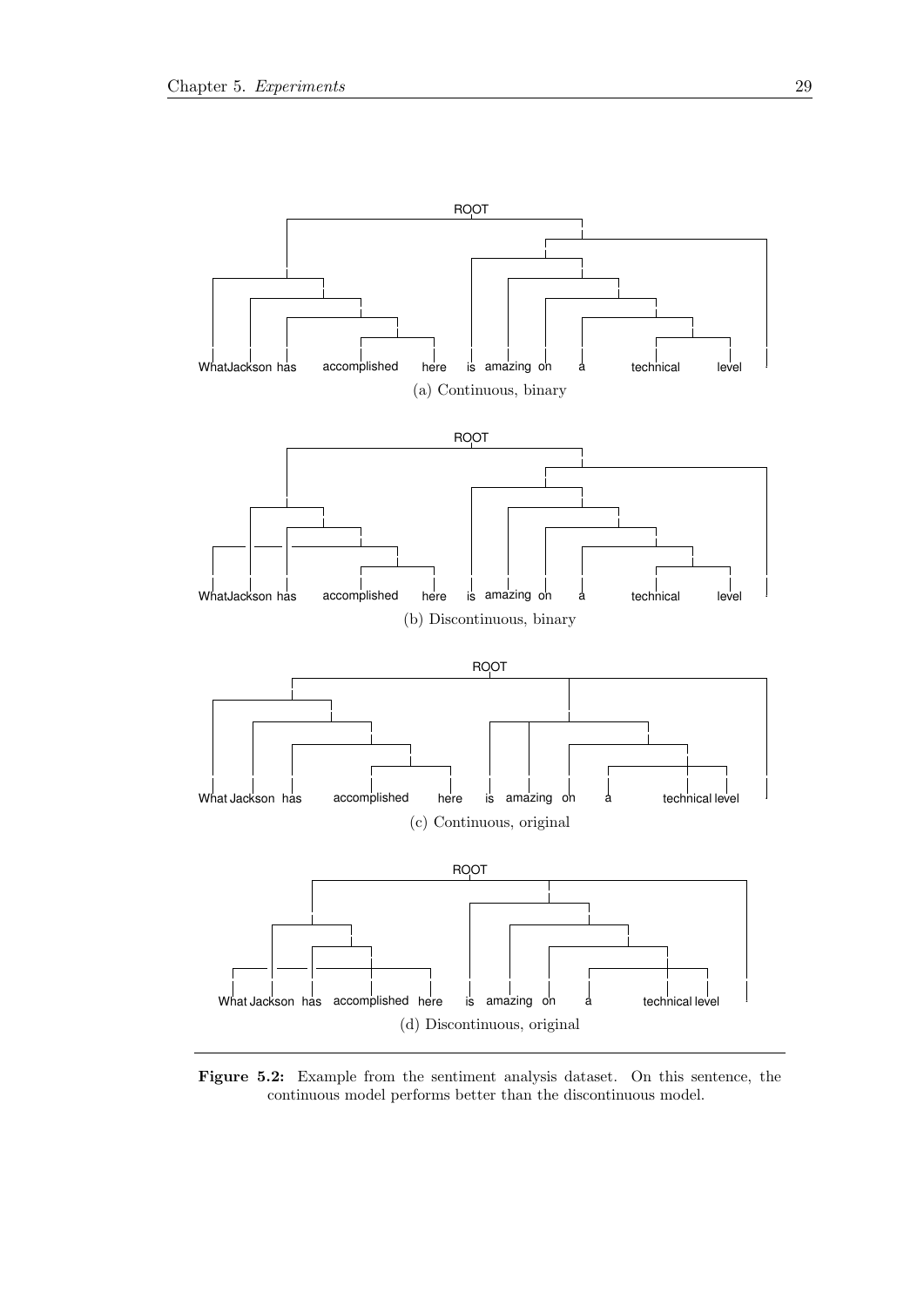has multiple subclasses, making for a total of 50 subclasses. This allows us to set up the experiment similarly to the sentiment analysis experiment, with a fine-grained classification task (all 50 subclasses) and a coarse version (only the six main classes).

The dataset offers a standard training and test set, but no development set. We randomly select 10% of the training set for development, leading to a training set of 4906 sentences, a development set of 546 sentences, and a test set of 500 sentences.

In this dataset, 29.6% of sentences contain at least one discontinuous constituent, which is more than three times the amount as compared to the sentiment analysis dataset. This will better highlight the influence of discontinuity in the parse trees.

#### <span id="page-34-0"></span>5.3.2 Results

For the question classification experiment, we repeat the steps we took for the sentiment analysis experiment: we execute the task both on the original dataset, including the use of a mixed model, and on a version of the dataset that contains only the sentences that contain discontinuities. The results can be seen in Table [5.4](#page-34-1) and Table [5.5.](#page-35-1)

<span id="page-34-1"></span>From Table [5.4,](#page-34-1) we find an interesting difference between the fine and the coarse task: for the fine task, the continuous model significantly outperforms the discontinuous model  $(p = 0.0289)$ , while for the coarse task, the discontinuous model wins by a significant margin  $(p = 0.0392)$ . Additionally, the there seems to be no significant difference between the losing model and the left-branching baseline. The mixed model falls somewhere in between, just as it did in the sentiment analysis experiment.

| Model          | Fine      | Coarse    |
|----------------|-----------|-----------|
| Left-branching | 76.6(1.1) | 87.8(0.6) |
| Continuous     | 77.8(1.1) | 87.8(1.0) |
| Discontinuous  | 76.9(1.3) | 88.5(1.0) |
| Mixed          | 77.0(1.3) | 88.2(1.3) |

Table 5.4: Question classification results.

On the part of the dataset with discontinuities, the results as reported in Table [5.5](#page-35-1) show the continuous model as having the best task performance in both the fine and coarse task, altough the difference with the other models is not significant. There is however an interesting contrast between the results of this experiment as opposed to the sentiment analysis experiment: for this experiment, task performance increases on the dataset with discontinuities, whereas sentiment analysis performance went down.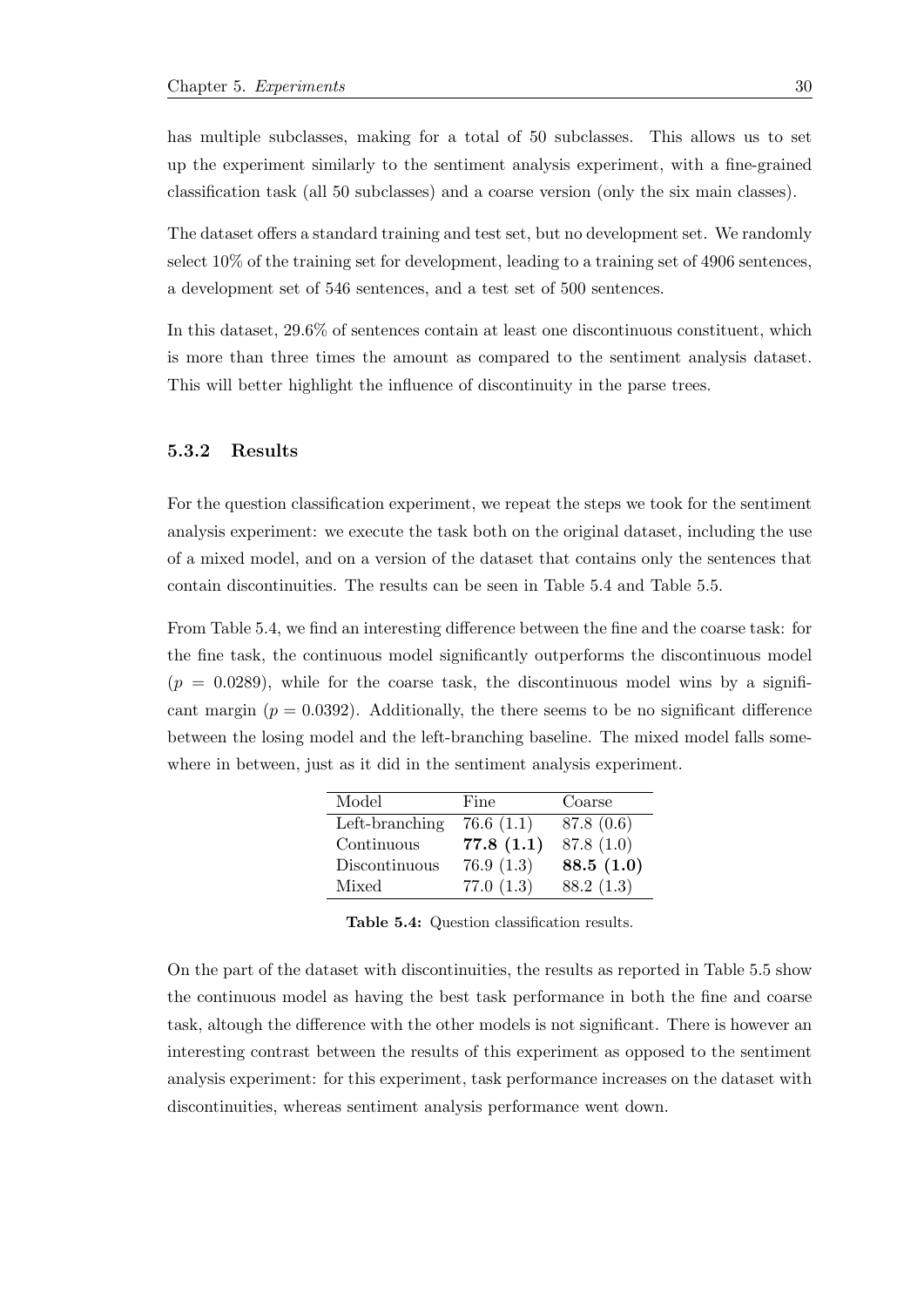| Model          | Fine      | Coarse    |
|----------------|-----------|-----------|
| Left-branching | 80.8(2.1) | 91.4(1.6) |
| Continuous     | 82.3(2.5) | 93.2(1.3) |
| Discontinuous  | 81.4(2.1) | 92.5(1.3) |

<span id="page-35-1"></span>Table 5.5: Question classification results on sentences with discontinuous constituents.

#### <span id="page-35-0"></span>5.3.3 Discussion

The results of the question classification task may be summarized as follows:

- Continuous models perform better on the fine classification task, while discontinuous models perform better on the coarse classification task.
- Overall task performance for all models is higher on sentences with discontinuous constituents.

The fact that the continuous model is outperforming the discontinuous model on the fine classification task is interesting, especially with the discontinuous model winning the coarse classification task. We would expect the discontinuous model to perform especially well on the fine classification task, since the option for discontinuous parse trees allows a wider range of possible analyses to capture the necessary intracies for correctly classifying 50 subclasses. However, the results show that the opposite is true, and the discontinuous model actually shines in the coarse classification task. A possible explanation for this is that the continuous model is more stable. The discontinuous model has greater expressive power, but can therefore be somewhat less accurate. The result, in this case, is a better performance on the coarse task, which doesn't require as much accuracy, and a lower performance on the fine task.

An interesting thing to note is that the mixed model does not outperform the continuous or discontinuous models in any of the experiments. This indicates that our initial assumption that the discontinuous model should perform better on sentences containing discontinuities, and the continuous model should perform better on sentences without discontinuities, is wrong. This is also supported by the results of the models on sentences containing discontinuities, which shows no significant difference between models. We can conclude that the discontinuous model performs better overall on the coarse classification task, not just on sentences with discontinuities. And the same can be said of the continuous model, which performs better overall on the fine classification task.

The overall increase in performance on the set of sentences with discontinuities is almost certainly correlated with the question domain. In questions, discontinuity is often caused by wh-movement, as explained in section [2.1.](#page-8-1) Sentences which are able to be analyzed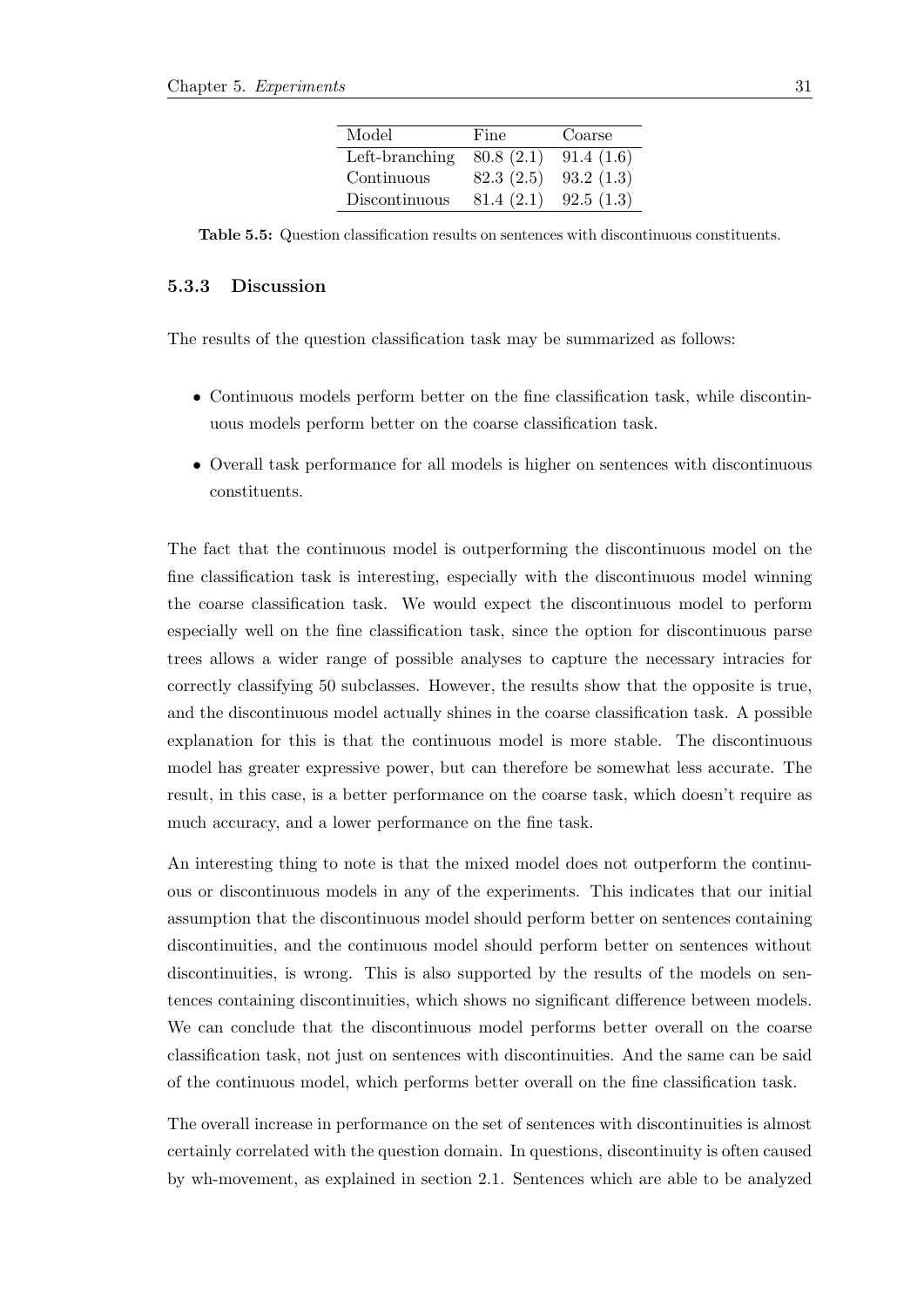as containing wh-movement, and thus parsed with discontinuous constituents, are most likely the easier questions to answer. Once sentences get very complex, the wh-movement may not be as clear, and as such these sentences may end up being parsed with only continuous constituents. This means that the dataset of discontinuous constituents contains, on average, questions that are less complex syntactically, and as a result easier to classify correctly.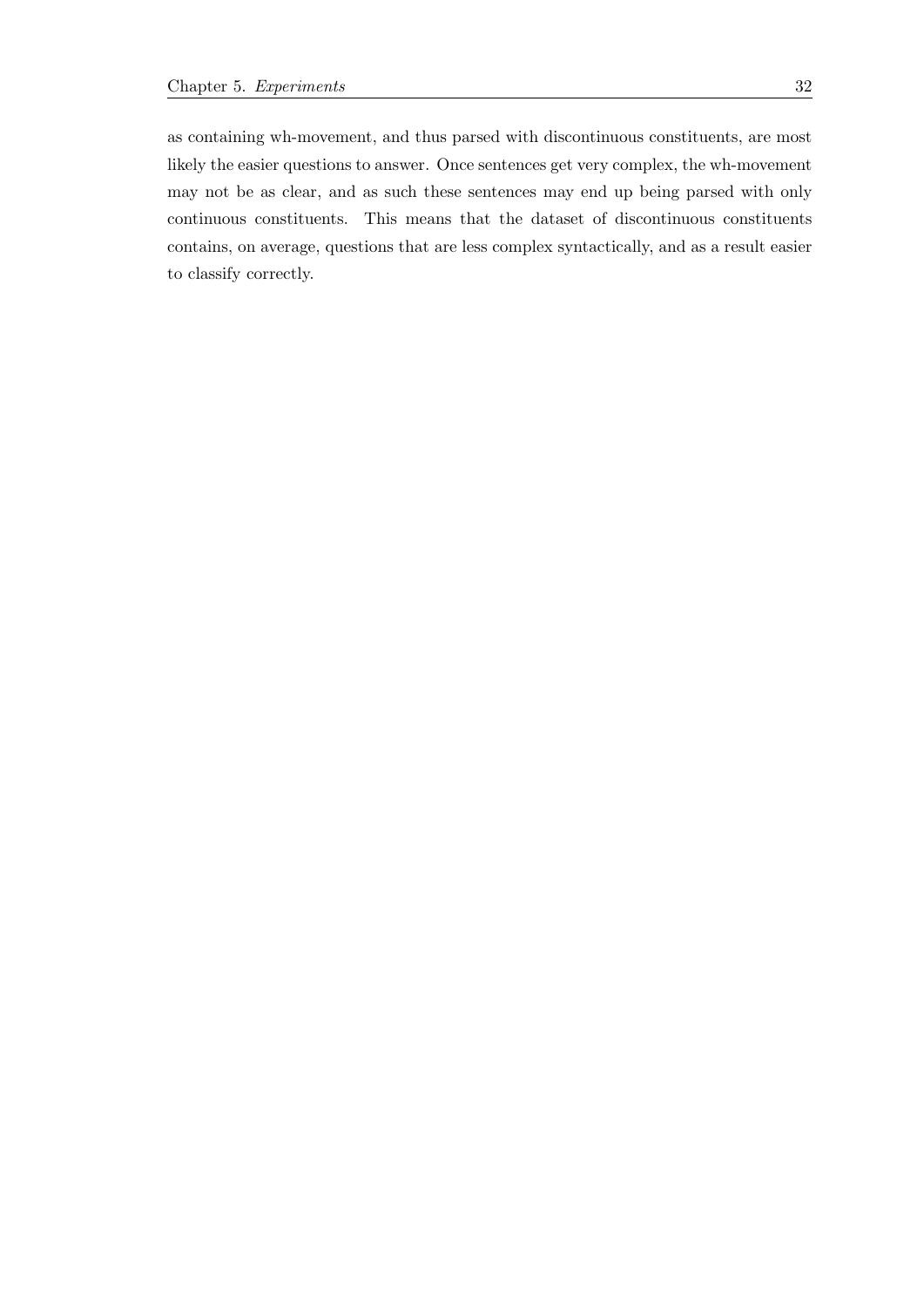## <span id="page-37-0"></span>Chapter 6

# Conclusion

In this research, we have explored the concept of discontinuity, and how discontinuity presents itself in parse trees, with the goal of evaluating the influence of discontinuity in NLP tasks. We have discussed different linguistic phenomena associated with discontinuity, and discussed the way different parsing methods deal with this concept. Subsequently, we introduced both dynamic semantics and tree-based neural network models as a basis for evaluating discontinuity in NLP tasks. Finally, we carried out sentiment analysis and question classification tasks based on the Tree-LSTM neural network model, comparing the performance of continuous and discontinuous parse trees.

Both the sentiment analysis task and the question classification task show a clear influence of the parse tree type on task performance. While the different parse tree models produce quite similar results in general, the continuous and discontinuous models do produce significant results in a number of cases. In the sentiment analysis task, the discontinuous model has the advantage on the part of the dataset containing discontinuities. This is according to our expectation that discontinuity is modeled well by discontinuous constituents. In the question classification task, we find that both the continuous and the discontinuous model have their strengths: the continuous model performs better on the fine classification task, while the discontinuous model performs better on the coarse classification task. It appears that the continuous model produces somewhat more refined results, while the discontinuous model is more expressive yet unrefined.

In conclusion, the results do not unambiguously point to discontinuous parse trees as a better representation of meaning. There are some conditions under which continuous parse trees actually produce better NLP task results. We can, however, conclude that discontinuous parse trees have the advantage in a number of NLP tasks, and as such,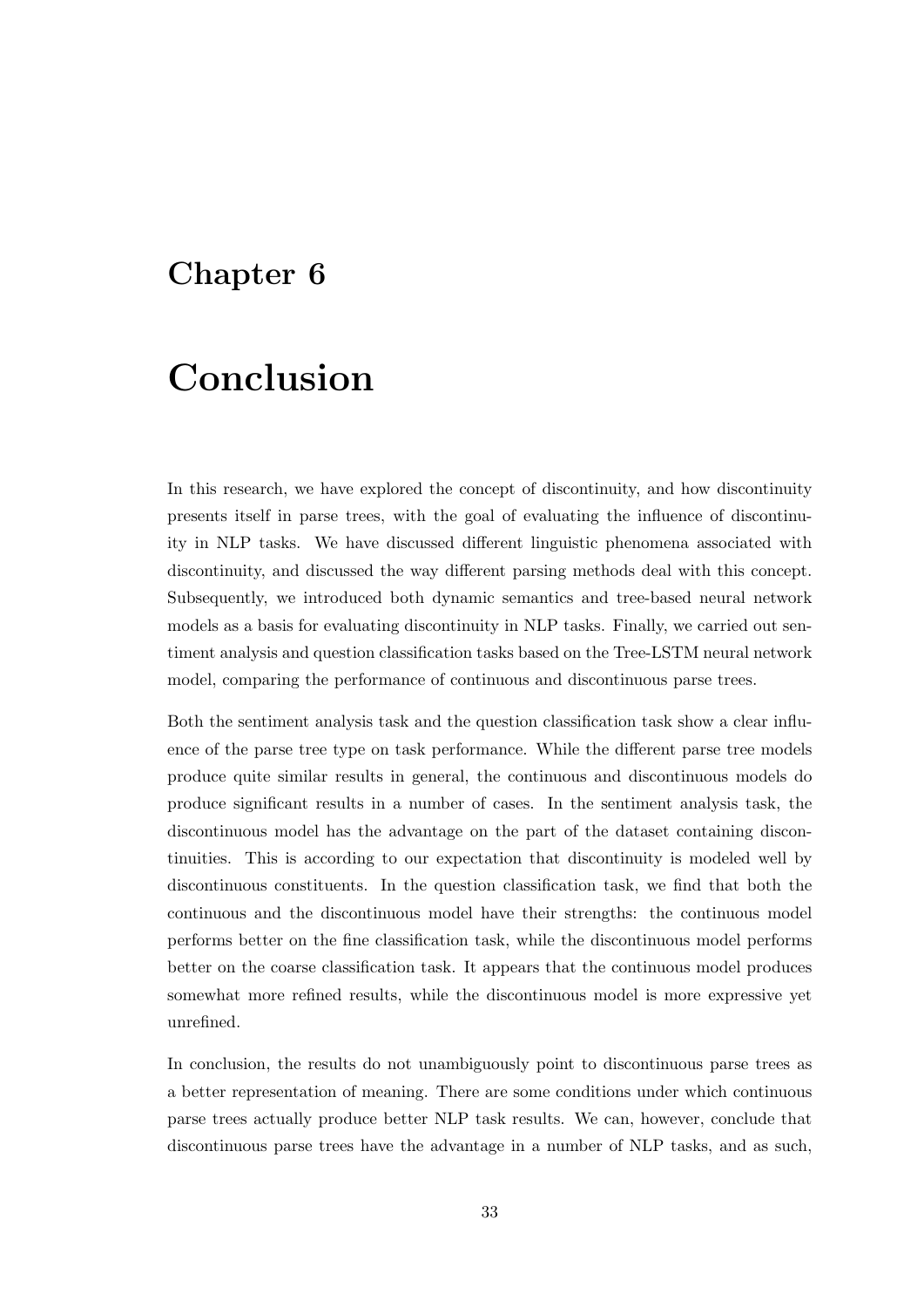discontinuity has a noticable influence on NLP task performance that should not be ignored.

#### <span id="page-38-0"></span>6.1 Contributions and Future Work

In this thesis, we have combined existing methods, including tree-based neural network models and discontinuous parsing, in a novel way in order to evaluate the influence of discontinuity in a task-based environment. This work also provides insight into the interaction between discontinuous parse trees and tree-based neural networks, which to our knowledge has not been tested before in the literature.

In addition to these contributions, we have also explored the option for evaluation based on dynamic semantics. While we did not end up testing this, it is worth exploring DRS construction for mildly context-sensitive grammars. This will allow for evaluation of grammar formalisms, rather than parse tree structure.

The experiments we have run could be expanded upon in a number of ways. Obviously, there are more possible NLP tasks that could be evaluated. A good candidate would be a semantic relation classification task as detailed in [\[40\]](#page-42-4), which aims to learn long-distance relationships. It would also be interesting to see the effect of neural network models other than the Tree-LSTM model. Since the Tree-LSTM model natively handles long-distance dependencies well, we would expect to see a larger influence of discontinuity in simpler recusive neural network models. Finally, expanding the experiments to languages other than English will yield interesting results on the influence of discontinuity in different languages. We would expect greater influence for languages in which discontinuity is more prevalent, such as German.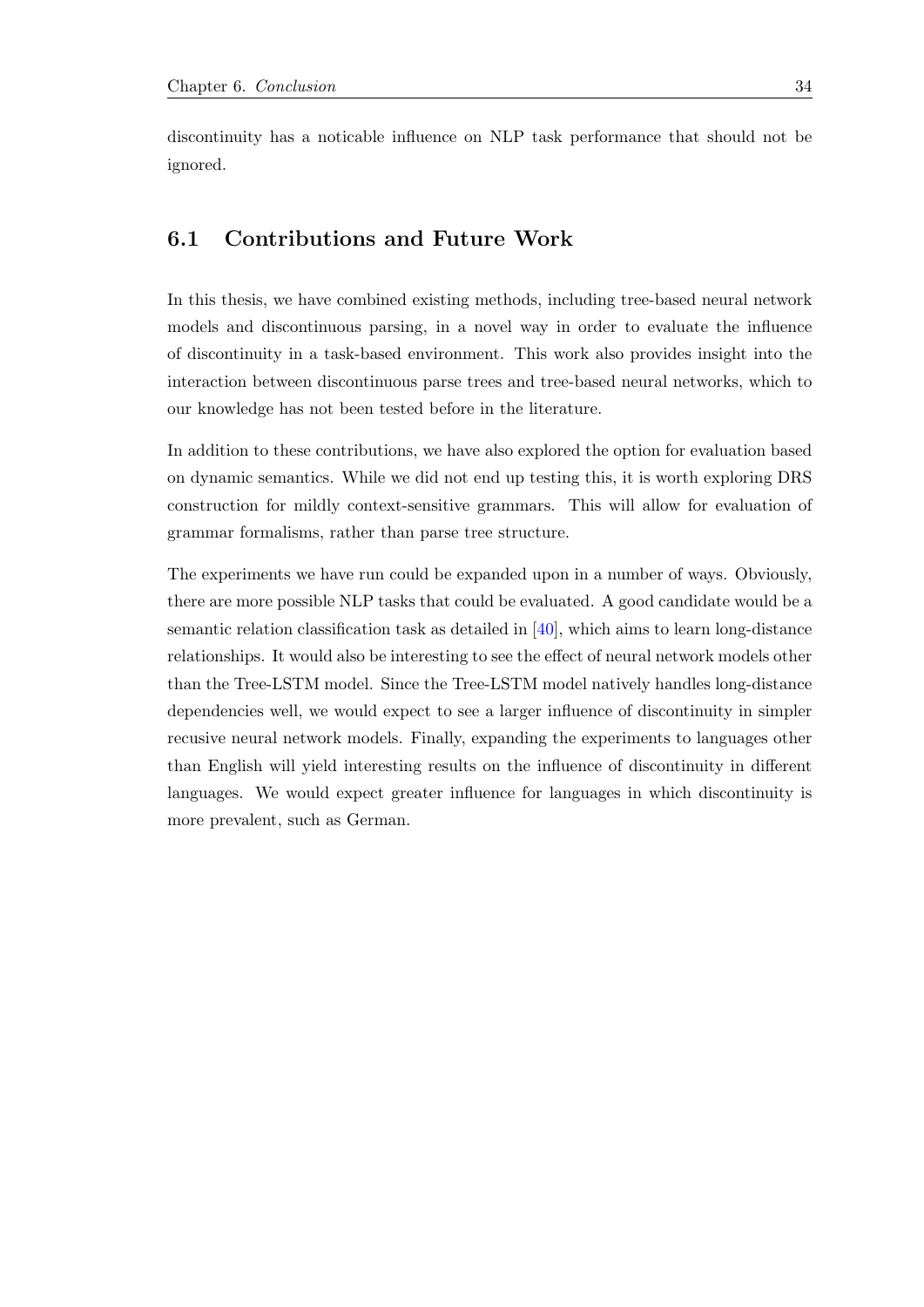# <span id="page-39-0"></span>Bibliography

- <span id="page-39-1"></span>[1] Kilian Evang and Laura Kallmeyer. Plcfrs parsing of english discontinuous constituents. In Proceedings of the 12th International Conference on Parsing Technologies, pages 104–116. Association for Computational Linguistics, 2011.
- <span id="page-39-2"></span>[2] Andreas van Cranenburgh and Rens Bod. Discontinuous parsing with an efficient and accurate dop model. IWPT-2013, page 7, 2013.
- <span id="page-39-3"></span>[3] Wolfgang Maier and Timm Lichte. Discontinuous parsing with continuous trees. Proceedings of DiscoNLP, pages 47–57, 2016.
- <span id="page-39-4"></span>[4] Joakim Nivre and Jens Nilsson. Pseudo-projective dependency parsing. In Proceedings of the 43rd Annual Meeting on Association for Computational Linguistics, pages 99–106. Association for Computational Linguistics, 2005.
- <span id="page-39-5"></span>[5] Daniel H Younger. Recognition and parsing of context-free languages in time n 3. Information and control, 10(2):189–208, 1967.
- <span id="page-39-6"></span>[6] Mitchell P Marcus, Mary Ann Marcinkiewicz, and Beatrice Santorini. Building a large annotated corpus of english: The penn treebank. Computational linguistics, 19(2):313–330, 1993.
- <span id="page-39-7"></span>[7] Stuart M Shieber. Evidence against the context-freeness of natural language. In The Formal complexity of natural language, pages 320–334. Springer, 1985.
- <span id="page-39-8"></span>[8] Riny Huybregts. The weak inadequacy of context-free phrase structure grammars. Van periferie naar kern, pages 81–99, 1984.
- <span id="page-39-9"></span>[9] Aravind K Joshi, Leon S Levy, and Masako Takahashi. Tree adjunct grammars. Journal of computer and system sciences, 10(1):136–163, 1975.
- <span id="page-39-10"></span>[10] Aravind K Joshi and Yves Schabes. Tree-adjoining grammars. In Handbook of formal languages, pages 69–123. Springer, 1997.
- <span id="page-39-11"></span>[11] Krishnamurti Vijay-Shanker, David J Weir, and Aravind K Joshi. Characterizing structural descriptions produced by various grammatical formalisms. In Proceedings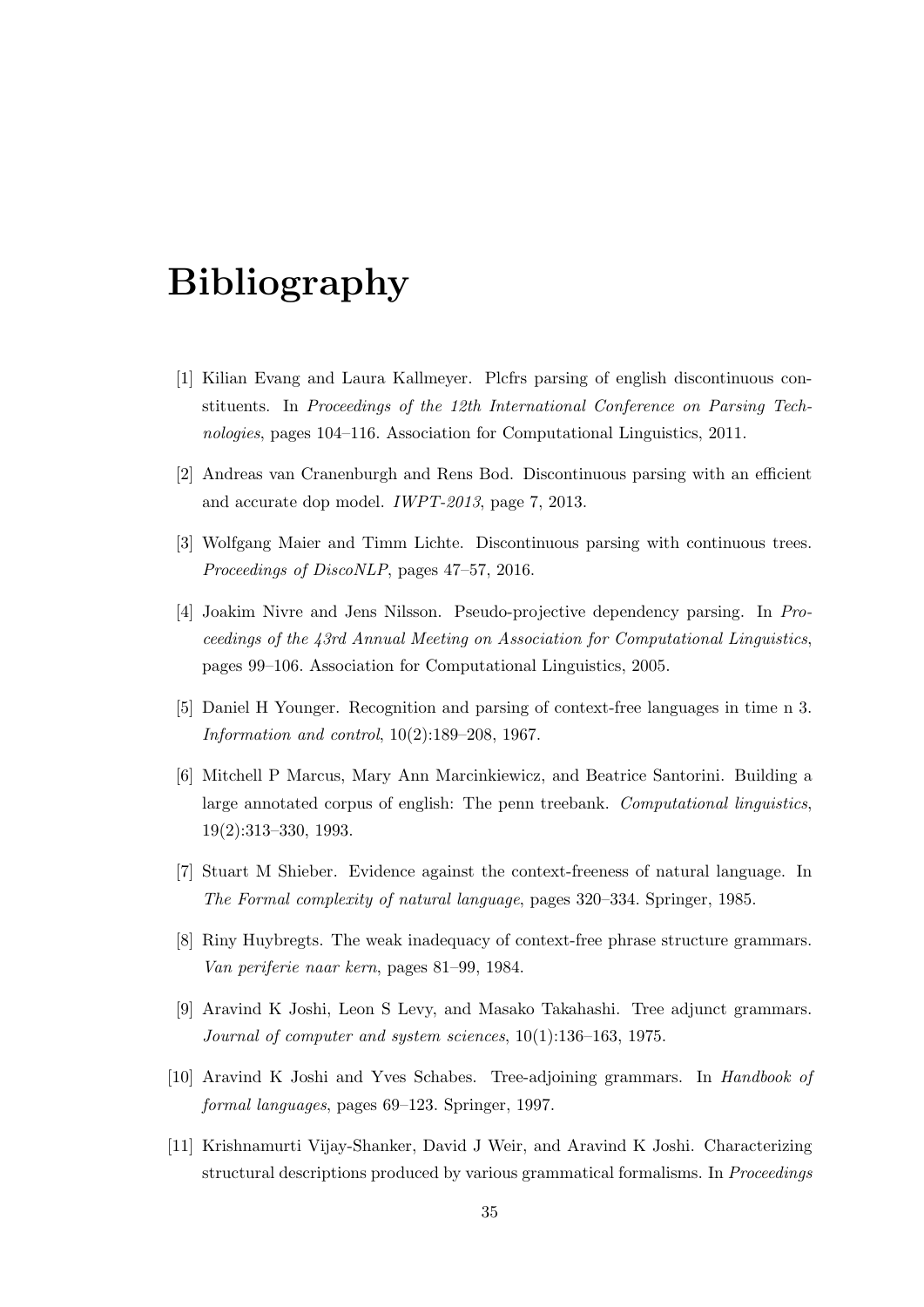of the 25th annual meeting on Association for Computational Linguistics, pages 104–111. Association for Computational Linguistics, 1987.

- <span id="page-40-0"></span>[12] David Jeremy Weir. Characterizing mildly context-sensitive grammar formalisms. 1988.
- <span id="page-40-1"></span>[13] Laura Kallmeyer. Parsing beyond context-free grammars. Springer, 2010.
- <span id="page-40-2"></span>[14] Sabine Brants, Stefanie Dipper, Peter Eisenberg, Silvia Hansen-Schirra, Esther König, Wolfgang Lezius, Christian Rohrer, George Smith, and Hans Uszkoreit. Tiger: Linguistic interpretation of a german corpus. Research on Language and Computation, 2(4):597–620, 2004.
- <span id="page-40-3"></span>[15] Wojciech Skut, Brigitte Krenn, Thorsten Brants, and Hans Uszkoreit. An annotation scheme for free word order languages. In Proceedings of the fifth conference on Applied natural language processing, pages 88–95. Association for Computational Linguistics, 1997.
- <span id="page-40-4"></span>[16] Hans Kamp. A theory of truth and semantic representation. Formal semantics-the essential readings, pages 189–222, 1981.
- <span id="page-40-5"></span>[17] Jeroen AG Groenendijk, Martin Johan Bastiaan Stokhof, et al. Dynamic montague grammar. 1990.
- <span id="page-40-6"></span>[18] Jeroen Groenendijk and Martin Stokhof. Dynamic predicate logic. Linguistics and philosophy, 14(1):39–100, 1991.
- <span id="page-40-7"></span>[19] Jonathan Calder, Ewan Klein, and Henk Zeevat. Unification categorial grammar: A concise, extendable grammar for natural language processing. In Proceedings of the 12th conference on Computational linguistics-Volume 1, pages 83–86. Association for Computational Linguistics, 1988.
- <span id="page-40-8"></span>[20] Hans Kamp and Uwe Reyle. From discourse to logic; introduction to the modeltheoretic semantics of natural language. 1993.
- <span id="page-40-9"></span>[21] Hans Kamp, Josef Van Genabith, and Uwe Reyle. Discourse representation theory. In Handbook of philosophical logic, pages 125–394. Springer, 2011.
- <span id="page-40-10"></span>[22] Valerio Basile, Johan Bos, Kilian Evang, and Noortje Venhuizen. Developing a large semantically annotated corpus. In LREC, volume 12, pages 3196–3200, 2012.
- <span id="page-40-11"></span>[23] Tomas Mikolov, Kai Chen, Greg Corrado, and Jeffrey Dean. Efficient estimation of word representations in vector space. arXiv preprint arXiv:1301.3781, 2013.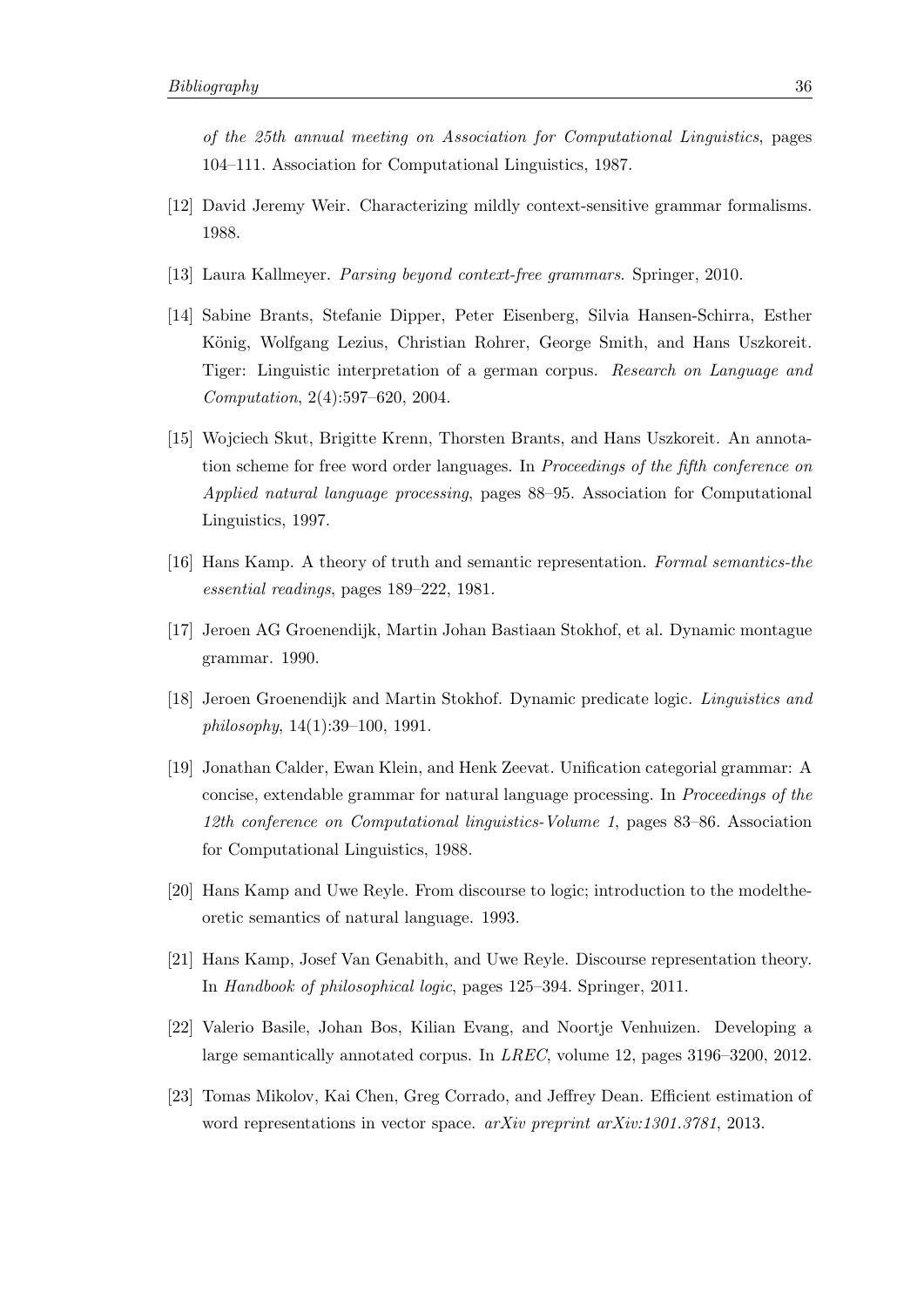- <span id="page-41-0"></span>[24] Jeffrey Pennington, Richard Socher, and Christopher D Manning. Glove: Global vectors for word representation. Proceedings of the Empiricial Methods in Natural Language Processing (EMNLP 2014), 12:1532–1543, 2014.
- <span id="page-41-1"></span>[25] Andrew L Maas, Raymond E Daly, Peter T Pham, Dan Huang, Andrew Y Ng, and Christopher Potts. Learning word vectors for sentiment analysis. In Proceedings of the 49th Annual Meeting of the Association for Computational Linguistics: Human Language Technologies-Volume 1, pages 142–150. Association for Computational Linguistics, 2011.
- <span id="page-41-2"></span>[26] Pierre Boullier. Range concatenation grammars. In Proceedings of the 6th International Workshop on Parsing Technologies, pages 53–64. International Conference on Parsing Technologies, 2000.
- <span id="page-41-3"></span>[27] Sepp Hochreiter and Jürgen Schmidhuber. Long short-term memory. Neural computation, 9(8):1735–1780, 1997.
- <span id="page-41-4"></span>[28] Sepp Hochreiter, Yoshua Bengio, Paolo Frasconi, and Jürgen Schmidhuber. Gradient flow in recurrent nets: the difficulty of learning long-term dependencies, 2001.
- <span id="page-41-5"></span>[29] Phong Le and Willem Zuidema. Compositional distributional semantics with long short term memory. arXiv preprint arXiv:1503.02510, 2015.
- <span id="page-41-6"></span>[30] Kai Sheng Tai, Richard Socher, and Christopher D Manning. Improved semantic representations from tree-structured long short-term memory networks.  $arXiv$ preprint arXiv:1503.00075, 2015.
- <span id="page-41-7"></span>[31] Xiaodan Zhu, Parinaz Sobhani, and Hongyu Guo. Long short-term memory over tree structures. arXiv preprint arXiv:1503.04881, 2015.
- <span id="page-41-8"></span>[32] Jiwei Li, Dan Jurafsky, and Eudard Hovy. When are tree structures necessary for deep learning of representations? arXiv preprint arXiv:1503.00185, 2015.
- <span id="page-41-9"></span>[33] Kyunghyun Cho, Bart Van Merriënboer, Caglar Gulcehre, Dzmitry Bahdanau, Fethi Bougares, Holger Schwenk, and Yoshua Bengio. Learning phrase representations using rnn encoder-decoder for statistical machine translation.  $arXiv$  preprint arXiv:1406.1078, 2014.
- <span id="page-41-10"></span>[34] Kaisheng Yao, Trevor Cohn, Katerina Vylomova, Kevin Duh, and Chris Dyer. Depth-gated lstm. arXiv preprint arXiv:1508.03790, 2015.
- <span id="page-41-11"></span>[35] Mike Schuster and Kuldip K Paliwal. Bidirectional recurrent neural networks. IEEE Transactions on Signal Processing, 45(11):2673–2681, 1997.